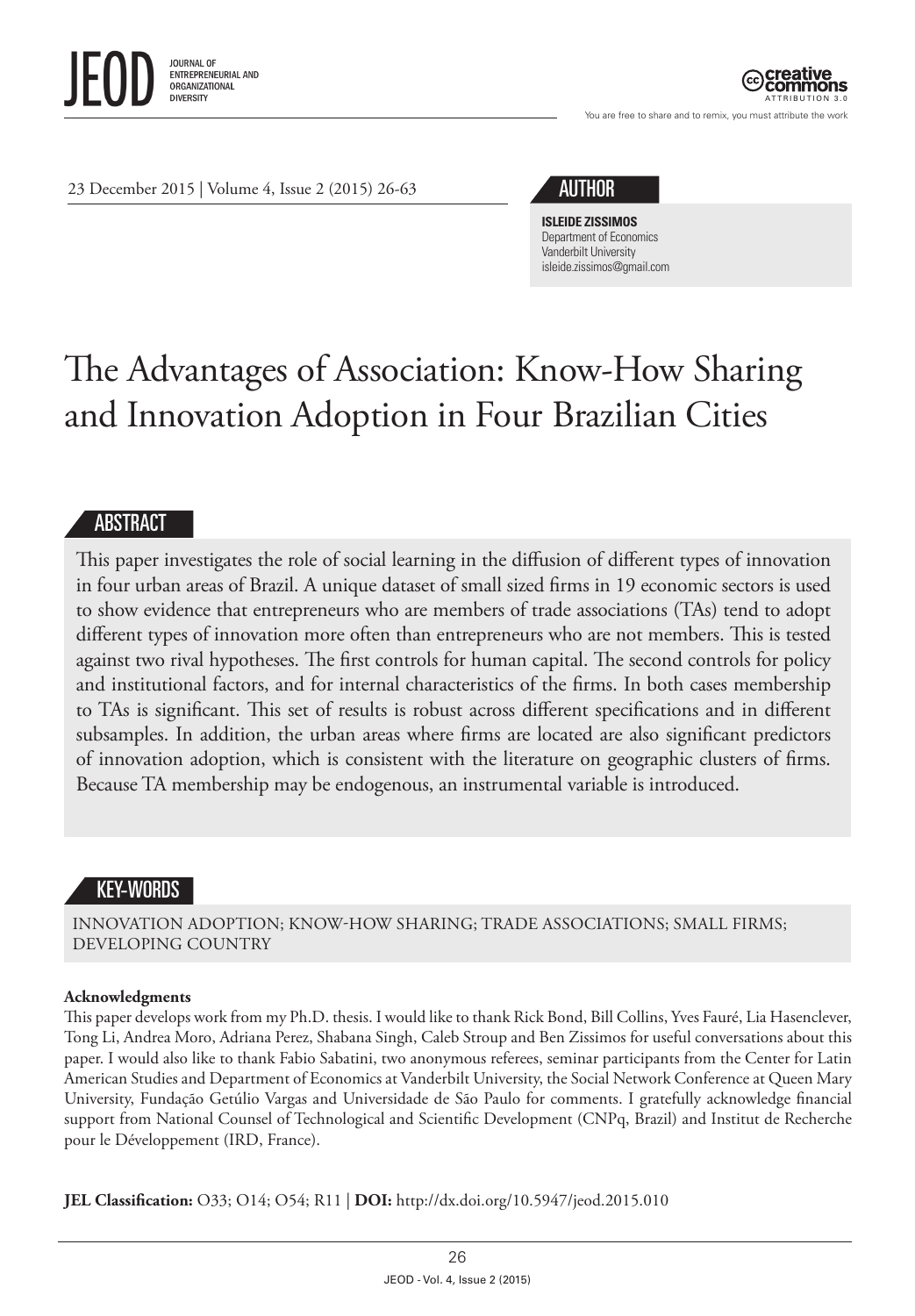## **1. Introduction**

If innovation is fundamental to economic development it is natural for policy makers in developing countries to ask under what conditions the innovation process may be enhanced. Research on social capital and on social networks suggests that interactions between entrepreneurs have a significant effect on their innovation adoption decisions. The argument is that social learning, supported by social capital or social networks, helps the diffusion of innovations by enabling agents to access new ideas. The contribution of the present paper is to identify and quantify in a variety of economic sectors the effect of social learning among small scale entrepreneurs on the adoption of innovations in four urban settings located in Brazil. The empirical analysis uses a unique dataset with comprehensive information on characteristics of firms and their owners that I helped to construct with work in the field<sup>1</sup>.

There is already a mature literature that comprises quantitative studies on social learning and innovation in urban settings of *developed* countries. In these studies, the emphasis is on spillovers of knowledge across firms and how they correlate with innovation activity and growth, either in geographic areas with a diversity of industries (Jacobs, 1969) or in areas with specialized industries (Marshall, 1920; Glaeser et al., 1992; Audretsch and Feldman 1996; Ellison, Glaeser and Kerr 2010; Chatterji, Glaeser and Kerr, 2013)<sup>2</sup>. Not surprisingly, the consensus is that social learning has a significant influence on decisions over innovation adoption.

However, the results of studies for urban settings of developed countries cannot be extrapolated to urban settings of developing countries because a number of constraints imposed by the developing country environment are omitted from these studies. Some of these constraints include: limited enforcement of property rights; lack of access to credit; limited access to external sources of information and insufficient human capital. Given the constraints that entrepreneurs in developing countries face, it would seem reasonable to observe two different types of response by entrepreneurs to such an environment. One would be that they adopt more aggressive competitive practices towards one another, prompting a deterioration of social relations, possibly leading to more extreme actions such as sabotage and theft. A second would be that entrepreneurs might compensate for the constraints that they face through networking. In other words, these constraints might alternatively drive entrepreneurs to rely more on their social connections in order to access basic services such as know-how, and in doing so to improve their economic performance. The present paper attempts to identify and quantify this second type of response among entrepreneurs.

<sup>&</sup>lt;sup>1</sup> The present paper is related to the literature on *economic* effects of a given endowment of social capital (Putnam, 1993; Knack and Keefer, 1997; Guiso, Sapienza and Zingales, 2009). This is different from the literature on social capital accumulation, which investigates sources of variation in social capital. See for example, Alesina and La Ferrara (2000); Campante, Durante and Sobbrio (2013); Sabatini, Modena and Tortia (2014).

<sup>2</sup> As far as I am aware, studies on social learning and innovation adoption for urban settings of developing countries are only qualitative. Examples of such contributions are Schmitz (1982), Von Hippel (1988) and Schmitz and Nadvi (1999).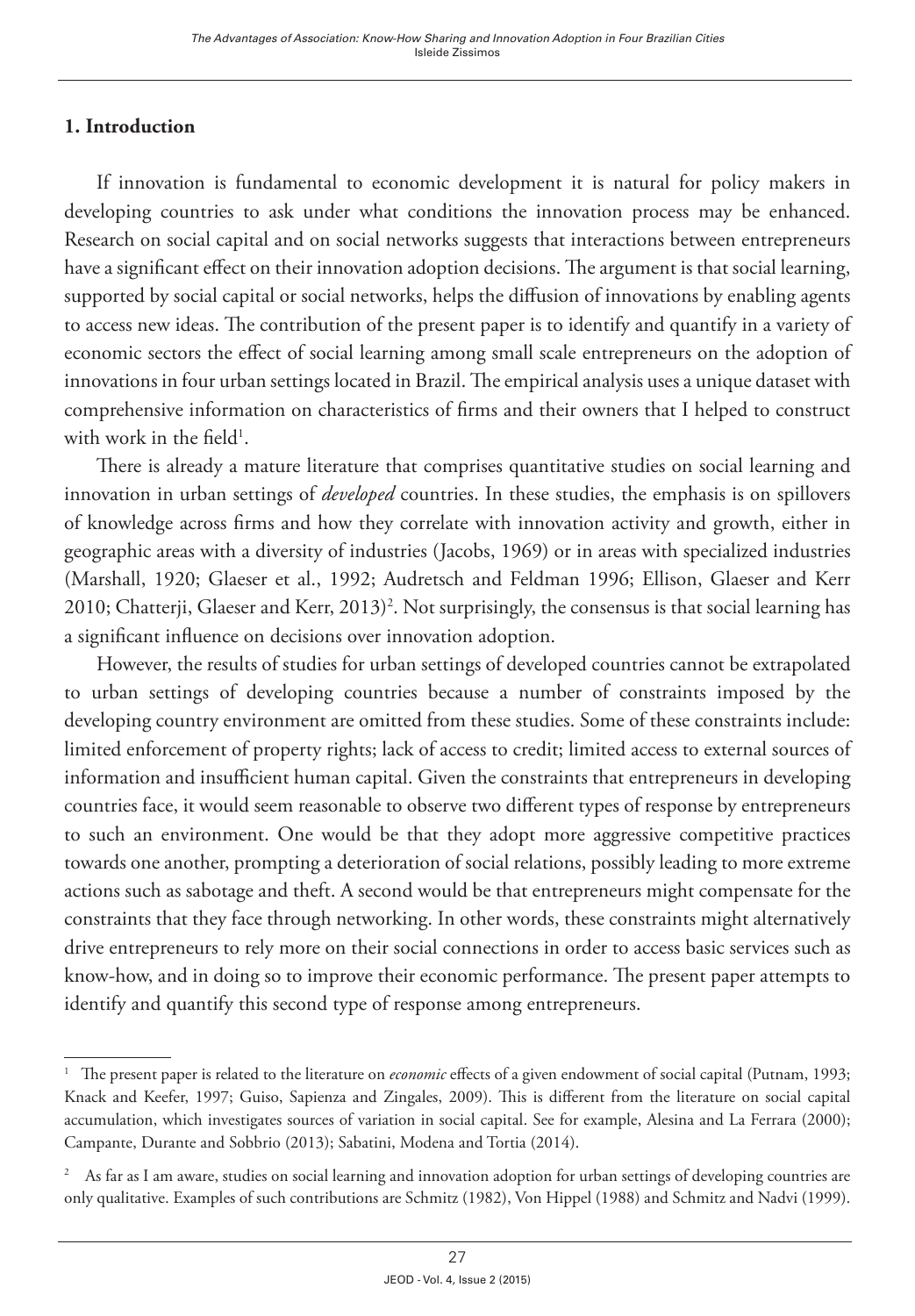I use individual-level data to evaluate the innovative behavior of owner-entrepreneurs of micro, small and medium sized firms from 13 sectors located in four municipalities of Rio de Janeiro state $^3$ . Given the small scale of the businesses in the sample, each entrepreneur has personal control over all stages of production and sales in the firm that she owns. This allows the use of the behavior of the entrepreneur to proxy the behavior of the firm.

The focus of the empirical analysis is on whether or not firms innovate and the different types of innovation in the sectors referred to above. The term "innovation" refers to the "development, adaptation, imitation and/or adoption of a practice or object that is perceived as new to a firm" (Dosi, 1988: 222). Under this definition, the practice or object may be new to the entrepreneur, and does not exclude the possibility that the innovation already exists elsewhere. Although the definition is general, it is particularly appropriate for the environment of developing countries where the innovation activities are often less sophisticated than the ones observed in developed countries.

I test the influence of a weak form of cooperation between entrepreneurs on the innovation adoption decision. A higher propensity to cooperate is measured by membership of trade associations (TAs)<sup>4</sup>. The focus is on TAs because they constitute the main form of cooperation among firms in the sectors surveyed. A TA is a formal organization that represents entrepreneurs' interests where specialized information is provided. For example, we observed that one of the TAs had an employee whose main task was to track funding opportunities and during the time of the survey he managed to secure government resources for a group of entrepreneurs to explore prospective markets in Europe. Some other examples of roles that TAs perform are: standardization; advertising; political donation; lobbying; diffusion of information of interest to the business; the updating of skills of employers and employees; and the development and monitoring of professional educational programs.

At first sight it is intriguing that in the sectors surveyed TAs are the prevalent form of cooperation instead of more cohesive forms such as cooperatives. My conjecture is that a TA solves two problems: the absence of complementarities between firms and the low enforcement of property rights that characterizes the Brazilian business environment. Complementarities between firms are absent in the sense that these firms compete aggressively in the same segment of the production chain with minimal differentiation in their products and production methods. For example, in the city of Campos the clay pottery producers are responsible for all stages of the production process, starting from the clay collection in the quarries to the sale of the finished pottery to the consumers. The low enforcement of property rights means that the court system cannot be relied on to resolve

<sup>3</sup> In the sample of firms included in the survey, 83 per cent have less than 50 workers and 89.2 per cent have annual turnover of less than three million EUR, which under the European convention is considered either micro or small sized.

<sup>4</sup> In the context of this present paper "professional interaction" does not necessarily imply a formal contract between entrepreneurs since it can comprise informal relationships developed through the business practice. In fact, the empirical analysis found that 75 per cent of firms in the sample never had a formal contract with any other firm.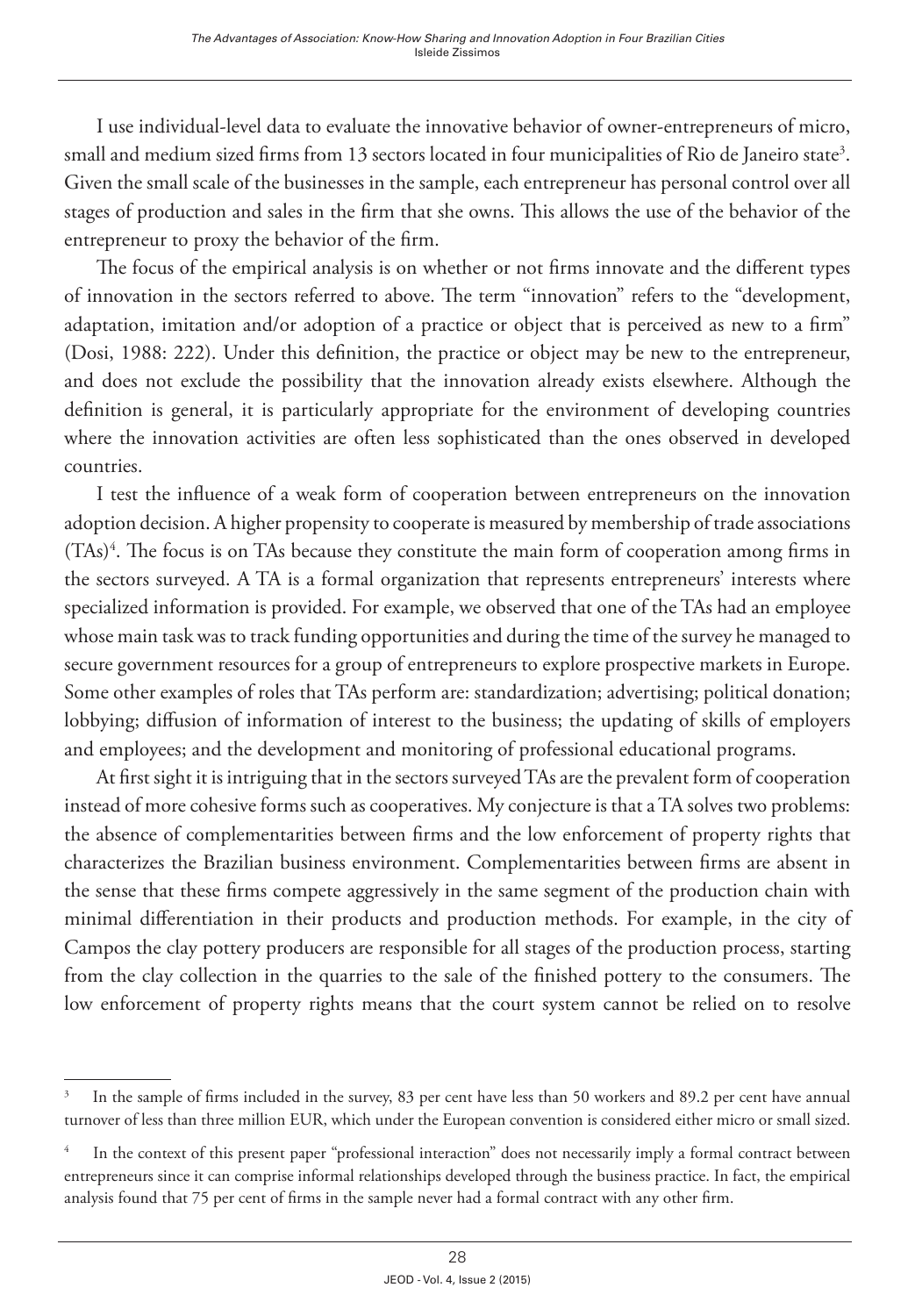commercial disputes, making it potentially costly for entrepreneurs to develop relationships based on formal contracts. A TA solves these two problems because it provides a weak form of cooperation that does not require firms either to coordinate production (complementarities) or to commit to each other formally, which averts commercial disputes. At the same time, many of the benefits of deeper forms of cooperation are preserved, including speeding product development, expanding markets, obtaining technology, or otherwise gaining competitive advantages.

For the empirical analysis, the interpretation of TAs follows the framework by Granovetter (1973). He proposes two types of social relationships: weak and strong ties. Weak ties mean that an individual's acquaintances are less likely to be socially involved with one another than her close friends (strong ties). These acquaintances are likely to have strong ties to distinct groups of close friends. Through a weak tie the individual in one group may obtain and learn information about the other group and gain an advantage over another individual of the same group. As the TA offers entrepreneurs the opportunity to establish weak ties with a diversity of individuals and institutions external to their close circle of friends, TAs are used to proxy a greater propensity of the entrepreneurs who join them to cooperate and to access new information. Given the new information provided by a TA, higher professional interaction leads to more sharing of know-how and to the adoption of more types of innovation. One example of this process was observed in Nova Friburgo. A policymaker from Rio de Janeiro, the city capital of the state, who was connected to the local TA proposed an innovation related to the standardization of the size of the products. Before introducing this innovation, the entrepreneurs had the opportunity to discuss the advantages and costs of doing so and later they were able to report their experiences to each other.

There are two main issues related to the use of TA membership as a variable that explains a higher propensity for professional interactions between entrepreneurs. First, entrepreneurs can become members of TAs without participating actively in them<sup>5</sup>. Second, and more important, TA membership might be endogenous because entrepreneurs self-select into membership. Hence, TA membership is instrumented by a variable that contains information on engagement of entrepreneurs in random social activities. The assumption is that an entrepreneur presents a higher propensity to socialize if she is engaged in at least one of these social activities, which in turn makes her more likely to be a TA member.

The main concern about the use of this instrument is orthogonality. The instrument is valid only if it does not influence the dependent variable, adoption of innovation. To substantiate this approach I follow Granovetter (1973) by arguing that the strong ties between an entrepreneur and her friends through social activities make the introduction of new ideas for innovation unlikely because strong ties tend preclude the introduction of new information from outside sources. This means that "individuals with few weak ties will be deprived of information from distant parts of

<sup>5</sup> Some of the respondents in the survey for example reported informally that they were satisfied by no greater involvement than receiving the monthly TA newsletter because this was enough to keep them sufficiently well informed for their needs.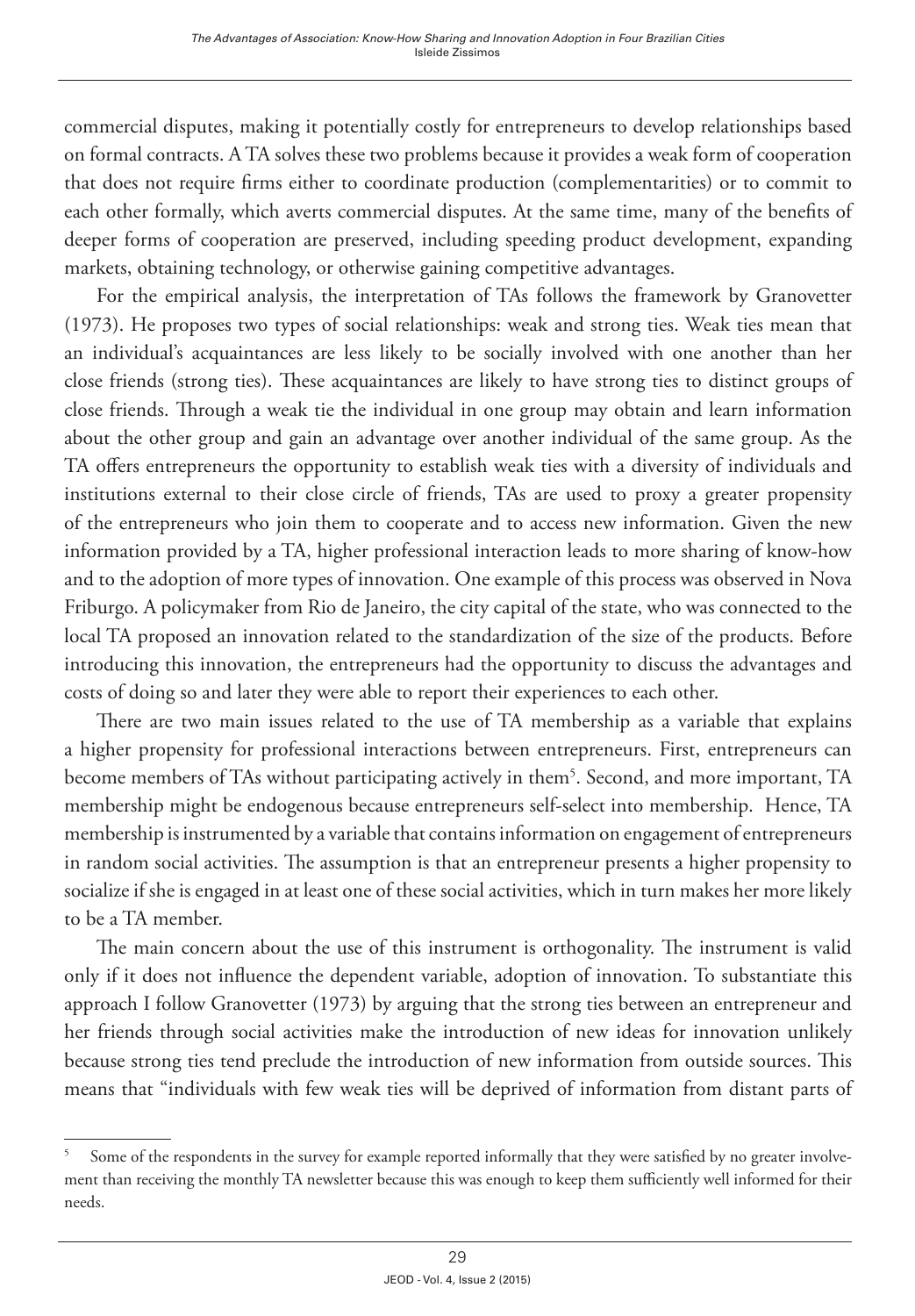the social system and will be confined to the provincial news and views of their close friends. This deprivation will not only insulate them from the latest ideas and fashions but may put them in a disadvantaged position […]" (Granovetter, 1983: 202). The insularity of individuals participating in social activities and sports clubs is reinforced by the relative small size of the cities where the sectors included in the study are located, where, in general, these individuals were born in the locality or have been living there for many years. Although individuals engaged in social activities exchange information intensively, the stock of ideas and knowledge in these groups is fixed and therefore innovation through these channels is unlikely. For the remaining concerns about self-selection I attempt to minimize this source of bias by controlling for as many personal characteristics of the entrepreneur as possible, such as the education level and her experience.

TA membership is tested against six categories of controls that were selected based on rival theories of innovation: human capital; sources of information outside the firm; sources of credit and financing; participation in government programs; international trade; and internal characteristics of the firm. The membership of TAs emerges as a significant predictor of innovation diversification and this pattern is robust across a series of specifications. The results show that human capital and access to credit are not predictors of innovation. This is consistent with the general low levels of human capital and the severe credit restrictions observed in the municipalities surveyed. Of greater significance are the location effects and some of the internal characteristics of the firms. Finally, the presence of a larger exporter in the locality also brings about positive spillovers for innovation. From a policy perspective the main result suggests that a focal point for professional interactions within the vicinity of the firms, in this case a TA, may help entrepreneurs to introduce innovations more effectively than targeted policies for specific types of innovations.

The paper proceeds as follows. Section 2 gives the background and discusses how firms were selected. Section 3.1 describes the data and variables used in the regressions while section 3.2 sets out the methodology. Section 4.1 presents the basic results. Section 4.2 discusses briefly possible sources of spurious regressions. Section 5 presents robustness checks and section 6 relates the findings of this paper to the prior literature and concludes. Complementary figures and tables referred to in the text can be found in the Appendix.

# **2. Selection of firms and background**

This paper analyzes evidence of the sharing of know-how and the adoption of innovation among entrepreneurs in 13 sectors located in the municipalities of Campos dos Goytacazes, Itaguaí, Macaé, and Nova Friburgo in Rio de Janeiro state, in the southeast of Brazil. The geographic locations of these municipalities are shown on the map in Figure 1 in the Appendix. As in many areas of Brazil, these urban settings present social and economic problems related to poverty, inequality and low levels of human capital. A more detailed description of each municipality can be found also in the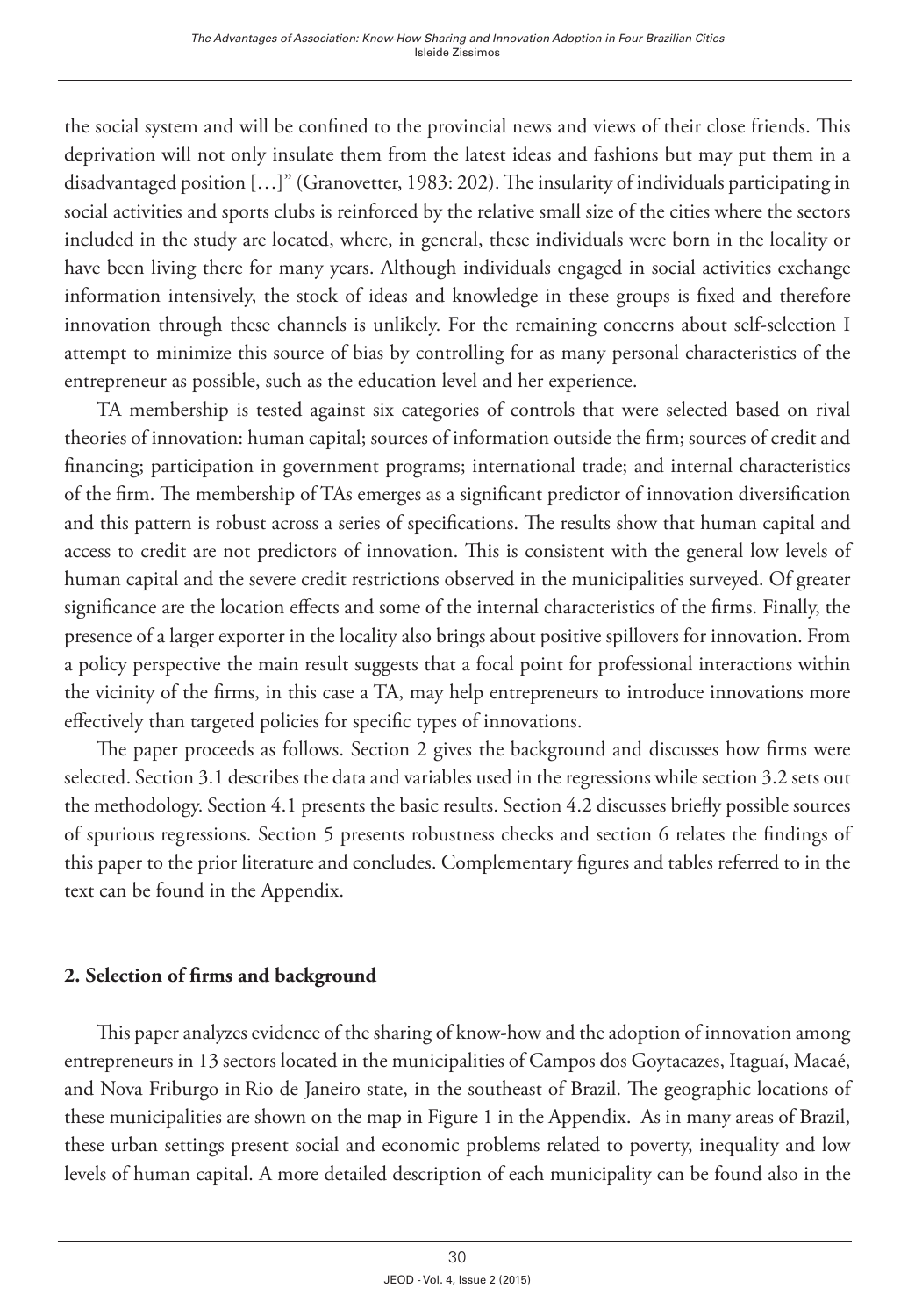Appendix. The purpose of this section is to explain briefly how firms in the database I use were selected and to give an overview of their basic characteristics.

It is important to clarify that the sample design is not intended to represent the economies of the municipalities but rather to capture patterns of the behavior of small scale firms in a variety of sectors. The selection of firms followed two steps. The first mapped all sectors in each municipality and organized them according to the highest GDP shares and/or employment shares. Then, 13 sectors with a high concentration of micro, small and medium sized firms were chosen ad hoc. The Appendix details the procedure undertaken for the selection of these sectors and describes each municipality.

In the second step, within each sector firms that were registered and not registered in TAs were selected randomly and invited to participate in the survey by phone. Only about 5 per cent of entrepreneurs refused to be interviewed. The number of firms interviewed in the final sample is 5006 . Because firms were randomly selected, there is no reason to suspect any selection bias. Table 1 shows the distribution of firms according to the sector that they are engaged to and whether or not they innovate and whether or not they are a member of a TA. Table A2 in the Appendix shows the descriptive statistics for types of innovation adopted per sector. Note that the number of firms in each individual activity is insufficient for the construction of reliable estimates based on specific types of activities. Instead the investigation focuses on general patterns that can be found across the 13 sector in the sample.

Table 1 also shows that the majority of firms in the sample adopt at least one type of innovation and the total number of adopters is slightly smaller than the number of entrepreneurs who are members of trade associations. Table 2 shows the distribution of firms in the sample according to their size in terms of numbers of workers and shows that the majority of firms (83 per cent) are small sized.

The interviews with the entrepreneurs were conducted in 2002 and essentially involved a broad questionnaire<sup>7</sup>. The interviews and compilation of the data were part of the research project "The transformation of local technology in Rio de Janeiro state: Institutions, interactions and innovations," sponsored by Instituto de Economia da Universidade Federal do Rio de Janeiro, Brazil and Institut de Recherche pour le Développement, France. The questions covered detail aspects of production and management, education and experiences of entrepreneurs and employees, relationship with suppliers, customers and rivals, research, sources of information and learning. The data collected are described in the next section.

<sup>6</sup> For the regression analysis some observations are removed because of missing data.

The complete description of the database can be found in Hasenclever and Fauré (2004).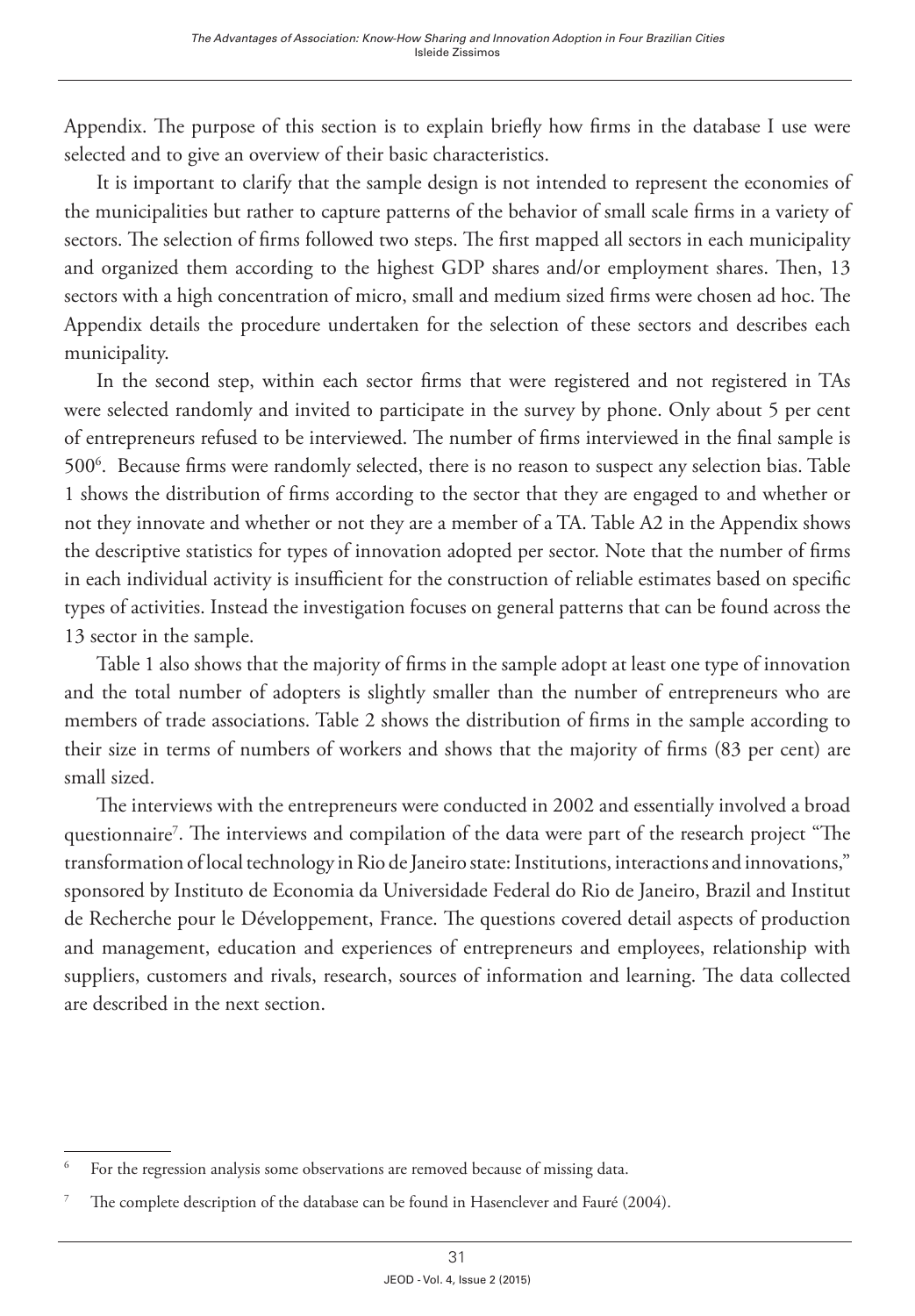| <b>Location/Economic Sectors</b>                                              | Do not<br>innovate | %                | Adopt at least 1<br>innovation | %              | <b>Members</b><br>of TA | %              |
|-------------------------------------------------------------------------------|--------------------|------------------|--------------------------------|----------------|-------------------------|----------------|
| Campos                                                                        |                    |                  |                                |                |                         |                |
| Garments (n=20)                                                               | $\mathbf{1}$       | 0.2              | 19                             | 3.8            | 18                      | 3.6            |
| Furniture (n=20)                                                              | 11                 | 2.2              | 9                              | 1.8            | $\mathbf{1}$            | 0.2            |
| Construction $(n=20)$                                                         | 12                 | 2.4              | 8                              | 1.6            | 3                       | 0.6            |
| Clay products $(n=20)$                                                        | $\overline{2}$     | 0.4              | 18                             | 3.6            | 19                      | 3.8            |
| Food products (n=20)                                                          | 8                  | 1.6              | 12                             | 2.4            | 7                       | 1.4            |
| Agro-industry (n=45)                                                          | 10                 | $\mathfrak{2}$   | 35                             | $\overline{7}$ | 36                      | 7.2            |
| Campos Total                                                                  | 44                 | 8.8              | 101                            | 20.2           | 84                      | 16.8           |
| Itaguaí                                                                       |                    |                  |                                |                |                         |                |
| Transport (n=31)                                                              | 8                  | 1.6              | 23                             | 4.6            | 21                      | 4.2            |
| Construction (n=37)                                                           | 15                 | 2.2              | 22                             | 4.4            | 17                      | 3.4            |
| Extractive industry, smelting, metallurgy,<br>machines and equipment $(n=23)$ | $\mathbf{0}$       | $\mathbf{0}$     | 23                             | 4.6            | 14                      | 2.8            |
| Services to firms (n=9)                                                       | $\mathfrak{Z}$     | 0.6              | 6                              | 1.2            | $\overline{4}$          | 0.8            |
| Itaguaí Total                                                                 | 26                 | 4.4              | 74                             | 14.8           | 56                      | 11.2           |
| Macaé                                                                         |                    |                  |                                |                |                         |                |
| Commerce for industries (n=38)                                                | 29                 | 5.8              | 9                              | 1.8            | 15                      | $\mathfrak{Z}$ |
| Oil industries and related services (n=73)                                    | 35                 | $\overline{7}$   | 38                             | 7.6            | 51                      | 10.2           |
| Industrial services and personal technical services<br>$(n=39)$               | 33                 | 6.6              | 6                              | 1.2            | 18                      | 3.6            |
| Macaé Total                                                                   | 97                 | 19.4             | 53                             | 10.6           | 84                      | 16.8           |
| Friburgo                                                                      |                    |                  |                                |                |                         |                |
| Garments (n=70)                                                               | $\mathbf{1}$       | 0.2              | 69                             | 13.8           | 46                      | 9.2            |
| Textiles $(n=7)$                                                              | $\mathbf{1}$       | 0.2              | 6                              | 1.2            | 3                       | 0.6            |
| Metal products, equipments (n=8)                                              | $\mathbf{0}$       | $\boldsymbol{0}$ | 8                              | 1.6            | 8                       | 1.6            |
| Construction (n=6)                                                            | $\mathbf{1}$       | 0.2              | 5                              | $\mathbf{1}$   | 6                       | 1.2            |
| Tourism $(n=5)$                                                               | $\mathbf{1}$       | $0.2\,$          | $\overline{4}$                 | $0.8\,$        | $\overline{4}$          | $\rm 0.8$      |
| Commerce of textile products (n=9)                                            | $\overline{4}$     | 0.6              | 5                              | $\mathbf{1}$   | 5                       | $\mathbf{1}$   |
| Friburgo Total                                                                | $\,8\,$            | 1.4              | 97                             | 19.4           | $72\,$                  | 14.4           |
| Total                                                                         | $175\,$            | 35               | 325                            | 65             | 296                     | 59.2           |

## **Table 1. Innovation adoption and membership of trade associations by sector**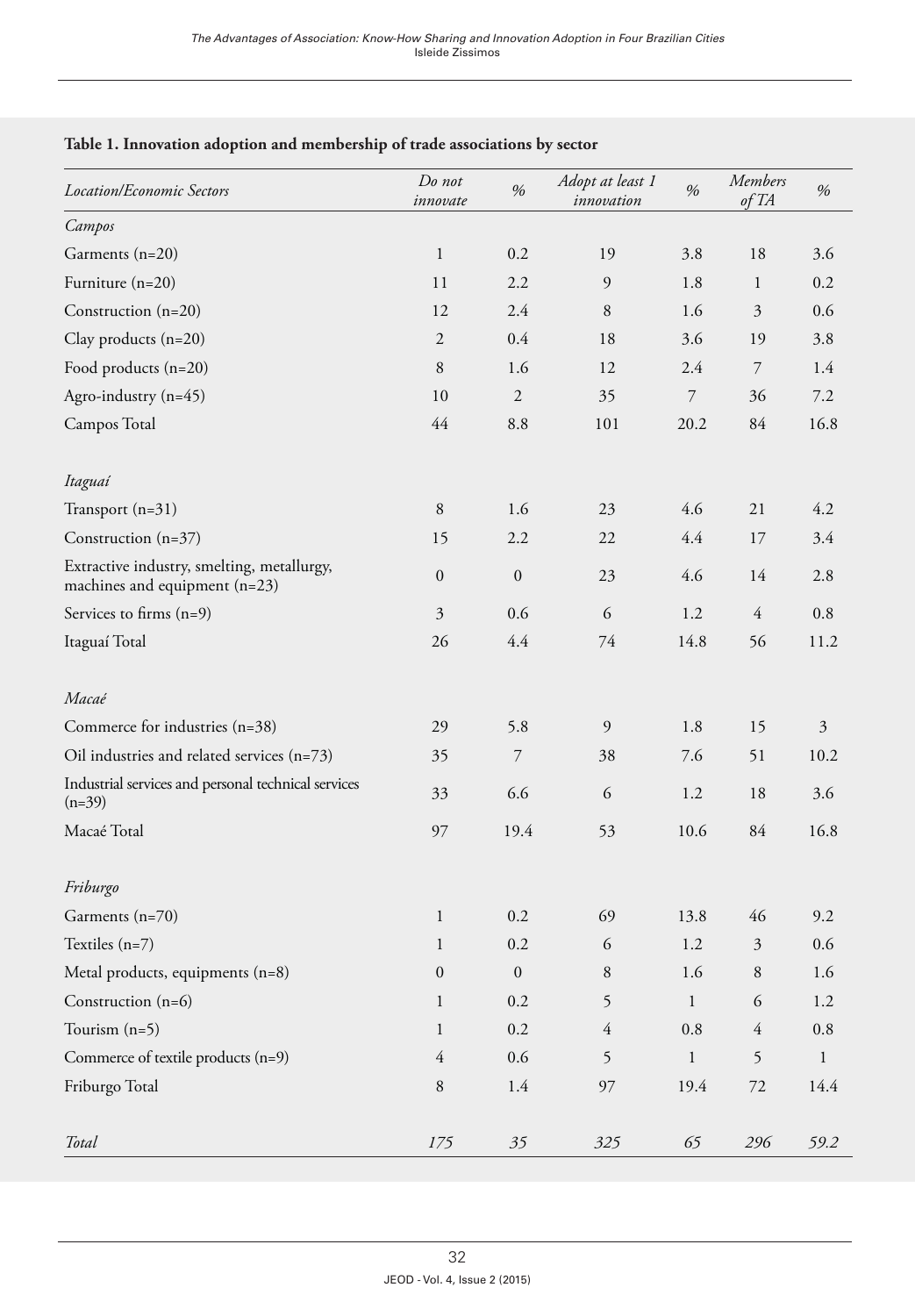| Number of workers       | Frequency | %      | Cumulative % |
|-------------------------|-----------|--------|--------------|
| 0 workers               | 32        | 6.4    | 6.4          |
| $1 \leq$ workers < 9    | 210       | 42.0   | 48.4         |
| $10 \leq$ workers < 49  | 173       | 34.6   | 83.0         |
| $50 \leq$ workers < 249 | 62        | 12.4   | 95.4         |
| $\geq$ 250              | 21        | 4.2    | 99.6         |
| Missing                 | 2         | $.4\,$ | 100.0        |
| Total                   | 500       | 100.0  |              |

#### **Table 2. Size of firms according to the number of workers**

## **3. Data**

## *3.1 Data description*

## 3.1.1 Innovation

The term "innovation" refers to the development, adaptation, imitation and/or adoption of a practice or object that is perceived as new to a firm. The objective of the empirical analysis is: (i) to detect whether firms innovate or not when entrepreneurs are members of at least one TA; and (ii) the relationship between membership of a TA and the diversification of types of innovation. For the first part a binary variable is defined as one if at least one type of innovation is adopted and zero otherwise. Table 1 in the previous section, shows that 325 firms in the sample (65 per cent) adopt at least one type of innovation. The second part considers the combination of eight generic types of innovation that firms in the sample can choose to adopt: (1) changes in the product design; (2) changes in the style of the product; (3) changes in technical characteristics of the product;  $(4)$  new product;  $(5)$  acquisition of new equipment; (6) automatization; (7) new managerial and administrative techniques; and (8) adoption of new raw materials. Table 3 gives the proportions of different types of innovation adopted for all firms surveyed<sup>8</sup>.

During an interview, each respondent indicated types of innovation that her firm adopted

<sup>8</sup> The proportions are obtained by giving each type of innovation a weight of one for each firm in the sample. Nonadoption is given a weight of one as well. Then, the sum of the weights on all types of innovations and non-adoptions (9x480) corresponds to 100 per cent. The total for each type of innovation is then made proportional to 100 per cent.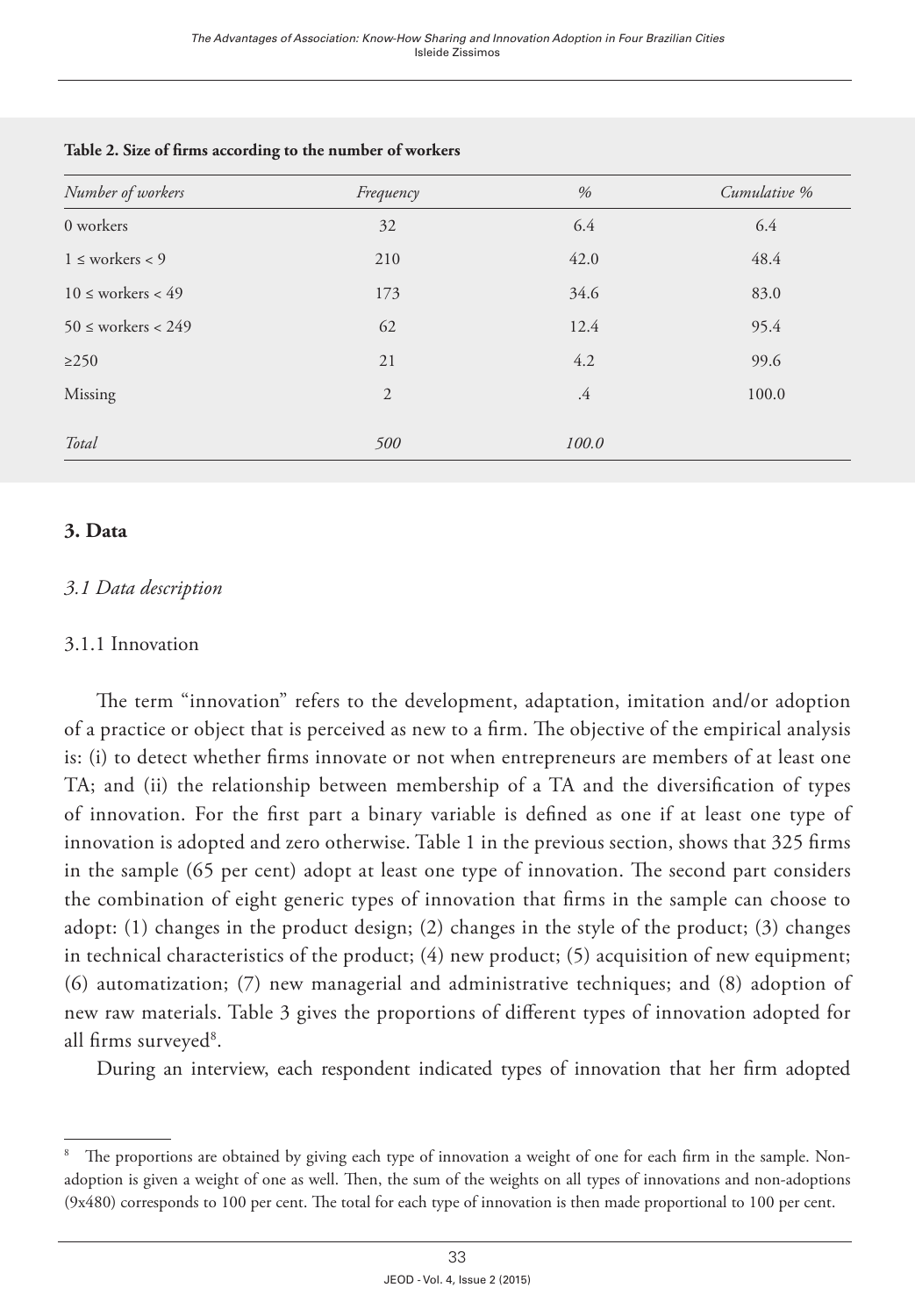based on the list of types of innovations presented above<sup>9</sup>. Each type of innovation is defined as a binary choice variable equal to one when the innovation was adopted and zero otherwise. Then, for each firm the sum of these discrete variables is used to construct a variable called "sum of innovations adopted". This variable ranges between zero and eight and gives us an approximation for the diversification in types of innovations adopted. If one type of innovation leads to another type, for example if the use of new raw material leads to changes in design, that counts as two types of innovation being adopted. Summary statistics for the innovation variable appears in Table 3.

#### **Table 3. Types of innovation adopted**

| Do not adopt any type of innovation                 | 32.29% |
|-----------------------------------------------------|--------|
| Changes in the product design                       | 13.54% |
| Changes in the style of the product                 | 10.42% |
| Changes in technical characteristics of the product | 10.21% |
| New product                                         | 8.75%  |
| Adoption of new equipment                           | 5.83%  |
| Automatization                                      | 5.00%  |
| Introduction of new management methods              | 5.63%  |
| Adoption of new raw materials                       | 8.33%  |
|                                                     |        |
| Innovation variable: mean                           | 2.65   |
| Innovation variable: standard deviation             | 2.68   |
| Number of respondents                               | 480    |
|                                                     |        |

The cost of adoption varies according to the type of innovation considered. Changes in the product design, style of the product, technical characteristics of a product, and new managerial and administrative techniques are more labor intensive while acquisition of new equipment, automatization; and new raw materials are more costly in terms of capital. Factors that influence the cost of adoption, such as sources of financing or education levels, are controlled for in the regression analysis.

<sup>9</sup> Information on the frequency of use of each type of *innovation* was not collected. This obviously limits the scope for comparisons of firms' performance and probably overstates innovation adoption because firms that adopt rarely are treated in the same way as firms that adopt frequently. In my view, there are no qualitative implications for the empirical results because this increases the proportions of adopters not only among firms that are members of TAs but also among firms that are non-members.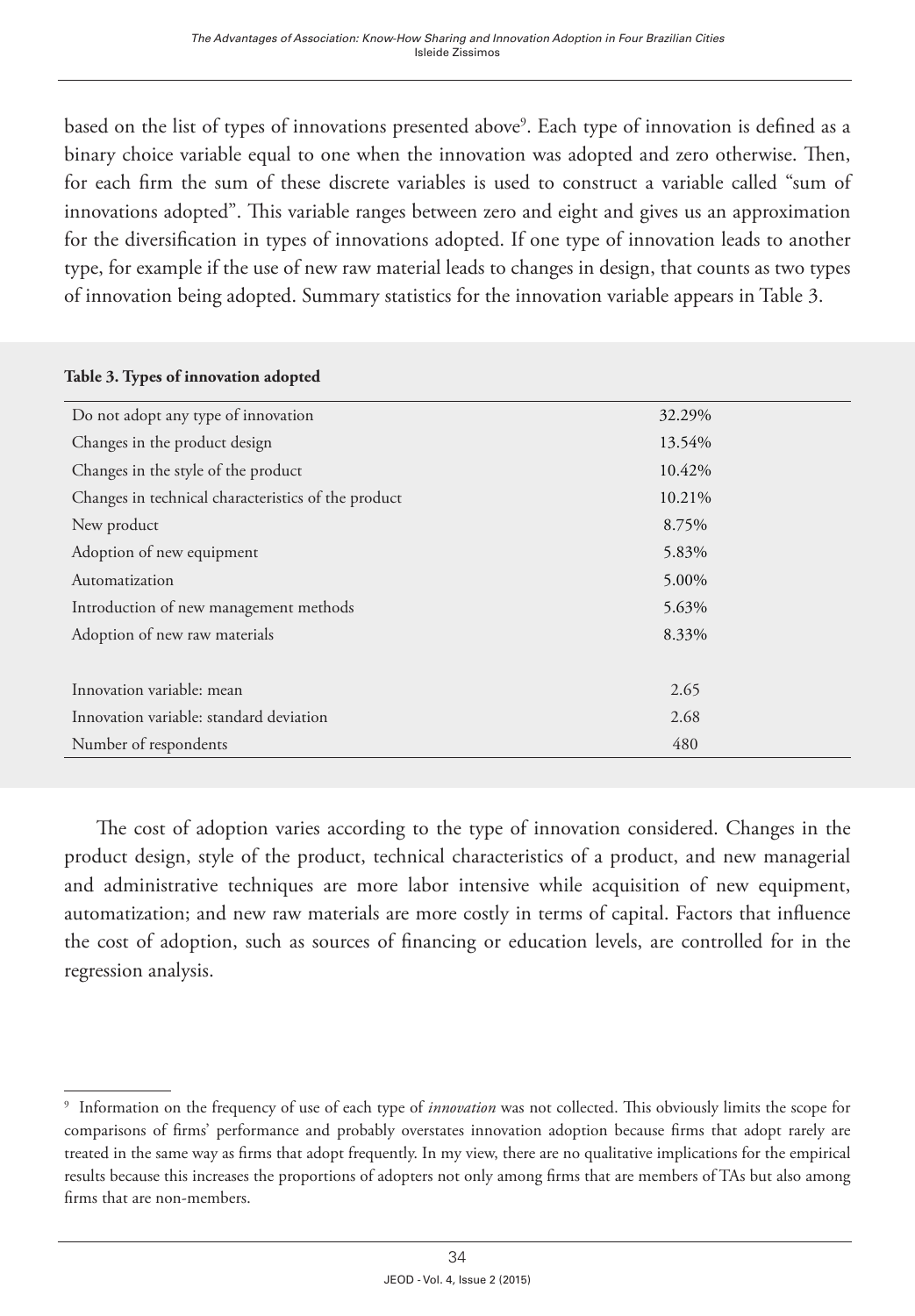# 3.1.2 Membership of trade associations and sharing of know-how

The fundamental variable for the econometric analysis is TA membership. In Brazil, a TA is defined as a non-profit organization seeking to promote collaboration between firms and to further the interests of entrepreneurs in a business sector. TA membership is defined as a discrete variable equal to one when the firm is a member of the TA inside or outside the municipality and zero otherwise. In the sample used for the analysis, 59.20 per cent of firms are members of at least one TA.

|                           | Adoption of Innovation |     |       |
|---------------------------|------------------------|-----|-------|
| Membership to TA          | $N_{0}$                | Yes | Total |
| No                        | 93                     | 98  | 181   |
| Yes                       | 62                     | 227 | 289   |
| Total                     | 155                    | 325 | 480   |
| Likelihood-ratio $\chi^2$ | 38.732                 |     |       |

**Table 4. Crosstab results for membership of TA and adoption of innovation**

All sectors included in the survey have one corresponding TA in the municipality where they are located. In addition, there are TAs that operate at regional and national levels. The cost of joining a local TA is almost negligible. It is the entrepreneur's opportunity cost of filling in a form with information about her firm. Because each municipality is small there are no significant transport costs related to visiting the TA. To maintain their membership they pay a small fee that varies according to the size of the firm and sector that they belong to. For the TAs of which the firms in the sample are members, the monthly fee ranges between 40.00 BRL<sup>10</sup> (11.50 EUR) per month and 100.00 BRL (29.00 EUR) per month. The fees are set low in order to attract more members because TAs have an incentive to have as many members as possible, which strengthens their political influence and the ability to bring public resources to the location. The costs necessarily increase if an entrepreneur becomes a member of a TA located outside the municipality because, even though the fees remain in the same range as the local TA, transport costs are higher.

In each municipality, the number of firms that are members of a TA is usually a small percentage of the population of firms. For example, in Nova Friburgo, while there are approximately 800 small scale firms producing textiles and garments, only 165 of them are members of the local TA. Table 1 in the previous section shows that the proportion of members of TAs included in the sample is higher than that observed in the municipalities. This should not influence the results in this paper because the firms that were members and non-members of TAs were selected randomly within the

<sup>10</sup> Brazilian Real.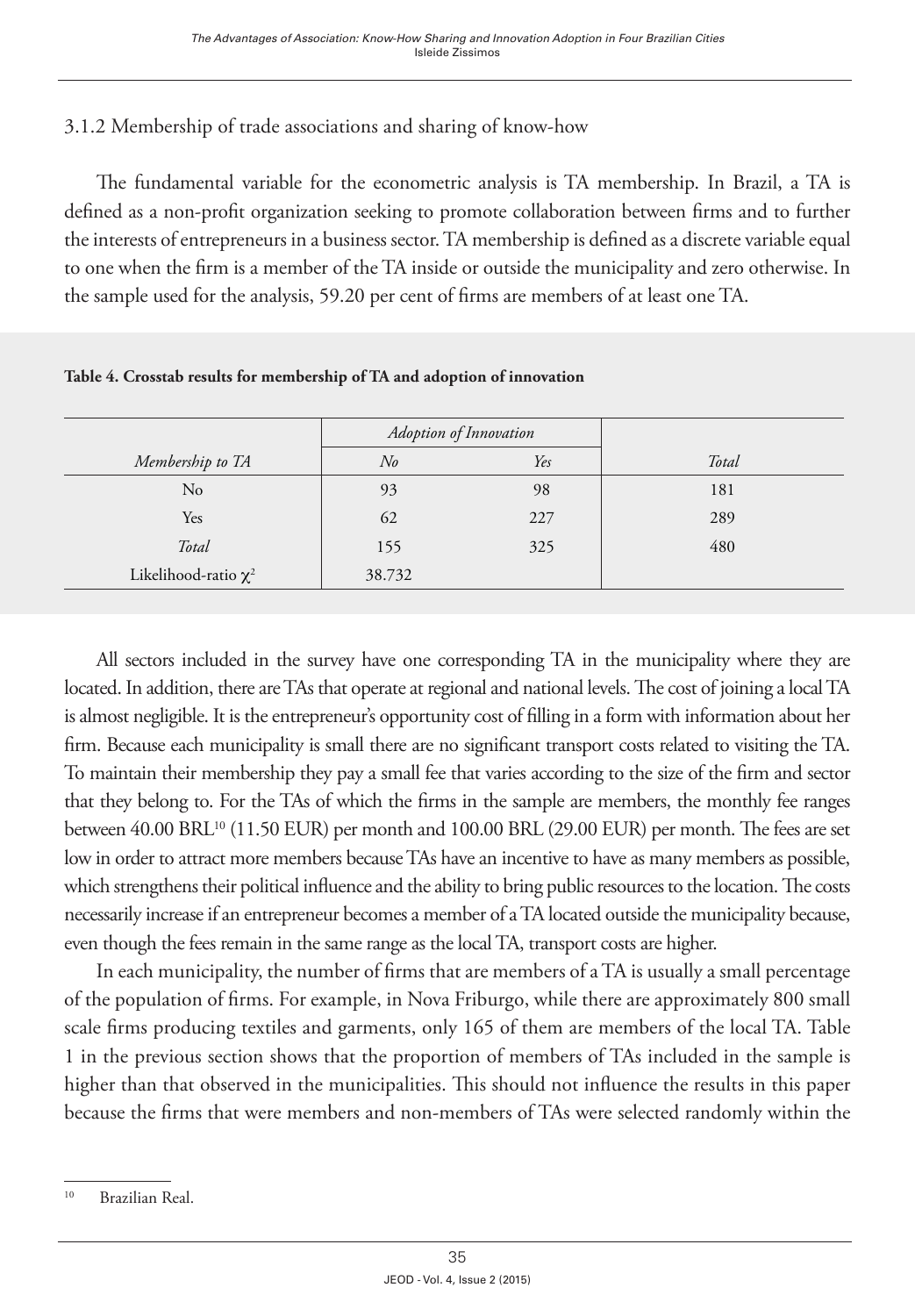sectors. Besides, the empirical analysis focuses primarily on the correlation between membership and innovation rather than the probability of a firm in a given sector being member of a TA.

## 3.1.3 Sociability as an instrument

In order to address the potential bias from the endogeneity of TA membership, an instrument for TA membership is constructed. This is done by using information on eight widespread types of social organizations or clubs (SOCs), of which entrepreneurs reported to be members: (1) cultural; (2) sports; (3) religious; (4) neighborhood association; (5) charity; (6) citizenship; (7) environmental; and (8) other associations. The activities included in other associations are for example reading groups and non-governmental organizations (NGOs). A discrete choice variable is defined as taking a value of one when membership of at least one type of SOC is observed and zero otherwise<sup>11</sup>.

The proportions of entrepreneurs who are members of each type of SOC appear in Table 5. Entrepreneurs care about the purpose of SOCs and this conditions whether or not they become members. The cost of joining most types of SOCs is essentially the opportunity cost of the time spent in them and fees are negligible. The exception is the sports clubs where the individual fee is usually higher than the TA fee. The key difference between membership of TA and the instrument is that the primary objective of SOCs is not economic and membership is motivated by non-market interactions, while TAs have a clear objective of representing the interests of businesses and the supply of new commercially relevant information to entrepreneurs.

| Not a member of any SOC | 55.6%  |
|-------------------------|--------|
| Cultural                | 10.0%  |
| Sports clubs            | 15.0%  |
| Religious               | 19.80% |
| Neighbors               | 11.60% |
| Charity                 | 20.0%  |
| Citizenship             | 12.0%  |
| Environment             | 11.0%  |
| Others                  | 11.0%  |
|                         |        |
| Number of respondents   | 500    |

## **Table 5. Types of social organizations and clubs**

<sup>11</sup> Alternatively, an instrument analogous to the innovation variable can be defined where sum of the binary variables for membership to social organization is calculated for each firm. With this form the regression results are qualitatively identical to the ones found with the binary form.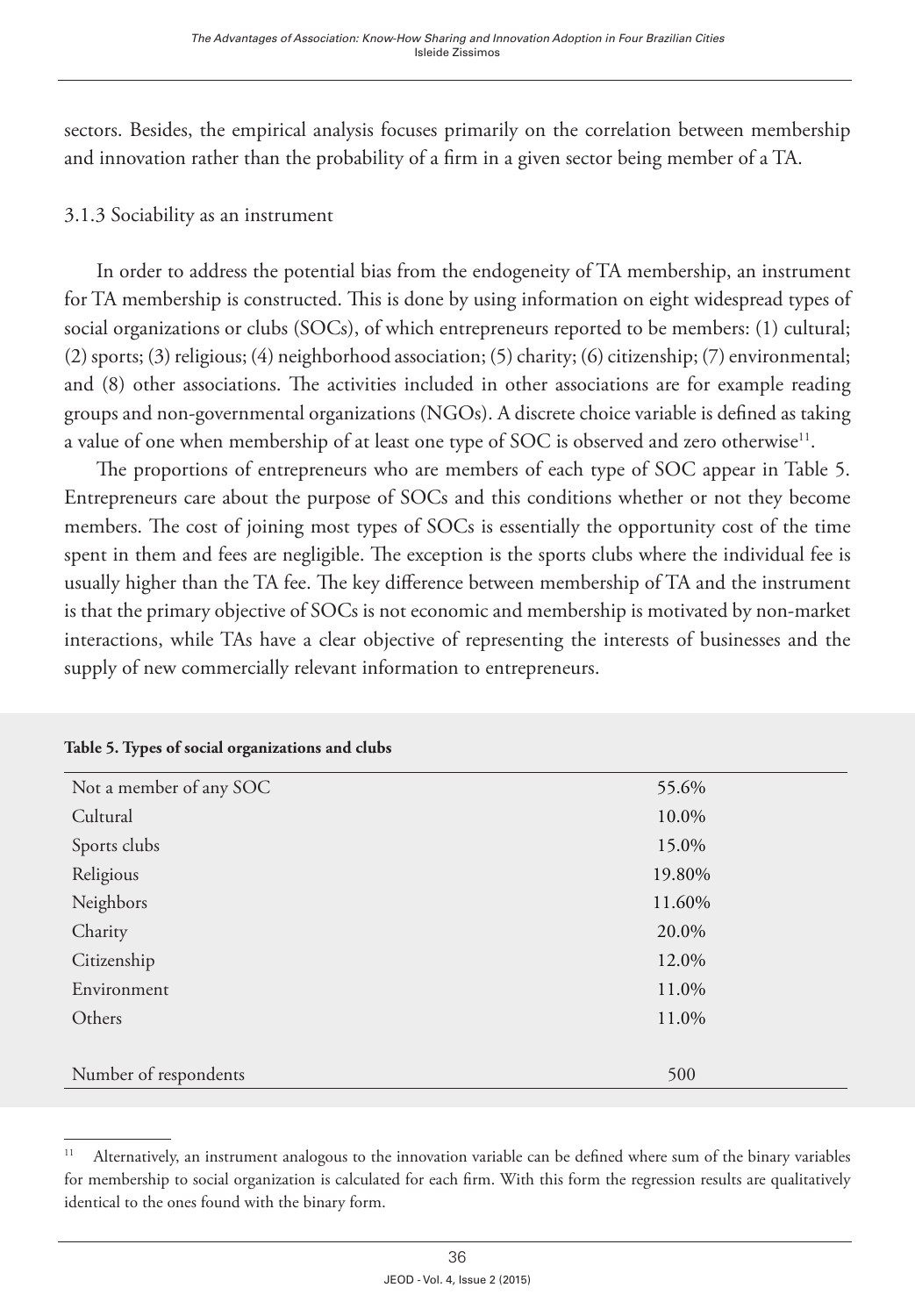Historical accounts suggest that local governments have never practiced policies to either encourage or discourage participation in the SOCs that were surveyed in this paper. In relation to the relevance of the instrument, both TA and SOCs membership are ways of connecting socially with the local community and involve a spontaneous association of agents participating in reciprocal interactions. Moreover, because both TA and SOCs membership are correlated with a higher propensity for social engagement, an entrepreneur who is a member of an organization or a club is more likely to be a member of a TA.

## 3.1.4 Other observable characteristics

In order to minimize problems of omitted variable bias and other mis-specifications, various controls based on rival theories on innovation are used. The complete list of controls can be found on Table A1 of the Appendix. The quantitative analysis uses the following categories of controls: human capital contains controls related to models of endogenous growth and diffusion of technology (Nelson and Phelps, 1966; Romer, 1986; Lucas, 1988; Aghion and Howitt, 1998; Acemoglu, 2009). According to these models, human capital increases production capacity because it contributes to technological creation and invention, as well as facilitating the adoption of new technologies and products.

While models of human capital and growth focus on decisions about innovation at the firm level, the second category of controls specifically takes into account information flows originating from the chain of production and in the public domain (Jaffe, 1986; Freeman, 1987; Lundvall, 1992; Cassiman and Veugelers, 2002). In this context, the main hypothesis is that the innovation process can be influenced by interactions between distinct agents, including firms' suppliers and customers, universities and research institutes. The intuition behind this argument is that an individual firm rarely possesses all the knowledge necessary for the whole process of innovation. Therefore, it has to combine information and knowledge from different sources.

The third category of controls is credit and finance. Credit depends on macroeconomic policy and is essential in developing economies because it can reduce the entrepreneur's reluctance to adopt new technologies (Ghosh, Mookherjee and Ray, 2000). The fourth category considers that the government can also apply direct policies in the form of programs intended to increase firms' performance through the support of exports or the development of cooperation between firms. These programs can cause two effects. The first is a potential increase in the professional interaction of the entrepreneurs. The second directly affects adoption of innovation when the objective of the program is to improve technology used in the firms.

The fifth category includes controls related to international trade. Empirical literature on trade shows that firms that export are on average more productive than non-exporters (Bernard and Jensen, 1999). The reason is that firms can learn about foreign technology through the exporting experience. They can benefit from interacting with foreign customers, for example because the latter impose higher product quality standards than the domestic customer, while at the same time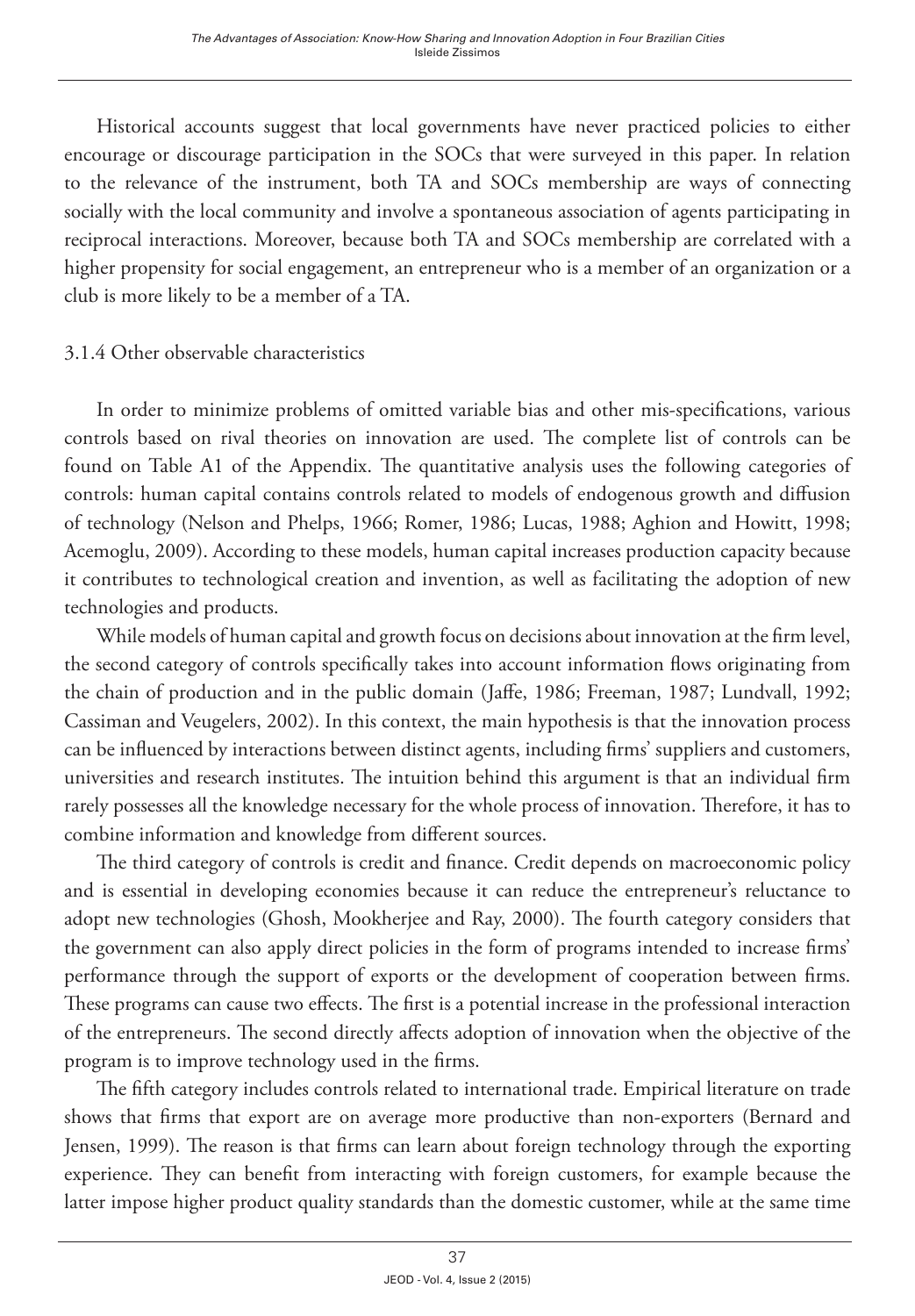providing information on how to meet the higher standards. Finally, at the firm level, there are controls related to: use of computers, specialized functions and management tools.

# *3.2 Methodology*

The main hypothesis tested in the empirical analysis is that entrepreneurs who are members of a TA are more likely to adopt more types of innovation than the entrepreneurs who are nonmembers. The empirical specification is the following. Denote innovation adoption by  $a_i^*$  where  $i$ identifies the entrepreneur. Membership of the TA is denoted by  $m_i$ . The six categories of controls that can influence the adoption of innovation, described in the previous section, are represented in the vector **x**<sub>i</sub>. The structural equation can be represented as:

$$
a_i^* = \alpha_1 + \beta_1 m_i + \gamma_1 \mathbf{x}_i + \varepsilon_i,
$$

where e contains unobserved production characteristics that can influence the adoption of innovation.

For each individual firm, *a*\* takes on the value zero with positive probability, if the decision of the firm is not to adopt an innovation, and *a*\* is a continuous random variable over strictly positive values if the firm does adopt. The appropriate specification is a Tobit model, where zero values indicate non-adoption and positive values identify the variety of innovations adopted.

The main concerns raised by this empirical strategy are: (i) entrepreneurs self-select in to TAs, that is, the *m* variable may be correlated with  $\varepsilon$ ; and (ii) there are unobserved individual characteristics of the entrepreneurs or measurement error that lead to inconsistent estimates. In order to minimize these potential problems two procedures are undertaken. First, various controls described in the previous section are included. Second, an instrumental variable *z* is introduced with the following reduced form specification:

 $m_i^* = \alpha_2 + \beta_2 z_i + \gamma_2 \mathbf{x}_i + \omega_i$ , where

It is assumed that  $(\epsilon, \omega)$  are zero-mean bivariate normal, indepedent of z. If  $\epsilon$ ,  $\omega$  are correlated, then *m* is endogenous. For each individual firm, *m* takes on the value one if the entrepreneur is a member of the TA, and zero otherwise. For this reduced form equation the appropriate specification is Probit. Maximum likelihood methods are used to compute estimations of the coefficients for the variables described above.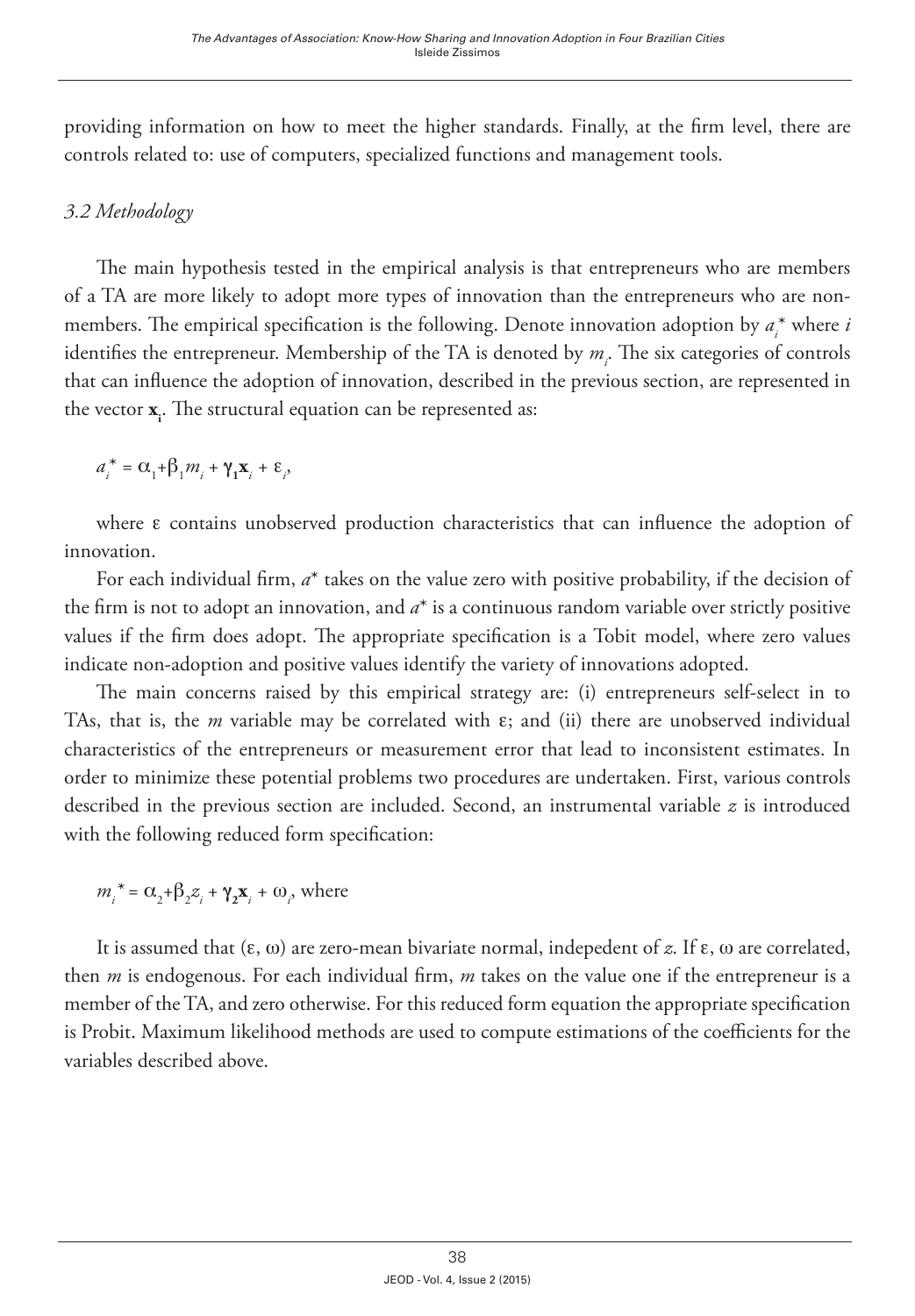# **4. Results**

## *4.1 Basic results*

First, let's examine the estimated relationship between the instrument and membership of the TA, which is presented in Table 6. The Probit equation (1) regresses TA membership on the SOC variable while Probit equation (2) uses all controls discussed in section 3. In both cases the instrument is significant at the 1 per cent level.

| Dependent Variable: Membership of TA |            | (1)      | (2)        |          |  |
|--------------------------------------|------------|----------|------------|----------|--|
|                                      | $Co$ eff.  | St. Err. | $Co$ eff.  | St. Err. |  |
| $SOCs$ (d)                           | $0.753***$ | (0.12)   | $0.834***$ | (0.17)   |  |
| Constant                             | $-0.057$   | (0.08)   |            |          |  |
| Other controls                       | $\rm No$   |          | Yes        |          |  |
|                                      |            |          |            |          |  |
| Log-likelihood                       | $-302.770$ |          | $-210.339$ |          |  |
| LR Chi-squared                       | 39.73      |          | 223.58     |          |  |
| <b>Observations</b>                  | 480        |          | 479        |          |  |

**Table 6. Probit results for membership of TA and membership of SOCs**

*Note:* \*\*\* significant at 1%, \*\* significant at 5%, \* significant at 10%. Constant not included in equation (2).

The procedure now is to assess the effect of TA membership and other controls on adoption of innovation, using membership of SOCs as an instrument for TA membership<sup>12</sup>. Table 7 presents the basic results. Equation (1) is a linear benchmark, which consists of estimates of a two-step procedure. The first step is a Probit specification that regresses the TA variable on the SOCs variable and all other controls. The second step is the usual OLS specification and regresses the innovation adoption variable on the predicted values of the TA variable from the first step and all other controls. Although the estimated coefficients of this procedure are used only for reference, there is a preliminary indication from this that the coefficient for TA membership is relevant for innovation adoption because of its high positive value and significance at the 1 per cent level. Equations (2) and (3) estimate coefficients respectively for IV Probit and IV Tobit. IV Probit is included because it identifies the direct decision on adoption of innovation. In addition, it is used as an auxiliary equation in other parts of the empirical analysis. The most important results for the empirical analysis appear on equation (3), IV Tobit, where the dependent variable takes into account the number of the

<sup>&</sup>lt;sup>12</sup> In this part controls for sectors are not being used. The robustness checks in the next section show that with controls for sectors the results would remain qualitatively the same.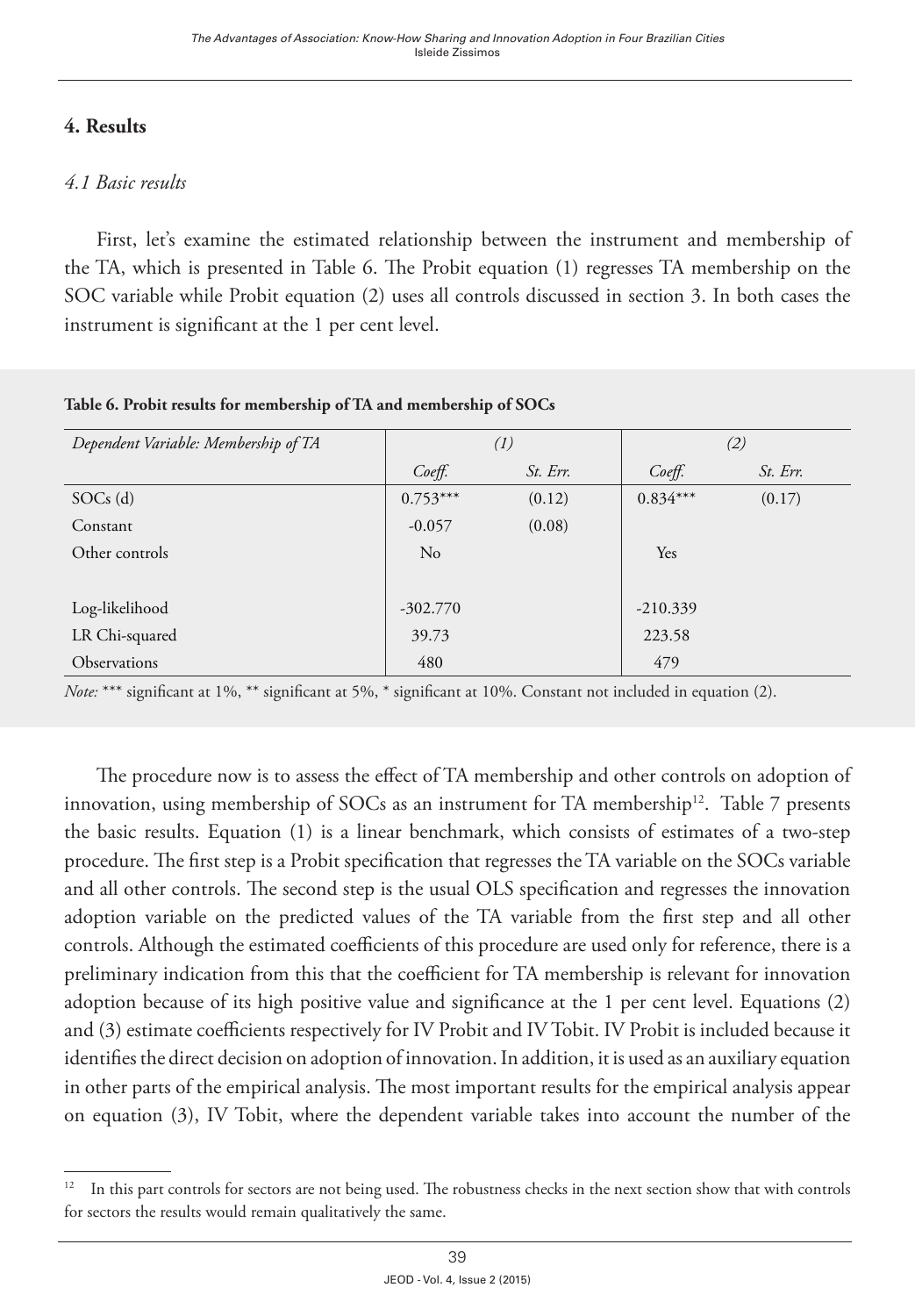variety of innovations that are adopted. Both specifications used maximum likelihood<sup>13</sup> estimation and the binary form of the instrument for the reduced form equation of the TA variable. The results show that TA membership is positively related to the innovation adoption variable and significant at 1 per cent level in both specifications. Next to the IV Tobit estimates reported in (3) there are also two columns with its partial effects, which give us a better idea of the magnitude of the estimated effects. They show that TA membership has the second highest partial effect in magnitude and it is less only than Macaé's partial effect. This suggests that membership of TA is in fact relevant for the decision of entrepreneurs about adoption of innovations.

The location control for Macaé presents coefficients significant at 1 per cent level for IV Probit and IV Tobit and the highest partial effect. This is consistent with the literature on industrial clusters (see, for example, Glaeser et al., 1992). In this literature, the location of firms can present sources of positive externalities that increase the propensity of firms to adopt innovations.

Without the instrument, the coefficients for membership of TAs for the linear and Probit specifications are lower than the ones in Table 7 and insignificant and for Tobit lower and significant at 5 per cent (see coefficients without the instrument in Table A4 in the Appendix). This suggests that without the instrument the effect of entrepreneurs who become members of TAs without participating actively in them, which biases the estimates downwards, dominates the self-selection effect (which biases the estimates upwards). Therefore, the intuition behind the results in Table 7 is that the instrument is able to filter out members of TAs that are less likely to interact professionally with others, bringing the TA membership coefficient up to its correct value.

The endogeneity of the TA variable can be checked with tests on the parameter  $\rho$ . In the IV Tobit specification, this parameter represents the correlation between  $\varepsilon$  and  $\omega$ . In other words,  $\rho$ makes the connection between the reduced form equation of *m* and the structural equation of *a* in the log-likelihood function that is maximized in the estimation. For computational reasons, the IV Tobit in (3) tests a transformation of parameter  $\rho$  equal to atanhrho =  $1/2^*$ ln $[(1+\rho)]/(1-\rho)$ , which is the inverse hyperbolic tangent of  $\rho$ . The test rejects the null hypothesis  $\rho=0$  at 1 per cent level, which again shows that the instrument is necessary for the correct estimation of the TA membership coefficient. For the IV Probit specification  $\rho$  is defined analogously to IV Tobit (see Wooldridge, 2002 for details). The likelihood test of  $\rho=0$  for the IV Probit in (2) rejects the null hypothesis at the 10 per cent level (with correspondent chi-squared statistic=3.54), which shows once again that the instrument is necessary.

<sup>&</sup>lt;sup>13</sup> For the maximum likelihood estimation the "cmp" command in Stata was used. (See Roodman, 2008 for details)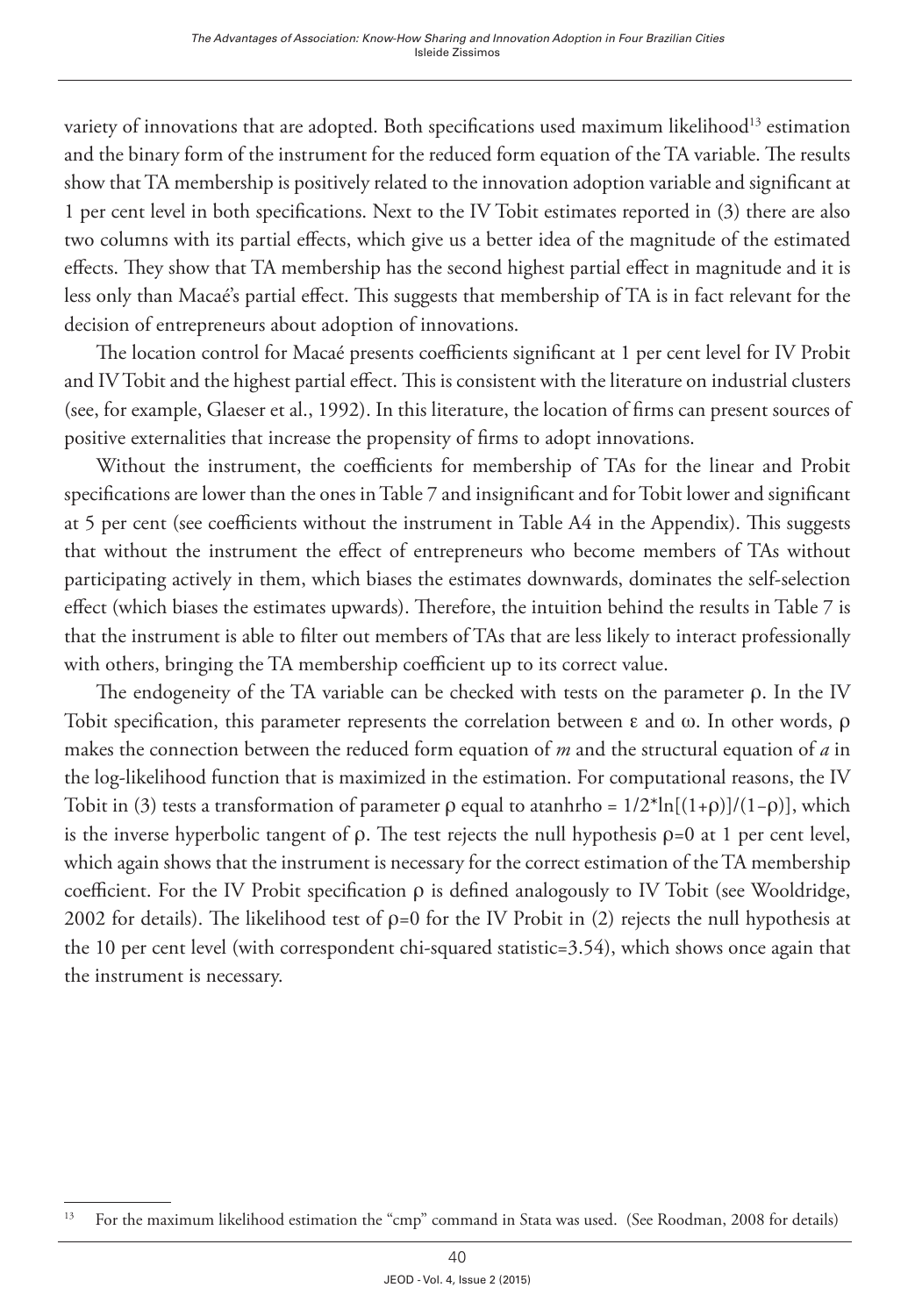|                                            | (1)<br>Linear/Probit |         |            | (3)<br>(2)<br><b>IV</b> Tobit<br><b>IV</b> Probit |           |         |                 | (4)      |                      |
|--------------------------------------------|----------------------|---------|------------|---------------------------------------------------|-----------|---------|-----------------|----------|----------------------|
| Dependent Variable: Innovation<br>Adoption | $(2 \text{ steps})$  |         |            |                                                   |           |         | Partial Effects |          | Betahat/<br>Sigmahat |
|                                            | Coeff                | Std Err | Coeff      | Std Err                                           | Coeff     | Std Err | E(a x, a>0)     | E(a x)   |                      |
| Trade associations (d)                     | $1.678***$           | (0.55)  | $1.175***$ | (0.39)                                            | 2.449***  | (0.55)  | 1.431           | 1.927    | 1.152                |
| Human Capital                              |                      |         |            |                                                   |           |         |                 |          |                      |
| Gender of respondent                       | $-0.315$             | (0.21)  | $-0.242$   | (0.23)                                            | $-0.385$  | (0.28)  | $-0.238$        | $-0.320$ | $-0.181$             |
| Age of respondent                          | $-0.301**$           | (0.14)  | $-0.112$   | (0.14)                                            | $-0.280$  | (0.20)  | $-0.173$        | $-0.233$ | $-0.132$             |
| School degree of respondent                | $-0.102$             | (0.07)  | $-0.150**$ | (0.07)                                            | $-0.104$  | (0.09)  | $-0.064$        | $-0.086$ | $-0.049$             |
| Number of years working in the<br>firm     | $-0.097$             | (0.19)  | $-0.443**$ | (0.21)                                            | $-0.249$  | (0.26)  | $-0.154$        | $-0.207$ | $-0.117$             |
| Invested in training of workers (d)        | $0.477**$            | (0.20)  | 0.275      | (0.21)                                            | $0.652**$ | (0.27)  | 0.403           | 0.542    | 0.307                |
| Research about clients within<br>firm(d)   | $0.371*$             | (0.19)  | 0.148      | (0.21)                                            | $0.484*$  | (0.25)  | 0.299           | 0.403    | 0.228                |
| % workers with elementary<br>education     | 0.034                | (0.07)  | 0.023      | (0.07)                                            | 0.010     | (0.09)  | 0.006           | 0.008    | 0.005                |
| % workers with high school<br>education    | 0.034                | (0.08)  | 0.085      | (0.08)                                            | $-0.016$  | (0.11)  | $-0.010$        | $-0.013$ | $-0.008$             |
| % workers with university/college          | $-0.021$             | (0.14)  | 0.036      | (0.16)                                            | $-0.008$  | (0.19)  | $-0.005$        | $-0.007$ | $-0.004$             |
| Evolution of workers skills since<br>1999  | 0.211                | (0.15)  | $0.274*$   | (0.16)                                            | $0.405*$  | (0.21)  | 0.250           | 0.337    | 0.191                |
| Research products in firm (d)              | 0.263                | (0.19)  | $-0.258$   | (0.22)                                            | 0.419     | (0.26)  | 0.260           | 0.349    | 0.197                |
| Research products in labs (d)              | $0.602*$             | (0.33)  | 0.769      | (0.60)                                            | 0.465     | (0.43)  | 0.299           | 0.396    | 0.219                |
| Use previous workers' experience           | 0.076                | (0.08)  | $-0.004$   | (0.09)                                            | 0.115     | (0.12)  | 0.071           | 0.095    | 0.054                |
| Use local infra-structure for training     | 0.048                | (0.06)  | 0.097      | (0.07)                                            | 0.051     | (0.07)  | 0.032           | 0.042    | 0.024                |
| Sources of information                     |                      |         |            |                                                   |           |         |                 |          |                      |
| Secondary research on clients (d)          | 0.297                | (0.28)  | 0.362      | (0.38)                                            | 0.232     | (0.36)  | 0.146           | 0.195    | 0.109                |
| Consultancy                                | 0.151                | (0.11)  | 0.210      | (0.14)                                            | 0.164     | (0.14)  | 0.101           | 0.137    | 0.077                |
| Universities/research institutes           | 0.079                | (0.12)  | 0.155      | (0.15)                                            | 0.042     | (0.16)  | 0.026           | 0.035    | 0.020                |
| Specialized publications                   | 0.045                | (0.07)  | 0.027      | (0.08)                                            | 0.096     | (0.10)  | 0.059           | 0.080    | 0.045                |
| Patent databases                           | $0.536***$           | (0.17)  | 0.235      | (0.34)                                            | $0.512**$ | (0.22)  | 0.316           | 0.426    | 0.241                |
| Credit                                     |                      |         |            |                                                   |           |         |                 |          |                      |
| Own resources                              | 0.055                | (0.07)  | 0.049      | (0.07)                                            | 0.030     | (0.09)  | 0.019           | 0.025    | 0.014                |
| Family/friends                             | 0.037                | (0.14)  | 0.182      | (0.18)                                            | 0.09      | (0.18)  | 0.05            | 0.07     | 0.040                |
| <b>BNDES</b>                               | $-0.195$             | (0.16)  | $-0.182$   | (0.28)                                            | $-0.386*$ | (0.22)  | $-0.24$         | $-0.32$  | $-0.182$             |
| Private banks                              | 0.151                | (0.11)  | $0.320**$  | (0.16)                                            | 0.219     | (0.15)  | 0.135           | 0.182    | 0.103                |
| Banco do Brasil                            | $-0.078$             | (0.12)  | $-0.015$   | (0.12)                                            | $-0.110$  | (0.15)  | $-0.068$        | $-0.091$ | $-0.052$             |
| Caixa Econômica Federal                    | 0.202                | (0.17)  | 0.471      | (0.45)                                            | 0.209     | (0.22)  | 0.129           | 0.173    | 0.098                |
| Suppliers/customers                        | 0.087                | (0.12)  | 0.282      | (0.21)                                            | 0.071     | (0.16)  | 0.044           | 0.059    | 0.033                |
| International sources                      | $-0.169$             | (0.25)  | $-0.216$   | (0.68)                                            | $-0.201$  | (0.33)  | $-0.124$        | $-0.167$ | $-0.095$             |

#### **Table 7. Basic results for innovation adoption, membership of trade associations and controls**

*Note*: \*\*\* significant at 1%, \*\* significant at 5%, \* significant at 10%. Constant not included. (d) partial effect is for discrete change of dummy variable from 0 to 1. Likelihood-ratio test of  $p=0$  in IV Probit: chi2(1) = 3.54324 Prob > chi2 = 0.0598.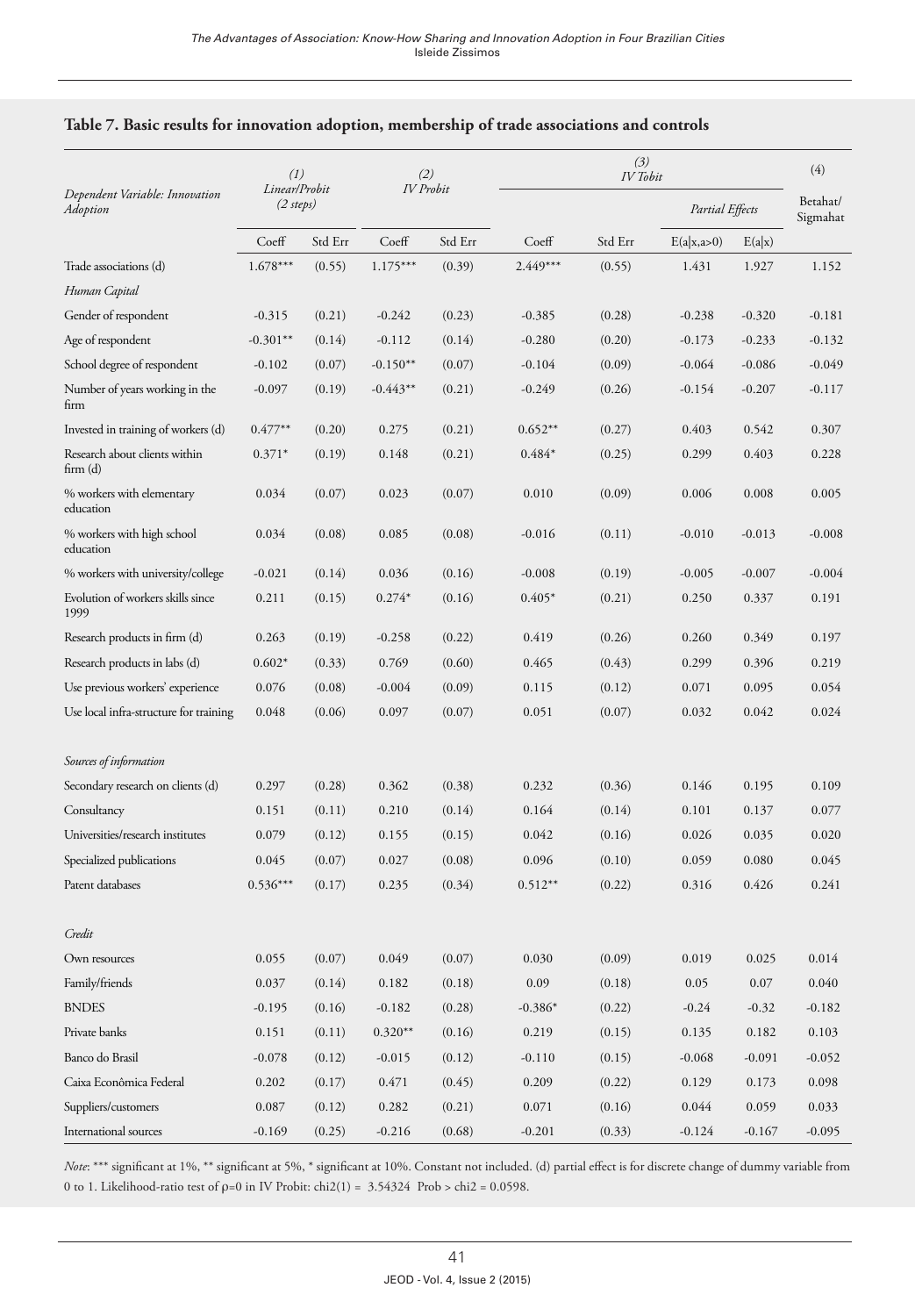| Dependent Variable:                                                                                                                                                                                                                                                                                                                                                                                                                                                                                                                                                                                                                                                                                                                                                                                                                                                                                                                                                                                                                                                                                                                                                                                                                                                                                                                                                                                                                                                                                                                                                                                                                                                                                                                                                                                                                                                              |             |        |             |        |             |        |          |          | (4)      |
|----------------------------------------------------------------------------------------------------------------------------------------------------------------------------------------------------------------------------------------------------------------------------------------------------------------------------------------------------------------------------------------------------------------------------------------------------------------------------------------------------------------------------------------------------------------------------------------------------------------------------------------------------------------------------------------------------------------------------------------------------------------------------------------------------------------------------------------------------------------------------------------------------------------------------------------------------------------------------------------------------------------------------------------------------------------------------------------------------------------------------------------------------------------------------------------------------------------------------------------------------------------------------------------------------------------------------------------------------------------------------------------------------------------------------------------------------------------------------------------------------------------------------------------------------------------------------------------------------------------------------------------------------------------------------------------------------------------------------------------------------------------------------------------------------------------------------------------------------------------------------------|-------------|--------|-------------|--------|-------------|--------|----------|----------|----------|
|                                                                                                                                                                                                                                                                                                                                                                                                                                                                                                                                                                                                                                                                                                                                                                                                                                                                                                                                                                                                                                                                                                                                                                                                                                                                                                                                                                                                                                                                                                                                                                                                                                                                                                                                                                                                                                                                                  |             |        |             |        |             |        |          |          | Betahat/ |
| (3)<br>(1)<br>(2)<br>IV Tobit<br><b>IV</b> Probit<br>Linear/Probit<br>Innovation Adoption<br>Partial Effects<br>(2 steps)<br>Coeff<br>Std Err<br>Coeff<br>Std Err<br>Coeff<br>Std Err<br>E(a x,a>0)<br>E(a x)<br>$-0.153$<br>(0.24)<br>0.263<br>(0.28)<br>$-0.124$<br>(0.31)<br>$-0.076$<br>$-0.102$<br>Government programs<br>International trade<br>Exporter (d)<br>0.628<br>(0.55)<br>0.183<br>(0.46)<br>0.115<br>0.153<br>0.327<br>(0.35)<br>$1.446***$<br>$1.794***$<br>Presence of large exporter (d)<br>(0.47)<br>1.005<br>(0.70)<br>(0.61)<br>1.116<br>1.485<br>Internal characteristics of firms<br>Age of the firm<br>0.000<br>$0.020**$<br>(0.01)<br>0.004<br>(0.01)<br>0.004<br>(0.01)<br>0.003<br>Computers for management (d)<br>$-0.569**$<br>(0.26)<br>$-0.881***$<br>(0.34)<br>$-0.741$<br>(0.24)<br>$-0.224$<br>$-0.557$<br>Computers for production (d)<br>0.392<br>$0.572**$<br>(0.29)<br>0.481<br>$0.381*$<br>(0.22)<br>(0.25)<br>0.360<br>Computers for design (d)<br>$0.598**$<br>0.407<br>(0.30)<br>$-0.351$<br>(0.35)<br>0.479<br>(0.39)<br>0.307<br>Computers CAD/MRP (d)<br>$-0.005$<br>$-0.271$<br>(0.27)<br>(0.32)<br>$-0.190$<br>(0.36)<br>$-0.116$<br>$-0.156$<br>Computers for Internet access<br>0.036<br>$-0.004$<br>$-0.020$<br>$-0.026$<br>(0.26)<br>(0.27)<br>$-0.032$<br>(0.36)<br>(d)<br>Specialized functions<br>$0.196***$<br>$0.182***$<br>(0.07)<br>$0.257***$<br>(0.07)<br>(0.05)<br>0.158<br>0.213<br>0.018<br>(0.21)<br>0.108<br>(0.23)<br>(0.28)<br>0.141<br>0.190<br>Quality management (d)<br>0.228<br>Formal business (d)<br>(0.26)<br>(0.26)<br>$-0.066$<br>(0.35)<br>$-0.041$<br>$-0.063$<br>0.227<br>$-0.055$<br>Location<br>(0.68)<br>(0.62)<br>0.468<br>0.621<br>Campos (d)<br>$-0.833*$<br>(0.47)<br>0.076<br>$-0.634$<br>$-1.060**$<br>0.262<br>Itaguaí (d)<br>(0.50)<br>0.243<br>(0.69)<br>$-0.953$<br>(0.65)<br>0.349 | Sigmahat    |        |             |        |             |        |          |          |          |
|                                                                                                                                                                                                                                                                                                                                                                                                                                                                                                                                                                                                                                                                                                                                                                                                                                                                                                                                                                                                                                                                                                                                                                                                                                                                                                                                                                                                                                                                                                                                                                                                                                                                                                                                                                                                                                                                                  |             |        |             |        |             |        |          |          | $-0.058$ |
|                                                                                                                                                                                                                                                                                                                                                                                                                                                                                                                                                                                                                                                                                                                                                                                                                                                                                                                                                                                                                                                                                                                                                                                                                                                                                                                                                                                                                                                                                                                                                                                                                                                                                                                                                                                                                                                                                  |             |        |             |        |             |        |          |          |          |
|                                                                                                                                                                                                                                                                                                                                                                                                                                                                                                                                                                                                                                                                                                                                                                                                                                                                                                                                                                                                                                                                                                                                                                                                                                                                                                                                                                                                                                                                                                                                                                                                                                                                                                                                                                                                                                                                                  |             |        |             |        |             |        |          |          | 0.086    |
|                                                                                                                                                                                                                                                                                                                                                                                                                                                                                                                                                                                                                                                                                                                                                                                                                                                                                                                                                                                                                                                                                                                                                                                                                                                                                                                                                                                                                                                                                                                                                                                                                                                                                                                                                                                                                                                                                  |             |        |             |        |             |        |          |          | 0.844    |
|                                                                                                                                                                                                                                                                                                                                                                                                                                                                                                                                                                                                                                                                                                                                                                                                                                                                                                                                                                                                                                                                                                                                                                                                                                                                                                                                                                                                                                                                                                                                                                                                                                                                                                                                                                                                                                                                                  |             |        |             |        |             |        |          |          |          |
|                                                                                                                                                                                                                                                                                                                                                                                                                                                                                                                                                                                                                                                                                                                                                                                                                                                                                                                                                                                                                                                                                                                                                                                                                                                                                                                                                                                                                                                                                                                                                                                                                                                                                                                                                                                                                                                                                  |             |        |             |        |             |        |          |          | 0.002    |
|                                                                                                                                                                                                                                                                                                                                                                                                                                                                                                                                                                                                                                                                                                                                                                                                                                                                                                                                                                                                                                                                                                                                                                                                                                                                                                                                                                                                                                                                                                                                                                                                                                                                                                                                                                                                                                                                                  |             |        |             |        |             |        |          |          | $-0.414$ |
|                                                                                                                                                                                                                                                                                                                                                                                                                                                                                                                                                                                                                                                                                                                                                                                                                                                                                                                                                                                                                                                                                                                                                                                                                                                                                                                                                                                                                                                                                                                                                                                                                                                                                                                                                                                                                                                                                  |             |        |             |        |             |        |          |          | 0.269    |
|                                                                                                                                                                                                                                                                                                                                                                                                                                                                                                                                                                                                                                                                                                                                                                                                                                                                                                                                                                                                                                                                                                                                                                                                                                                                                                                                                                                                                                                                                                                                                                                                                                                                                                                                                                                                                                                                                  |             |        |             |        |             |        |          |          | 0.225    |
|                                                                                                                                                                                                                                                                                                                                                                                                                                                                                                                                                                                                                                                                                                                                                                                                                                                                                                                                                                                                                                                                                                                                                                                                                                                                                                                                                                                                                                                                                                                                                                                                                                                                                                                                                                                                                                                                                  |             |        |             |        |             |        |          |          | $-0.089$ |
|                                                                                                                                                                                                                                                                                                                                                                                                                                                                                                                                                                                                                                                                                                                                                                                                                                                                                                                                                                                                                                                                                                                                                                                                                                                                                                                                                                                                                                                                                                                                                                                                                                                                                                                                                                                                                                                                                  |             |        |             |        |             |        |          |          | $-0.015$ |
|                                                                                                                                                                                                                                                                                                                                                                                                                                                                                                                                                                                                                                                                                                                                                                                                                                                                                                                                                                                                                                                                                                                                                                                                                                                                                                                                                                                                                                                                                                                                                                                                                                                                                                                                                                                                                                                                                  |             |        |             |        |             |        |          |          | 0.121    |
|                                                                                                                                                                                                                                                                                                                                                                                                                                                                                                                                                                                                                                                                                                                                                                                                                                                                                                                                                                                                                                                                                                                                                                                                                                                                                                                                                                                                                                                                                                                                                                                                                                                                                                                                                                                                                                                                                  |             |        |             |        |             |        |          |          | 0.107    |
|                                                                                                                                                                                                                                                                                                                                                                                                                                                                                                                                                                                                                                                                                                                                                                                                                                                                                                                                                                                                                                                                                                                                                                                                                                                                                                                                                                                                                                                                                                                                                                                                                                                                                                                                                                                                                                                                                  |             |        |             |        |             |        |          |          | $-0.031$ |
|                                                                                                                                                                                                                                                                                                                                                                                                                                                                                                                                                                                                                                                                                                                                                                                                                                                                                                                                                                                                                                                                                                                                                                                                                                                                                                                                                                                                                                                                                                                                                                                                                                                                                                                                                                                                                                                                                  |             |        |             |        |             |        |          |          |          |
|                                                                                                                                                                                                                                                                                                                                                                                                                                                                                                                                                                                                                                                                                                                                                                                                                                                                                                                                                                                                                                                                                                                                                                                                                                                                                                                                                                                                                                                                                                                                                                                                                                                                                                                                                                                                                                                                                  |             |        |             |        |             |        |          |          | $-0.298$ |
|                                                                                                                                                                                                                                                                                                                                                                                                                                                                                                                                                                                                                                                                                                                                                                                                                                                                                                                                                                                                                                                                                                                                                                                                                                                                                                                                                                                                                                                                                                                                                                                                                                                                                                                                                                                                                                                                                  |             |        |             |        |             |        |          |          | $-0.448$ |
| Macaé (d)                                                                                                                                                                                                                                                                                                                                                                                                                                                                                                                                                                                                                                                                                                                                                                                                                                                                                                                                                                                                                                                                                                                                                                                                                                                                                                                                                                                                                                                                                                                                                                                                                                                                                                                                                                                                                                                                        | $-3.587***$ | (0.29) | $-2.455***$ | (0.44) | $-4.769***$ | (0.41) | $-1.810$ | $-2.446$ | $-2.243$ |
| Friburgo (d)                                                                                                                                                                                                                                                                                                                                                                                                                                                                                                                                                                                                                                                                                                                                                                                                                                                                                                                                                                                                                                                                                                                                                                                                                                                                                                                                                                                                                                                                                                                                                                                                                                                                                                                                                                                                                                                                     | $2.469***$  | (0.78) | 0.115       | (0.91) | 1.366       | (1.07) | 0.916    | 1.187    | 0.643    |
| Log-likelihood                                                                                                                                                                                                                                                                                                                                                                                                                                                                                                                                                                                                                                                                                                                                                                                                                                                                                                                                                                                                                                                                                                                                                                                                                                                                                                                                                                                                                                                                                                                                                                                                                                                                                                                                                                                                                                                                   |             |        | $-358.549$  |        | $-978.581$  |        |          |          |          |
| Wald/LR Chi-squared                                                                                                                                                                                                                                                                                                                                                                                                                                                                                                                                                                                                                                                                                                                                                                                                                                                                                                                                                                                                                                                                                                                                                                                                                                                                                                                                                                                                                                                                                                                                                                                                                                                                                                                                                                                                                                                              |             |        | 306.63      |        | 680.69      |        |          |          |          |
| Sigma                                                                                                                                                                                                                                                                                                                                                                                                                                                                                                                                                                                                                                                                                                                                                                                                                                                                                                                                                                                                                                                                                                                                                                                                                                                                                                                                                                                                                                                                                                                                                                                                                                                                                                                                                                                                                                                                            |             |        |             |        | 2.126       |        |          |          |          |
| $\rho$                                                                                                                                                                                                                                                                                                                                                                                                                                                                                                                                                                                                                                                                                                                                                                                                                                                                                                                                                                                                                                                                                                                                                                                                                                                                                                                                                                                                                                                                                                                                                                                                                                                                                                                                                                                                                                                                           |             |        | $-0.592$    |        | $-0.606$    |        |          |          |          |
| atanhrho_12                                                                                                                                                                                                                                                                                                                                                                                                                                                                                                                                                                                                                                                                                                                                                                                                                                                                                                                                                                                                                                                                                                                                                                                                                                                                                                                                                                                                                                                                                                                                                                                                                                                                                                                                                                                                                                                                      |             |        |             |        | $-0.702***$ | (0.19) |          |          |          |
| Observations                                                                                                                                                                                                                                                                                                                                                                                                                                                                                                                                                                                                                                                                                                                                                                                                                                                                                                                                                                                                                                                                                                                                                                                                                                                                                                                                                                                                                                                                                                                                                                                                                                                                                                                                                                                                                                                                     | 479         |        | 479         |        | 479         |        |          |          |          |

#### **Table 7. Basic results for innovation adoption, membership of trade associations and controls (cont.)**

Note: \*\*\* significant at 1%, \*\* significant at 5%, \* significant at 10%. Constant not included. (d) partial effect is for discrete change of dummy variable from 0 to 1. Likelihood-ratio test of r=0 in IV Probit: chi2(1) =  $3.54324$  Prob > chi2 = 0.0598.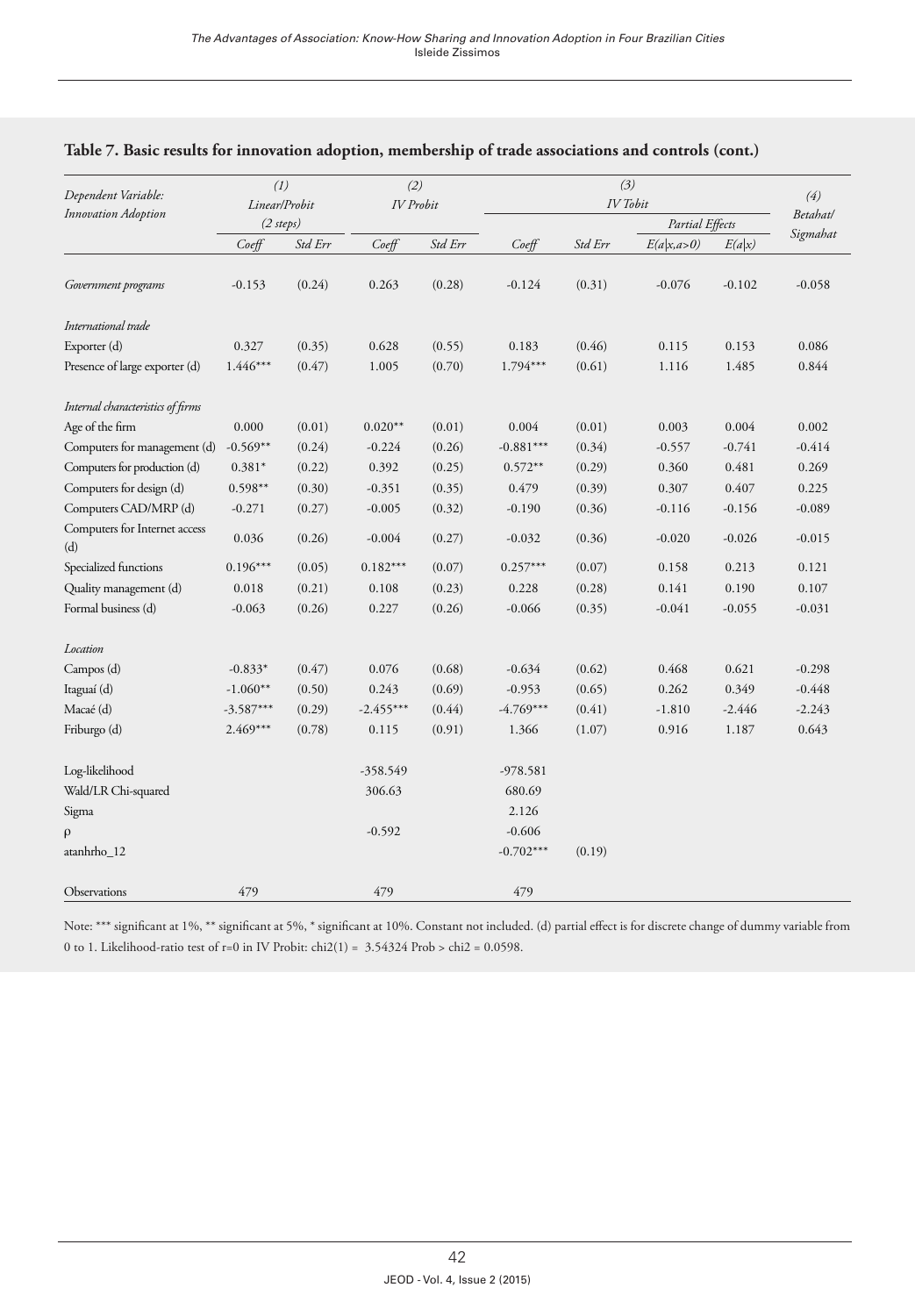Table 7 also reports the coefficients on other individual controls even though they are not the main focus of the analysis. These coefficients should be interpreted with caution because the structure of the qualitative data narrows the supports of the distributions of the regressors. A few controls are significant at 10 per cent and 5 per cent level and the level of significance is often not consistent between IV probit and IV Tobit<sup>14</sup>. Among the controls for human capital, school degree of the respondent, training of workers, research about clients within the firm, and evolution of workers' skills present significant coefficients. In the second category of controls, the only source of information with a significant coefficient is the patent database. On the third category, the sources of credit and financing with significant coefficients are private banks and BNDES. The two columns under (4) on Table 7 report partial effects for  $E(a|x, a>0)$  and  $E(a|x)$  in the IV Tobit equation. For those three categories of controls, the partial effects are relatively low compared to the ones obtained for other coefficients that are discussed below.

It is interesting to note that even though some coefficients for human capital are not significant, the partial effects in this category are on average higher in magnitude than the partial effects for the sources of information and credit and finance categories. This makes sense if we consider that the innovative process depends more on characteristics that are closer to human capital, such as creativity, than it does on other characteristics, such as specific sources of investment. The importance of training of workers also points in this direction, even though the results do not indicate that the effect of training is stronger than the effect of TA membership. Better trained workers can contribute to the innovation adoption process.

Among the international trade controls, the presence of a large exporter has a coefficient significant at zero per cent level in IV Tobit. Its partial effect is only lower than the ones obtained for Macaé and the TA variable. There are a few internal characteristics of the firm with significant coefficients: the age of the firm; use of computers for management; for production; and specialized functions. In all cases the partial effects are relatively low.

Since IV Tobit is a central specification for this paper, it is necessary to check whether this is a reasonable one. Given the survey format of the dataset, one would suspect that the homoscedasticity and normality hypotheses, on which the Tobit specification relies, may not hold. Unfortunately this is true for both assumptions. The tests of normality and homoscedasticity for IV Tobit in equation (3) give score statistics equal to 311.659 for normality and 371.756 for homoscedasticity with p-values approximately zero, which clearly rejects the two null hypotheses of normality and homoscedasticity. Section 5 discusses alternative estimations that do not rely on these assumptions.

According to Wooldridge (2002) IV Tobit can still be a reasonable specification under these circumstances. As a rough guide, first notice that all the signs for the coefficients that are significant are the same for all specifications. Then, if we divide the IV Tobit coefficients by sigma (the estimated standard error of equation (3), displayed at the end of Table 7) and compare the results to the IV

<sup>&</sup>lt;sup>14</sup> Coefficients that are significant only for equation (1) are not discussed.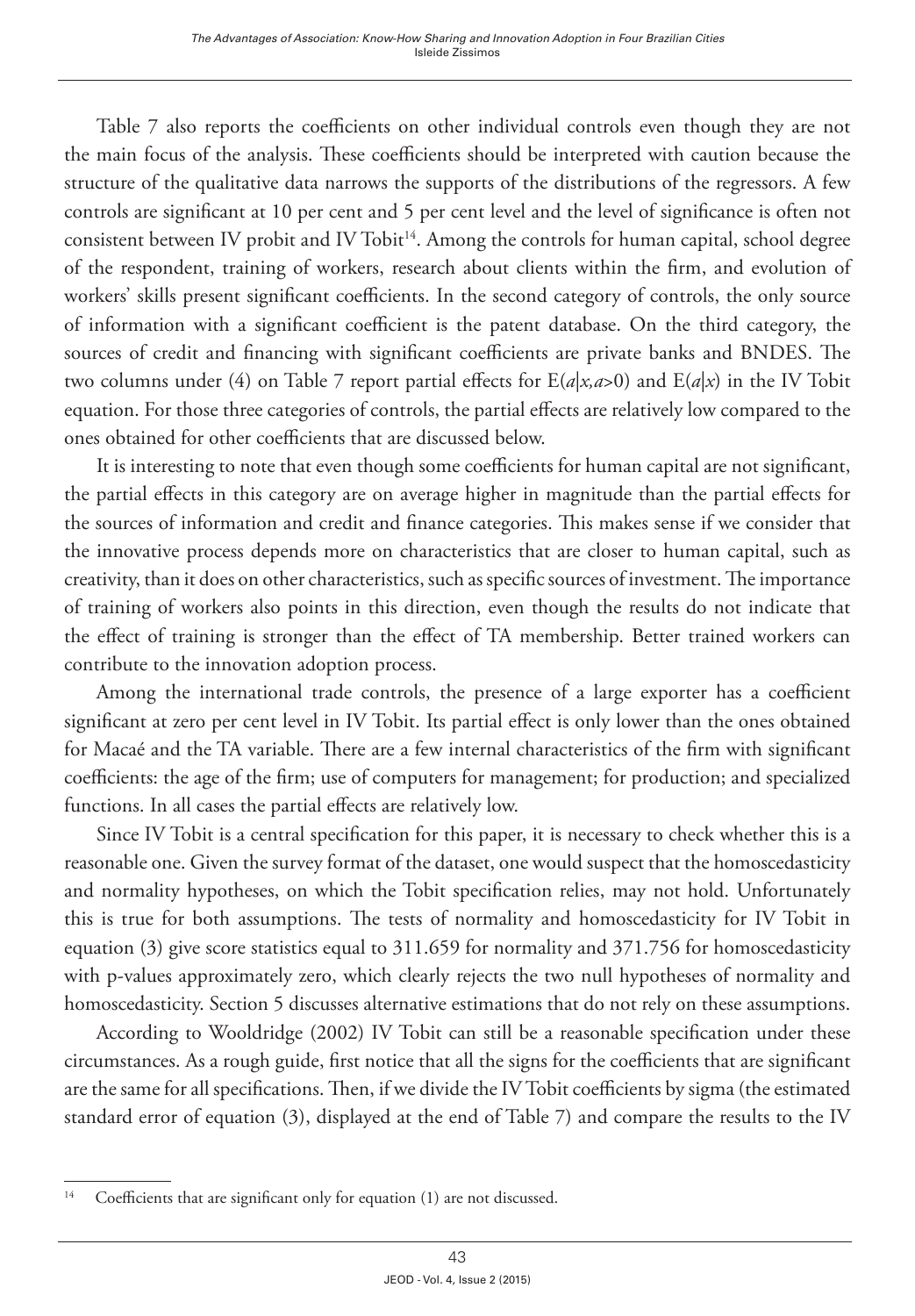Probit coefficients, these results are not statistically different. For example, in Table 7 the IV Probit coefficient on TA membership is 1.175 and on IV Tobit is 2.449. When we divide the TA coefficient in IV Tobit by sigma = 2.126 we obtain 1.152 displayed in (4) in Table 7, which is not significantly different from 1.175 found for IV Probit. Although the results in (4) differ somewhat from the coefficients in (2), the magnitudes remain similar. This suggests that the IV Tobit model is not misspecified, but other tests should be applied and alternatives to the model should be investigated.

# *4.2 Sources of spurious regressions*

An important source of concern is that the correlation among innovation adoption decisions of entrepreneurs who are members of the same TA might be spuriously correlated because of unobserved characteristics of each member that causes their behavior to be similar<sup>15</sup>. For example, if entrepreneurs in the same TA have similar ability or risk aversion, their behavior in relation to the adoption of innovation may be correlated, but independent. To think through this concern consider that the empirical analysis includes various sectors that are distinct from each other and the entrepreneurs interviewed were randomly chosen. Also the TAs differ by economic activity. Therefore, even though it is not possible to be absolutely certain, the entrepreneurs should have profiles that are sufficiently different from each other, so that their behavior is not driven by unobserved characteristics that independently coincide.

## **5. Robustness checks**

The purpose of this section is to verify that the regressions specified in Section 4.1 are appropriate for the estimation of the relationship between TA membership and innovation adoption and that there are no other observable characteristics of the firms that are driving the main results. Starting from the IV Tobit regression, we first discuss a test that uses a double hurdle model and then we go through a Poisson specification. The third part of this section will present a robustness check that replaces the innovation variable with other data.

# *5.1 Double Hurdle and Poisson models*

One characteristic of the Tobit model is that a single probability mechanism determines the choice between *a*=0 and *a*>0. In a double hurdle model, the first part consists of whether or not to choose positive *a*. For example, the entrepreneurs' characteristics may differently affect the

<sup>&</sup>lt;sup>15</sup> The issues raised in this section are the same those Bandiera and Rasul (2006) raised in relation to the adoption of seeds in agriculture.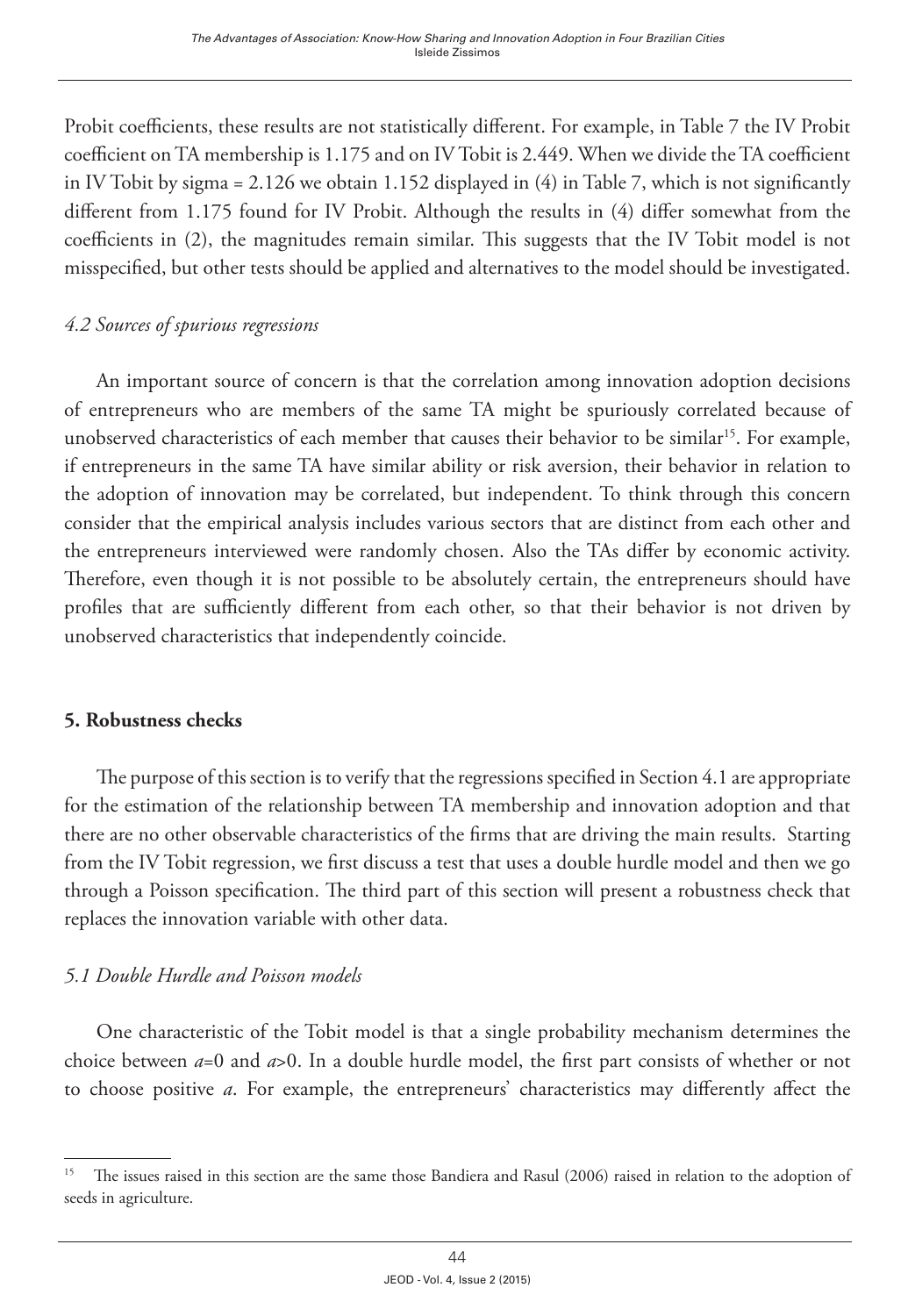decision of adopting innovation and the decision of how many innovations to adopt. This can be estimated with the IV Probit model. The second part uses observations for which *a*>0 and consists of a linear regression<sup>16</sup>. Therefore, once the entrepreneur has decided to innovate, the second part describes how many innovations she adopts. Differently from a Tobit model, in a double hurdle model neither normality nor homoscedasticity hypotheses are necessary for the consistency of the estimators. Given the assumption that the two parts are independent, the joint likelihood for the two parts is the sum of the log likelihood of each part. In order to test whether Tobit fits the data better than the double hurdle, its log likelihood is compared to the joint likelihood of the double hurdle model.

The IV Probit part of the double hurdle model yields a log likelihood equal to -358.559 (see Table 7), the value of the log likelihood for the linear part is -721.127 and, therefore the joint log likelihood is -1,079.685. When we compare this result to the one obtained for the IV Tobit model, for which the log likelihood is equal to -978.581, the IV Tobit model fits the data better.

The Poisson specification is another relevant robustness check because it also does not impose assumptions about the distribution of *a*, given *m* and **x**. Table 8 shows the results for IV Tobit with controls for sectors and IV Poisson with and without controls for sectors. In particular, the IV Poisson used generalized method of moments (GMM) for the estimation of the coefficients. In all specifications the TA membership is significant $17$ .

The last check replaces the innovation variable with information obtained from a verifying question about types of innovation. More specifically the verifying question asked about possible reactions of the firm to the episode of trade liberalization that Brazil went through during the 1990s. There were seven available answers: (1) improved equipment and productive processes; (2) improved management; (3) innovation of product; (4) innovation of process; (5) improved human resources; (6) technological learning; (7) environmental control. This can be defined analogously to the original innovation variable: each type of innovation is defined as a binary choice variable equal to one when the innovation was adopted and zero otherwise. Then, for each the sum of these discrete variables is used to construct another version of the sum of innovations adopted. The regression results for this variable appear in equations (4) and (5) of table 8.

<sup>&</sup>lt;sup>16</sup> See Wooldridge (2002) for details.

<sup>&</sup>lt;sup>17</sup> Lewbel (2000) and Dong and Lewbel (2015) propose estimators for discrete choice models with heteroskedastic errors that can be used with discrete endogenous regressors. The trade-off is that these estimators require large support and are therefore inappropriate for the data used in the empirical analysis.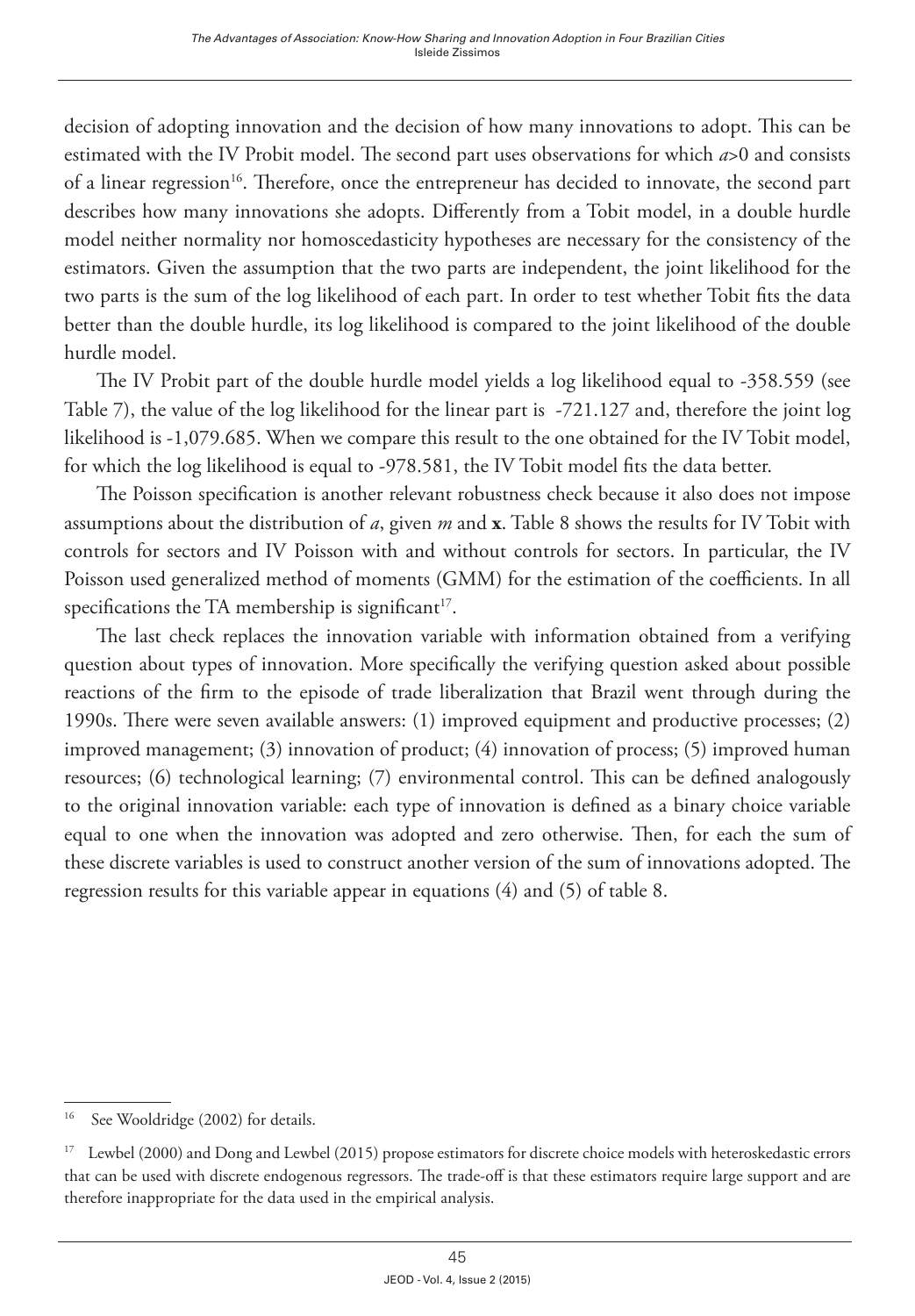|  |  |  |  | Table 8. Robustness checks: Alternative specifications and controls |  |  |
|--|--|--|--|---------------------------------------------------------------------|--|--|
|--|--|--|--|---------------------------------------------------------------------|--|--|

|                                               |            | (1)<br>IV Tobit | <b>IV</b> Poisson | (2)       |             | (3)<br><b>IV</b> Poisson |             | (4)<br>IV Tobit |            | (5)<br><b>IV</b> Poisson |
|-----------------------------------------------|------------|-----------------|-------------------|-----------|-------------|--------------------------|-------------|-----------------|------------|--------------------------|
|                                               | Coeff.     | Std. Err.       | Coeff.            | Std. Err. | Coeff.      | Std. Err.                | Coeff.      | Std. Err.       | Coeff.     | Std. Err.                |
| Trade associations (d)                        | $2.101***$ | (0.60)          | $0.982*$          | (0.57)    | $1.591**$   | (0.68)                   | $2.462**$   | (1.01)          | $0.885**$  | (0.44)                   |
| Human Capital                                 |            |                 |                   |           |             |                          |             |                 |            |                          |
| Gender of respondent                          | $-0.323$   | (0.28)          | $-0.203$          | (0.17)    | $-0.188$    | (0.20)                   | $-0.043$    | (0.39)          | 0.024      | (0.16)                   |
| Age of respondent                             | $-0.257$   | (0.19)          | $-0.035$          | (0.14)    | $-0.132$    | (0.15)                   | $-0.196$    | (0.27)          | $-0.138$   | (0.11)                   |
| School degree<br>of respondent                | 0.018      | (0.09)          | $-0.035$          | (0.05)    | $-0.035$    | (0.07)                   | $-0.119$    | (0.12)          | 0.040      | (0.05)                   |
| Number of years working<br>in the firm        | $-0.362$   | (0.25)          | $-0.104$          | (0.16)    | $-0.066$    | (0.17)                   | $0.822**$   | (0.35)          | $0.485***$ | (0.15)                   |
| Invested in training<br>of workers (d)        | $0.480*$   | (0.26)          | $0.422***$        | (0.16)    | $0.302*$    | (0.18)                   | $1.427***$  | (0.37)          | $0.650***$ | (0.16)                   |
| Research about clients<br>within the firm (d) | $0.524***$ | (0.24)          | $0.308*$          | (0.18)    | $0.493**$   | (0.19)                   | 0.440       | (0.35)          | 0.078      | (0.14)                   |
| % of workers with<br>elementary education     | $-0.033$   | (0.09)          | $-0.042$          | (0.05)    | $-0.072$    | (0.06)                   | $-0.018$    | (0.13)          | 0.031      | (0.05)                   |
| % workers with high<br>school education       | 0.011      | (0.10)          | $-0.121*$         | (0.07)    | $-0.155*$   | (0.08)                   | 0.069       | (0.15)          | 0.077      | (0.06)                   |
| % workers with high<br>university/college     | $-0.034$   | (0.19)          | $-0.072$          | (0.12)    | $-0.108$    | (0.13)                   | $-0.201$    | (0.26)          | $-0.057$   | (0.10)                   |
| Evolution of workers skills<br>since 1999     | $0.391*$   | (0.20)          | $0.256*$          | (0.15)    | $0.277*$    | (0.16)                   | 0.428       | (0.29)          | 0.060      | (0.11)                   |
| Research products<br>in firm (d)              | $0.457*$   | (0.25)          | $0.320**$         | (0.16)    | $0.368**$   | (0.18)                   | 0.145       | (0.36)          | 0.013      | (0.16)                   |
| Research products<br>in labs (d)              | 0.155      | (0.42)          | $-0.028$          | (0.18)    | $-0.265$    | (0.21)                   | 0.046       | (0.59)          | $-0.085$   | (0.19)                   |
| Use previous workers'<br>experience           | 0.112      | (0.11)          | 0.074             | (0.08)    | 0.016       | (0.08)                   | 0.188       | (0.16)          | 0.029      | (0.07)                   |
| Use local infra-structure<br>for training     | 0.055      | (0.07)          | $-0.027$          | (0.04)    | $-0.046$    | (0.05)                   | 0.018       | (0.11)          | 0.022      | (0.04)                   |
| Sources of information                        |            |                 |                   |           |             |                          |             |                 |            |                          |
| Secondary research<br>on clients (d)          | 0.389      | (0.35)          | $-0.018$          | (0.16)    | 0.109       | (0.20)                   | 0.425       | (0.50)          | $-0.095$   | (0.17)                   |
| Consultancy                                   | $0.248*$   | (0.14)          | 0.012             | (0.07)    | $0.172*$    | (0.09)                   | $-0.276$    | (0.20)          | (0.13)     | (0.09)                   |
| Universities/research<br>institutes           | 0.01       | (0.15)          | (0.07)            | (0.09)    | (0.08)      | (0.10)                   | 0.10        | (0.22)          | (0.03)     | (0.08)                   |
| Specialized publications                      | 0.08       | (0.10)          | 0.05              | (0.06)    | 0.06        | (0.08)                   | 0.23        | (0.14)          | $0.127*$   | (0.07)                   |
| Patent databases                              | $0.524***$ | (0.21)          | 0.077             | (0.10)    | 0.147       | (0.14)                   | 0.429       | (0.31)          | 0.106      | (0.09)                   |
| Credit                                        |            |                 |                   |           |             |                          |             |                 |            |                          |
| Own resources                                 | 0.054      | (0.09)          | 0.044             | (0.05)    | 0.006       | (0.06)                   | $-0.161$    | (0.12)          | $-0.114**$ | (0.06)                   |
| Family/friends                                | 0.187      | (0.18)          | 0.090             | (0.10)    | 0.167       | (0.11)                   | 0.006       | (0.25)          | $-0.007$   | (0.09)                   |
| <b>BNDES</b>                                  | $-0.437**$ | (0.21)          | $-0.204*$         | (0.12)    | $-0.380***$ | (0.14)                   | 0.290       | (0.30)          | 0.148      | (0.14)                   |
| Private banks                                 | 0.198      | (0.14)          | $0.139*$          | (0.08)    | $0.172*$    | (0.10)                   | 0.055       | (0.21)          | 0.099      | (0.08)                   |
| Banco do Brasil                               | $-0.059$   | (0.14)          | $-0.034$          | (0.09)    | $-0.118$    | (0.13)                   | 0.345       | (0.21)          | 0.123      | (0.08)                   |
| Caixa Econômica Federal                       | 0.171      | (0.21)          | 0.044             | (0.08)    | 0.021       | (0.10)                   | 0.125       | (0.31)          | $-0.004$   | (0.10)                   |
| Suppliers/customers                           | 0.118      | (0.15)          | $-0.041$          | (0.07)    | $-0.032$    | (0.09)                   | $-0.191$    | (0.22)          | $-0.160*$  | (0.09)                   |
| International sources                         | $-0.013$   | (0.32)          | $-0.139$          | (0.13)    | $-0.050$    | (0.13)                   | $-1.338***$ | (0.51)          | $-0.466$   | (0.37)                   |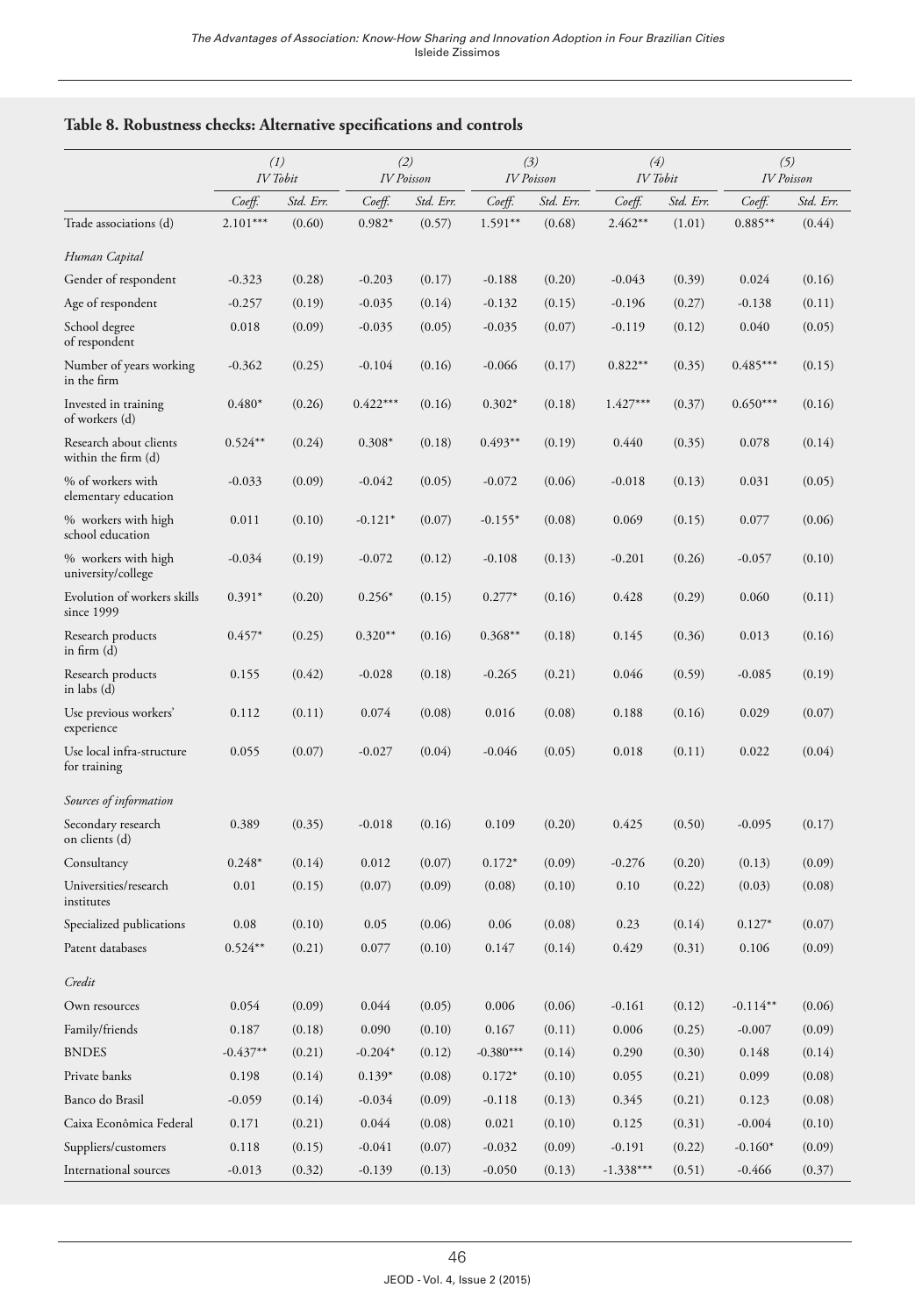|                                      |             | (1)       |             | (2)               |             | (3)               |             | (4)       |             | (5)               |
|--------------------------------------|-------------|-----------|-------------|-------------------|-------------|-------------------|-------------|-----------|-------------|-------------------|
|                                      | IV Tobit    |           |             | <b>IV</b> Poisson |             | <b>IV</b> Poisson |             | IV Tobit  |             | <b>IV</b> Poisson |
|                                      | Coeff.      | Std. Err. | Coeff.      | Std. Err.         | Coeff.      | Std. Err.         | Coeff.      | Std. Err. | Coeff.      | Std. Err.         |
| Government programs                  | $-0.078$    | (0.30)    | 0.126       | (0.18)            | 0.231       | (0.24)            | 0.246       | (0.43)    | 0.186       | (0.17)            |
| International trade                  |             |           |             |                   |             |                   |             |           |             |                   |
| Exporter (d)                         | $-0.135$    | (0.44)    | 0.191       | (0.35)            | 0.165       | (0.37)            | $-0.014$    | (0.63)    | 0.080       | (0.31)            |
| Large exporter (d)                   | 1.765       | (1.32)    | $0.643**$   | (0.26)            | 0.723       | (0.74)            | $1.481*$    | (0.88)    | 0.441       | (0.37)            |
| Internal characteristics of firms    |             |           |             |                   |             |                   |             |           |             |                   |
| Age of the firm                      | 0.005       | (0.01)    | 0.006       | (0.01)            | 0.006       | (0.01)            | $-0.003$    | (0.01)    | $-0.005$    | (0.01)            |
| Computers for management<br>(d)      | $-0.714**$  | (0.33)    | $-0.592***$ | (0.20)            | $-0.467**$  | (0.21)            | $-0.598$    | (0.45)    | $-0.186$    | (0.19)            |
| Computers for production (d)         | 0.309       | (0.28)    | $0.398**$   | (0.16)            | $0.309*$    | (0.18)            | $-0.679*$   | (0.40)    | $-0.306*$   | (0.16)            |
| Computers for design (d)             | 0.400       | (0.37)    | $-0.186$    | (0.20)            | $-0.213$    | (0.23)            | 0.692       | (0.54)    | $0.302*$    | (0.18)            |
| Computers CAD/MRP (d)                | $-0.333$    | (0.35)    | 0.157       | (0.21)            | $-0.236$    | (0.23)            | $-0.483$    | (0.51)    | $-0.314$    | (0.22)            |
| Computers for Internet<br>access (d) | 0.234       | (0.35)    | $-0.011$    | (0.22)            | 0.163       | (0.23)            | $0.827*$    | (0.48)    | $0.475***$  | (0.21)            |
| Specialized functions                | $0.255***$  | (0.07)    | $0.153***$  | (0.03)            | $0.125***$  | (0.04)            | $0.299***$  | (0.09)    | $0.087**$   | (0.04)            |
| Quality management (d)               | 0.306       | (0.28)    | 0.197       | (0.17)            | 0.309       | (0.20)            | 0.266       | (0.39)    | 0.158       | (0.16)            |
| Formal business (d)                  | 0.045       | (0.35)    | 0.015       | (0.20)            | $-0.017$    | (0.25)            | $0.962*$    | (0.49)    | $0.730***$  | (0.22)            |
| Location                             |             |           |             |                   |             |                   |             |           |             |                   |
| Campos (d)                           | $-0.451$    | (0.67)    | 0.026       | (0.25)            | $-0.430$    | (0.61)            | 3.308***    | (0.88)    | $1.527***$  | (0.40)            |
| Itaguaí (d)                          | $-1.949***$ | (0.71)    | $-0.046$    | (0.33)            | $-0.052$    | (0.46)            | $2.642***$  | (0.93)    | $1.268***$  | (0.40)            |
| Macaé (d)                            | $-5.061***$ | (0.43)    | $-1.856***$ | (0.27)            | $-2.354***$ | (0.91)            | $-1.681***$ | (0.57)    | $-0.629**$  | (0.29)            |
| Friburgo (d)                         | $2.943**$   | (1.17)    | $-0.077$    | (0.61)            | $-0.914$    | (1.15)            | $-4.668***$ | (1.51)    | $-2.361***$ | (0.70)            |
| Sector controls                      | Yes         |           | No          |                   | Yes         |                   | No          |           | No          |                   |
| Observations                         | 479         |           | 479         |                   | 479         |                   | 479         |           | 479         |                   |

## **Table 8. Robustness Checks: Alternative specifications and controls (cont.)**

*Note:* \*\*\* significant at 1%, \*\* significant at 5%, \* significant at 10%. Constant not included.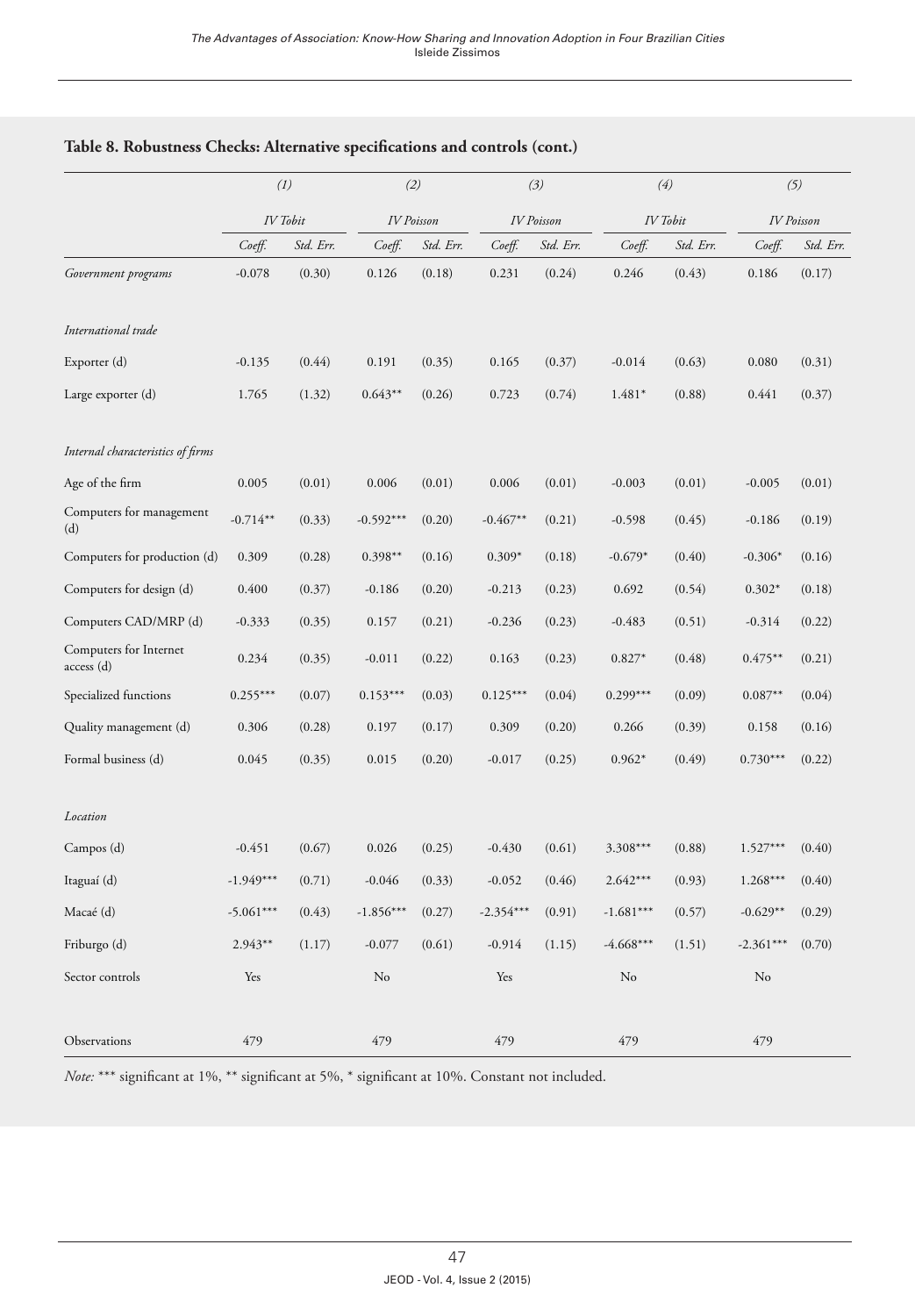# **6. Conclusions**

The present paper uses primary individual level data to evaluate the effect of a weak form of cooperation, facilitated by information provided by trade associations (TAs), on the decisions of small scale entrepreneurs about the adoption of different types of innovation.

The main finding of the empirical analysis is a positive and significant correlation between TA membership and the entrepreneurs' propensity to adopt different types of innovation. The magnitude of the effect of TA membership shows that in an urban setting of a developing country entrepreneurs do rely intensively on networking for innovation purposes. Through TAs, the entrepreneurs have access to new information and more opportunities for professional interactions that lead to social learning, which in turn can lead to innovation adoption. This result is also consistent with the literature on innovation adoption in industrial settings of developed countries, discussed in the introductory section.

In all sectors surveyed, direct cooperation among firms was low or absent. When cooperation was identified it was sporadic and superficial. For example, if an entrepreneur ran out of a raw material, an entrepreneur in the neighborhood would be happy to lend them some, but collaboration would not develop further. The low level of cooperation may be related to the absence of complementarities between firms and the weak enforcement of property rights. An illustration of this is the failure of the "consortia program" in Nova Friburgo. The program, conducted by the Brazilian government, gave incentives in the form of subsidies to groups of firms in order to increase the exports to the large American and European markets. Working in a group was one of the requirements for the program because each firm was constrained by its small scale and would not be able to fulfil product requests alone. Firms were encouraged to exploit scale gains through coordinated production. Soon after the program started to run, opportunistic behaviour led some entrepreneurs to approach consumers and close deals without consulting the other firms in the group, which undermined trust. As a result, the firms in the group broke away from each other and eventually the consortia program was shut down. If firms had been able to write contracts backed by the legal system, so that opportunistic behavior could have been punished, the program might have succeeded (Aguiar, Cândido and Araújo, 2008).

In this difficult environment the TAs are the only form of cooperation that endures over time because the TA setting supports only indirect cooperation, keeping the costs imposed by freeriding low. Before deeper cooperation can develop, two types of policy would help to create the necessary conditions for stable direct cooperation among the entrepreneurs. First, on the macro level, property rights protection should be improved. Second, on the micro level, policies that encourage the emergence of complementarities between firms should be implemented to give them an incentive to specialize in different parts of the productive process. In fact, more specialization may lead to more innovation. Although there is little debate about the relevance of property rights protection for business development, the latter policy recommendation should be considered with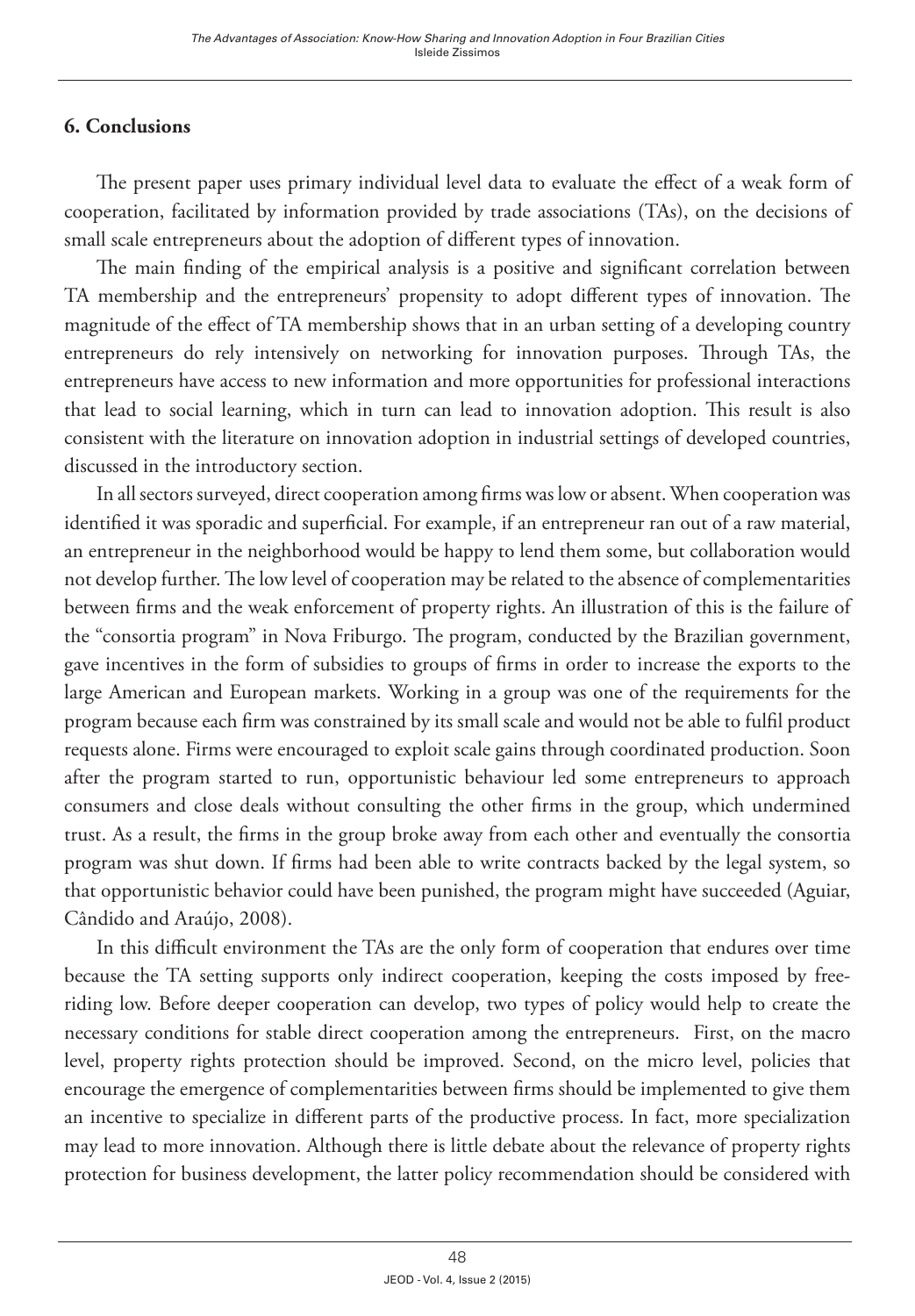extreme caution. Bandiera and Rasul (2006) show that individuals may respond heterogeneously to the choices of different members of their social network. Because these social effects can lead to very different outcomes, for better policy targeting it would be desirable to conduct studies that identify the network members and the asymmetries in the diffusion of innovation across individuals.

Some of the coefficients based on rival hypotheses (human capital, credit, sources of information, and government programs) are unexpectedly insignificant. In the four municipalities researched, these results can be explained by constraints related to: low levels of human capital; strong restrictions to credit and financing; and limited access to sources of information outside the firm. Because these constraints impose nontrivial restrictions on the businesses activities, entrepreneurs are likely to be compensating for them by engaging in networking. This effect is captured by the higher partial effect associated to TA membership (see Table 7).

Another interesting finding is that the presence of a large exporter in the same sector as the small firm has a positive effect on innovation adoption. While literature on international economics tends to emphasize the role of spillovers brought about by foreign multinational corporations (for example Aitken, Hanson, and Harrison, 1997) the spillover mechanisms provided by a (national) large exporter might well differ from the ones of the multinationals. For example, it is possible that multinationals have a higher propensity to use foreign suppliers more often than the large exporters do. If this were the case, we would probably observe larger magnitudes in the spillover effects in the presence of a large exporter. Future research could focus on these mechanisms and identify and evaluate their effects.

The findings in this paper are inconsistent with the literature on the performance of exporting plants, which tends to emphasize that exporters are larger, more technology-intensive, and pay higher wages than the firms that produce only for the domestic market (see, for example, Bernard and Jensen, 1999; Bustos, 2007; 2008; Verhoogen, 2008). Although the relatively small number of exporters surveyed does not allow us to draw general conclusions, when this group is analyzed separately, they do not present the characteristics mentioned above. This is actually consistent with the "small exporter paradox" presented by Lileeva and Trefler (2010) who show that it is possible for firms to export without making investments in productivity, when the access to foreign markets is improved, through tariff reductions. This result is supported by empirical evidence using Canadian data. In the context of developing countries, it is possible that an increase in exports comes from changes that occur outside of the firm: reduction in transport costs through public investments in infrastructure, for example, could create the conditions for firms to export without investments in productivity. However, this question needs further investigation.

The credit constraints that firms face are characterized in the findings by the insignificant coefficients related to all sources of credit. But if we go back to the descriptive statistics in Table A1, we observe that entrepreneurs typically rely more on their own resources and/or borrow from family and friends. The difficulty with these sources of credit is clearly the uncertainty about their availability, which can contribute to the entrepreneurs' reluctance towards the adoption of new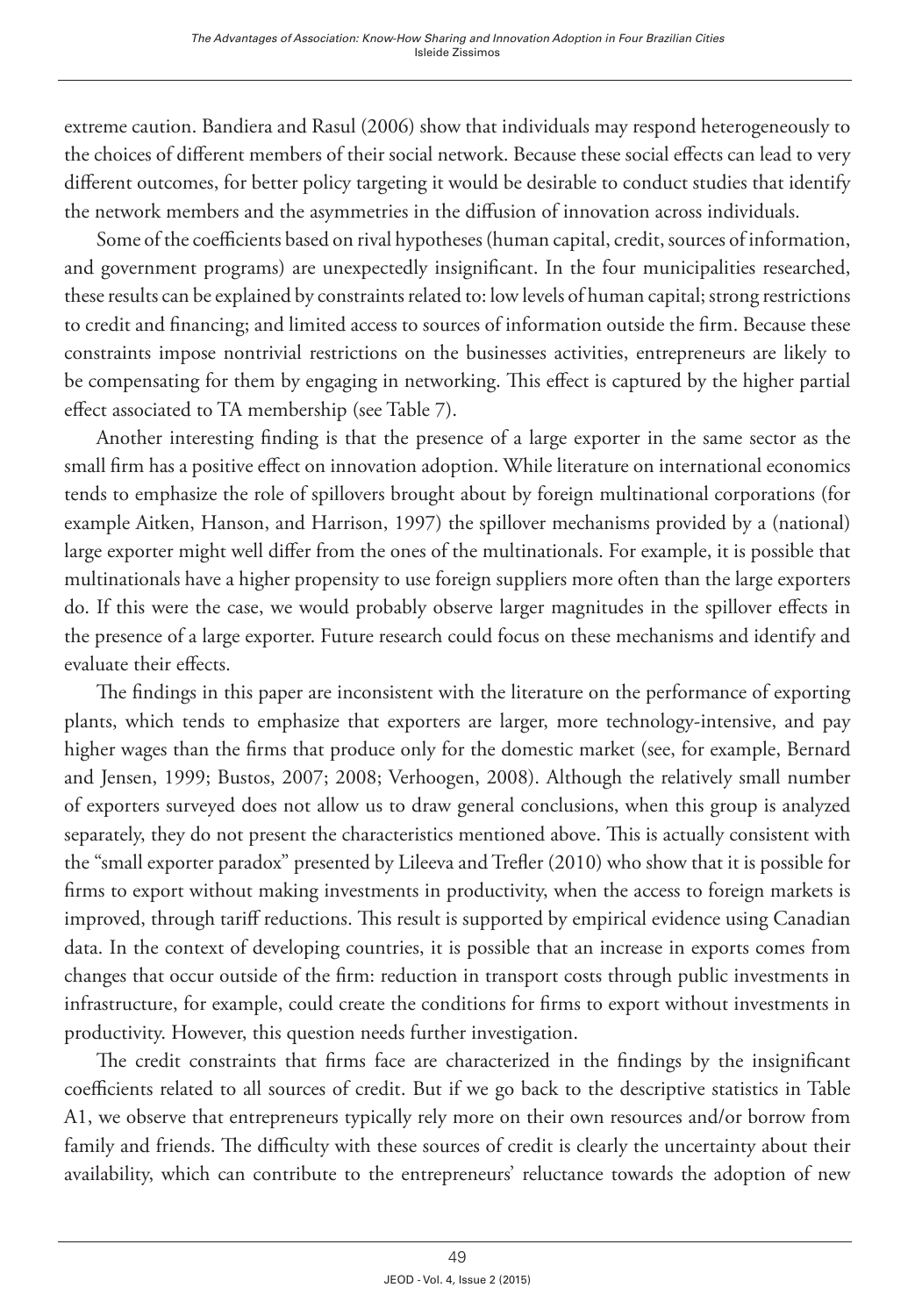technologies (and therefore the insignificant coefficients). On the other hand, Table 6 also indicates, not surprisingly, that more diversified sources of credit are associated with more innovative firms. Many policy makers consider that small scale firms with the profile of the ones researched in this paper would benefit from microcredit programs. Although recent studies present empirical evidence of the correlation between microcredit and firm creation and growth (see, for example, Honohan, 2004; World Bank, 2008), there is still little systematic evidence on the impact of microcredit on economic activity. It would be useful to evaluate the impact of microcredit on the firms in the sample and observe whether there were actual productivity gains caused by it.

# **Appendix**





# *A. Description of Municipalities*

In order to develop an accurate perspective on the economies of the municipalities referred to in this paper, it is useful to know that historically most of the economic activities in the state are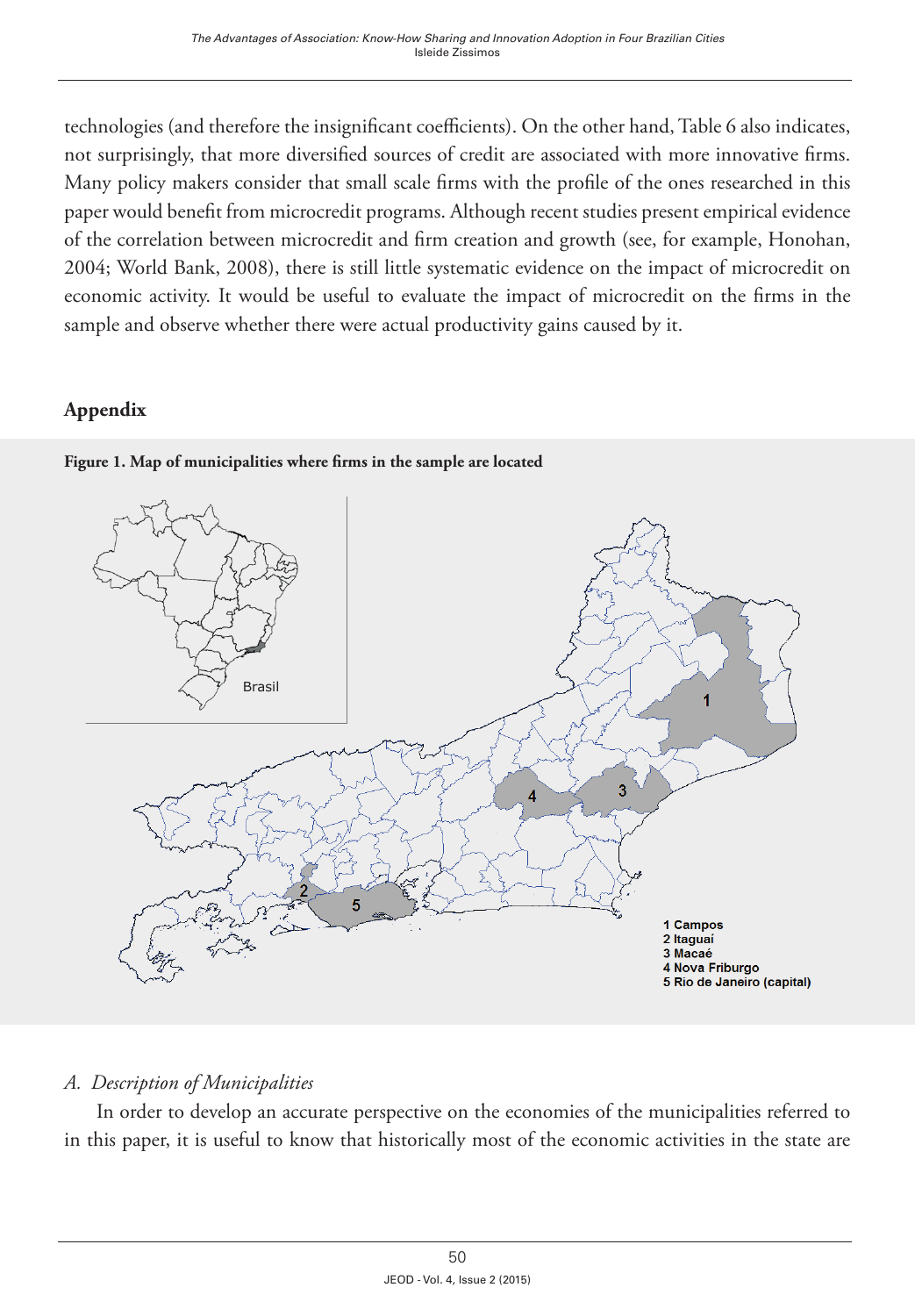concentrated in the capital, Rio de Janeiro, and its GDP<sup>18</sup> share is about 50 per cent of the of the state as a whole. The four municipalities investigated maintain intensive economic relations with the capital.

Campos dos Goytacazes is located on the north-east coast of Rio de Janeiro state, 176 miles away from the capital, on the border with Espírito Santo state and it is the second largest city in the state with approximately  $430,000$  inhabitants<sup>19</sup>. Historically, the region has been dependent on sugar-cane production and livestock. Currently the main sector in Campos is agro-industry. Other manufacturing industries tend to be underdeveloped because fiscal incentives attract them to Espírito Santo state and the overall low level of human capital causes growth to be slow.

There are three groups of sectors surveyed in Campos. The first include agricultural products, construction, and ceramic products, which are sectors with the highest number of firms and employment share in the municipality. The second include manufacturing of food and beverages and were chosen because of their high GDP share. The third was based on interviews with local authorities and included sectors that they regarded as having the fastest growth. These comprise garments and furniture. Firms interviewed in each sector were randomly selected.

Itaguaí is located on south-west coast of Rio de Janeiro state, 46 miles away from the capital, and has approximately 94,000 inhabitants. The high rates of unemployment in 1990s forced most of the population to find work in the metropolitan area around the capital, explaining the current status of "dormitory" that is attributed to this municipality. Still, there are four groups of sectors considered relevant for Itaguaí. The first group includes transport and related activities which are sectors organized around the local port, and generate approximately 11.9 per cent of the local GDP. The port is used by producers from various Brazilian states as an alternative route for their exports instead of Rio de Janeiro and São Paulo ports—the most important ports in the country. The second comprises services to firms and takes the highest share of local GPD (around 29 per cent). The third is construction, which also has a high percentage of local GDP (approximately 9.2 per cent). The fourth group represents industry in general and encompasses extractive industry, smelting, metallurgy, machines and equipment. Firms interviewed in each sector were randomly selected.

Macaé is located on the center-west coast of Rio de Janeiro state, 119 miles away from the capital, and has approximately 170,000 inhabitants. The economy was originally based on the agricultural sector and was transformed by the discovery of oil in Campos Basin. The fast growth of the oil sector led various types of businesses linked to the oil activities to emerge in the region. In particular, the relocation of large oil companies to Macaé attracted small and medium firms to

<sup>&</sup>lt;sup>18</sup> Estimate for 2001 provided by the Center of Data and Information of Rio de Janeiro State (CIDE).

<sup>&</sup>lt;sup>19</sup> The largest city in the state is the capital, Rio de Janeiro city, with approximately 6,1 million of inhabitants.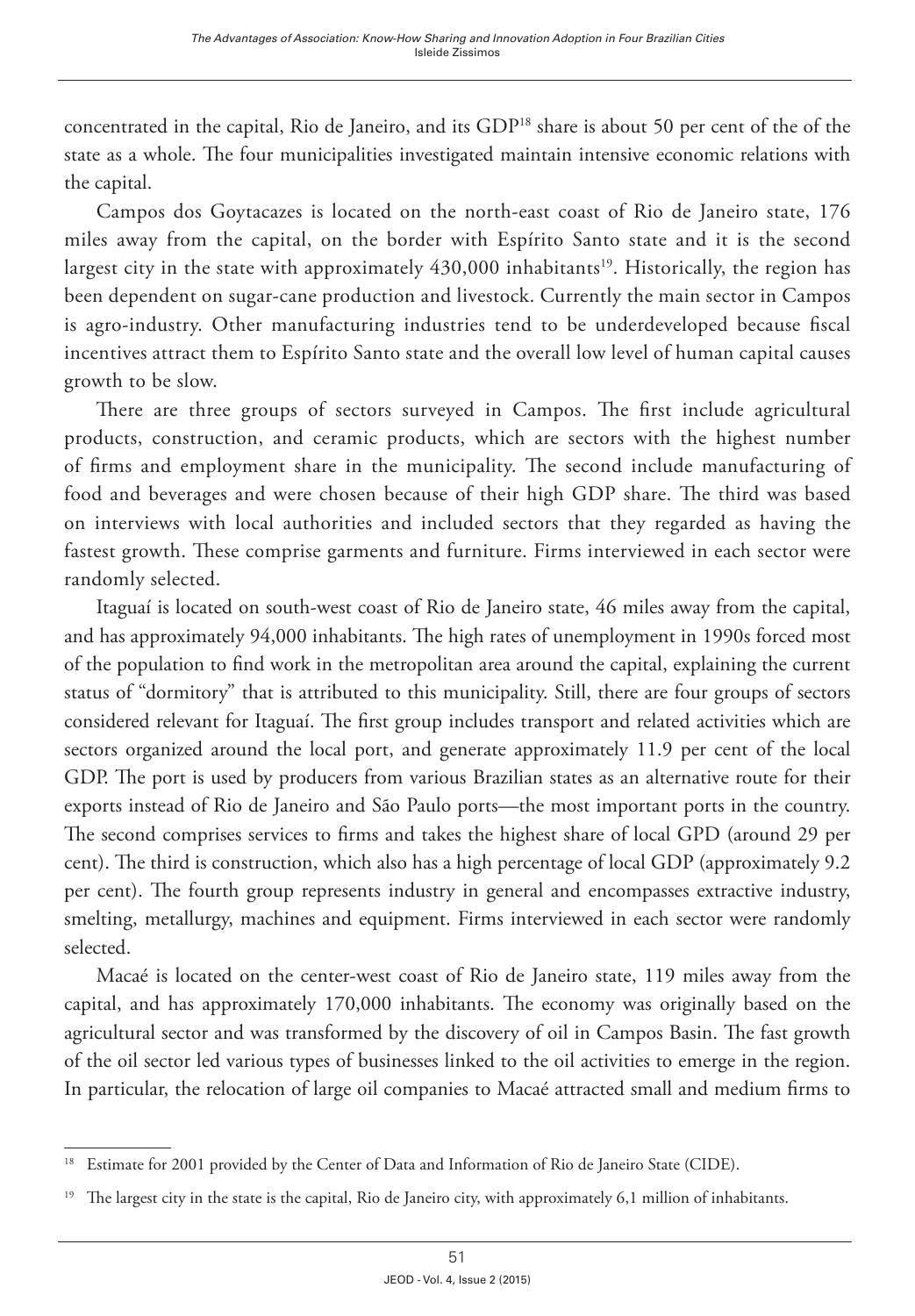the region. They can be divided in three groups. The first is commerce for the industrial sector, the second includes manufacturing and services for industrial sectors, and the third group includes technical services.

Nova Friburgo is located on the mountains of center-west Rio de Janeiro state, 87 miles away from the capital, and has approximately 178,000 inhabitants. It is the most industrialized municipality in the state apart from the capital and its pleasant location is also suitable for tourism. The local manufacturers were traditionally specialized in textiles, metal products and equipment. In the 1990s this structure was forced to change by the competition with foreign firms that trade liberalization posed. These traditional sectors experienced decline while the production of garments, particularly lingerie, expanded. The researchers chose to include in the survey the sectors with the following criteria. First, they selected sectors with the highest number of firms and rates of employment. This encompasses garments and complementary activities, such as textiles and commerce. The second criterion was to select sectors with the highest GDP shares. This includes construction and, in spite of the period of decline, metal products and equipment still have a high share of GDP. Finally, tourism was included because is considered by the local authorities as important for local development. Firms in each sector were selected randomly.

# *A. Description of control variables*

Table A1 presents descriptive statistics for the various control variables used in the quantitative analysis.

## *Human capital*

The data not surprisingly suggest that respondents who are innovation adopters present on average higher levels of education and training. More specifically, the first four rows of Table A1 contain information about the respondent, who is also the owner of the business.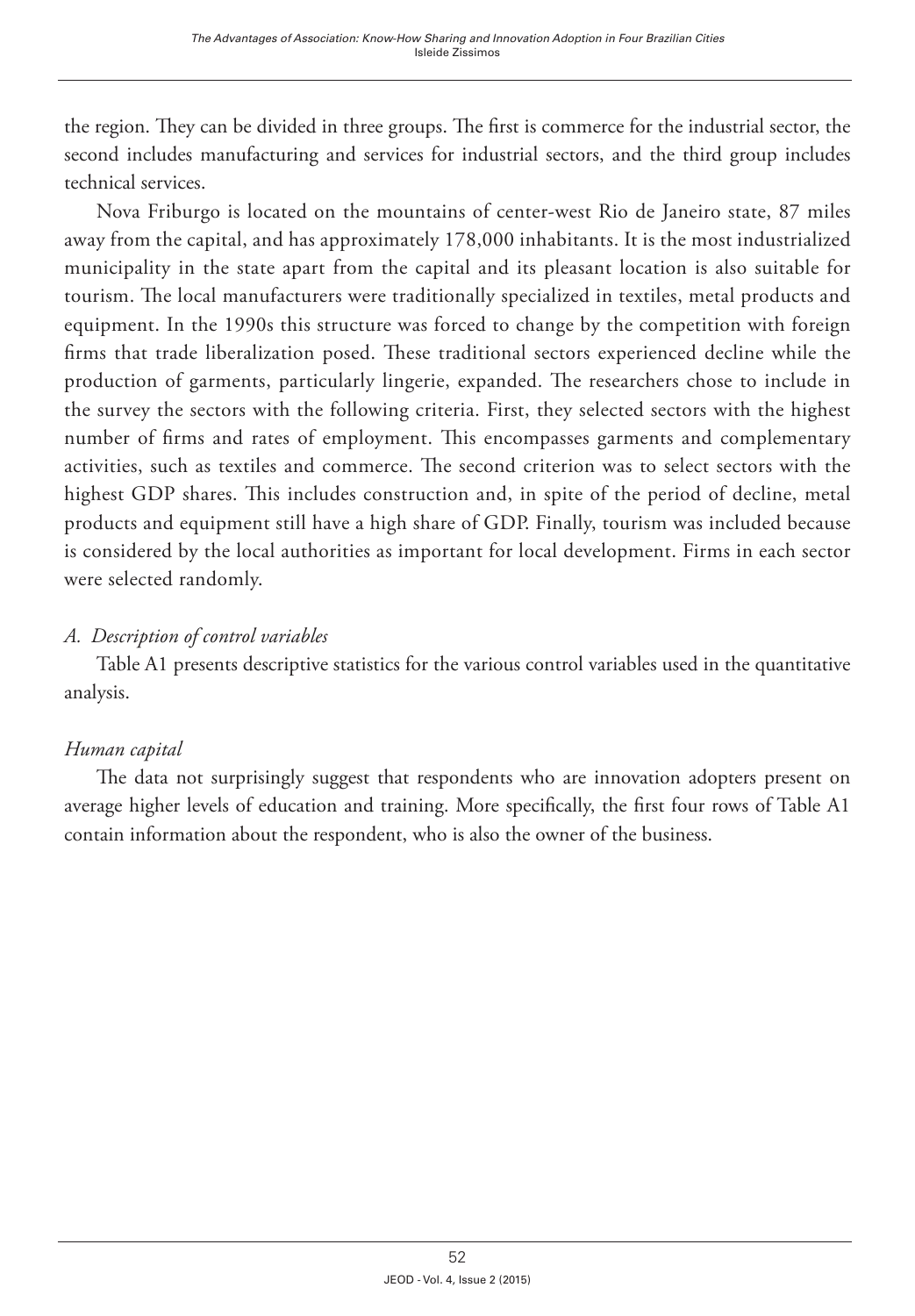## **Table A1. Descriptive statistics of control variables (cont.)**

|                                                                                                                                                                    | Non-adopters |        |       | Adopters  |       | Total  |  |
|--------------------------------------------------------------------------------------------------------------------------------------------------------------------|--------------|--------|-------|-----------|-------|--------|--|
| Variable                                                                                                                                                           | Mean         | SE     | Mean  | <b>SE</b> | Mean  | SE     |  |
| Human Capital                                                                                                                                                      |              |        |       |           |       |        |  |
| Gender of respondent (female=1, male=2)                                                                                                                            | 1.832        | (0.38) | 1.757 | (0.43)    | 1.781 | (0.41) |  |
| Age of respondent (Less than 21 years old=1; 21-39=2; 40-59=3; More<br>than $59=4$ )                                                                               | 2.574        | (0.68) | 2.585 | (0.60)    | 2.581 | (0.63) |  |
| School degree of respondent (up to elementary education=1, "normal"<br>=2, technical secondary education=3, secondary education=4, college/<br>university=5) $[1]$ | 3.252        | (1.47) | 3.628 | (1.50)    | 3.506 | (1.50) |  |
| Number of years working in the firm (up to 10 years=1; more than 10<br>$years=2)$                                                                                  | 1.419        | (0.50) | 1.363 | (0.48)    | 1.381 | (0.49) |  |
| Invested in training of workers (yes=1)                                                                                                                            | 0.226        | (0.42) | 0.591 | (0.49)    | 0.473 | (0.50) |  |
| % of workers with elementary education $(0\% = 0, 1 - 24\% = 1, 25 - 49\% = 2,$<br>$50-74\% = 3, 75-99\% = 4, 100\% = 5$                                           | 2.400        | (1.98) | 2.883 | (1.71)    | 2.727 | (1.82) |  |
| % of workers with high school education (categories as above)                                                                                                      | 2.271        | (1.92) | 1.575 | (1.44)    | 1.800 | (1.64) |  |
| % of workers with college/university education (categories as above)                                                                                               | 0.271        | (0.65) | 0.443 | (0.68)    | 0.388 | (0.68) |  |
| % of workers with post-graduate education (categories as above)                                                                                                    | 0.013        | (0.11) | 0.080 | (0.32)    | 0.058 | (0.28) |  |
| Evolution of workers skills since 1999 (decreasing=0, stable=1,<br>$increasing=2)$                                                                                 | 1.271        | (0.60) | 1.418 | (0.58)    | 1.371 | (0.59) |  |
| Research about clients within the firm (yes=1)                                                                                                                     | 0.329        | (0.47) | 0.542 | (0.50)    | 0.473 | (0.50) |  |
| Research about products within the firm (yes=1)                                                                                                                    | 0.271        | (0.45) | 0.477 | (0.50)    | 0.410 | (0.49) |  |
| Research about products within the firm's labs (yes=1)                                                                                                             | 0.006        | (0.08) | 0.120 | (0.32)    | 0.083 | (0.28) |  |
| Use of workers' experience (never=0, rarely=1, sometimes=2, always=3)                                                                                              | 1.961        | (1.29) | 2.148 | (1.12)    | 2.087 | (1.79) |  |
| Use of local infra-structure for training[2]                                                                                                                       | 0.761        | (1.40) | 2.148 | (2.16)    | 1.700 | (2.05) |  |
| Secondary Sources of Information                                                                                                                                   |              |        |       |           |       |        |  |
| Secondary research about clients (yes=1)                                                                                                                           | 0.032        | (0.18) | 0.157 | (0.36)    | 0.117 | (0.32) |  |
| Consultancy (never=0, rarely=1, sometimes=2, often=3, always=4)                                                                                                    | 0.161        | (0.58) | 0.708 | (0.98)    | 0.514 | (0.90) |  |
| Universities or/and research institutes (categories as above)                                                                                                      | 0.148        | (0.54) | 0.572 | (0.93)    | 0.435 | (0.85) |  |
| Specialized publications (categories as above)                                                                                                                     | 1.168        | (1.29) | 1.452 | (1.19)    | 1.36  | (1.23) |  |
| Patent databases (categories as above)                                                                                                                             | 0.013        | (0.16) | 0.203 | (0.58)    | 0.142 | (0.50) |  |
| Sources of Credit/Financing                                                                                                                                        |              |        |       |           |       |        |  |
| Own resources (categories as above)                                                                                                                                | 3.148        | (1.42) | 3.00  | (1.39)    | 3.048 | (1.40) |  |
| Family or/and friends (categories as above)                                                                                                                        | 0.039        | (0.30) | 0.265 | (0.72)    | 0.192 | (0.62) |  |
| BNDES through private banks (categories as above)                                                                                                                  | 0.039        | (0.30) | 0.203 | (0.68)    | 0.15  | (0.59) |  |
| Other private banks (categories as above)                                                                                                                          | 0.09         | (0.46) | 0.397 | (0.87)    | 0.298 | (0.77) |  |
| Banco do Brasil (categories as above)                                                                                                                              | 0.142        | (0.66) | 0.394 | (0.90)    | 0.313 | (0.84) |  |
| Caixa Econômica Federal (categories as above)                                                                                                                      | 0.013        | (0.16) | 0.160 | (0.62)    | 0.113 | (0.53) |  |
| Fiscal incentives (categories as above)                                                                                                                            | 0.000        | (0.00) | 0.132 | (0.54)    | 0.09  | (0.45) |  |
| Suppliers or/and customers financing (categories as above)                                                                                                         | 0.019        | (0.24) | 0.317 | (0.87)    | 0.221 | (0.74) |  |
| International resources (categories as above)                                                                                                                      | 0.013        | (0.16) | 0.062 | (0.41)    | 0.046 | (0.35) |  |
| Government Programs (yes=1)                                                                                                                                        | 0.080        | (0.26) | 0.246 | (0.431)   | 0.188 | (0.39) |  |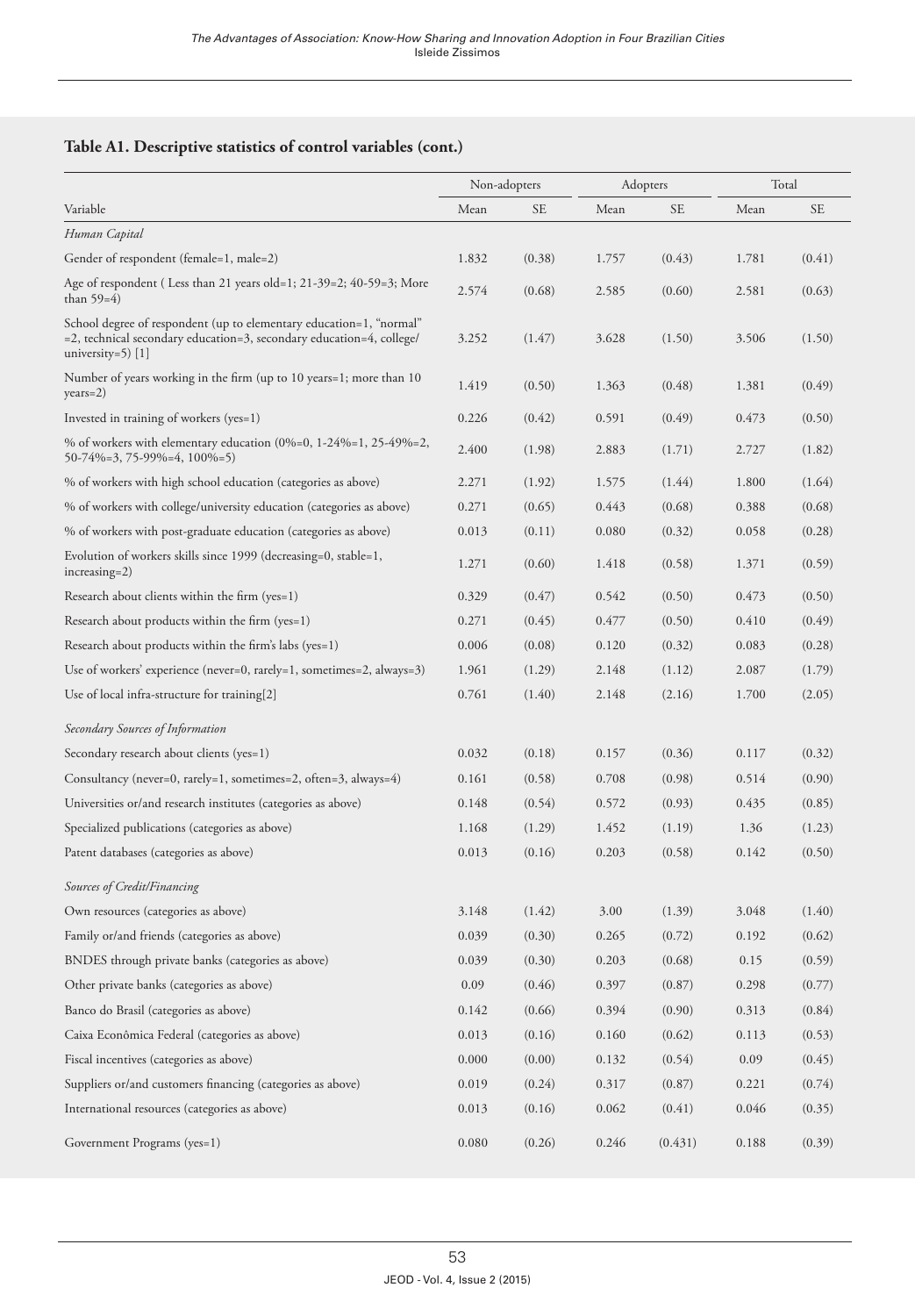#### **Table A1. Descriptive statistics of control variables (cont.)**

|                                                        | Non-adopters |           |        | Adopters  |       | Total     |
|--------------------------------------------------------|--------------|-----------|--------|-----------|-------|-----------|
| Variable                                               | Mean         | <b>SE</b> | Mean   | <b>SE</b> | Mean  | <b>SE</b> |
| International Trade                                    |              |           |        |           |       |           |
| Exporter $(yes=1)$                                     | 0.019        | (0.14)    | 0.095  | (0.29)    | 0.071 | (0.26)    |
| Presence of local large exporter in the sector (yes=1) | 0.632        | (0.48)    | 0.411  | (0.49)    | 0.472 | (0.50)    |
| Internal characteristics of firm                       |              |           |        |           |       |           |
| Age of the firm                                        | 12.940       | (13.9)    | 14.131 | (15.1)    | 13.58 | (14.6)    |
| Use computers for management (yes=1)                   | 0.600        | (0.49)    | 0.634  | (0.48)    | 0.623 | (0.49)    |
| Use computers for production (yes=1)                   | 0.123        | (0.33)    | 0.446  | (0.50)    | 0.342 | (0.48)    |
| Use computers for design (yes=1)                       | 0.065        | (0.25)    | 0.200  | (0.40)    | 0.156 | (0.36)    |
| Use computers for CAD/MRP (yes=1)                      | 0.071        | (0.26)    | 0.240  | (0.43)    | 0.185 | (0.39)    |
| Use computers for Internet access (yes=1)              | 0.535        | (0.50)    | 0.665  | (0.47)    | 0.623 | (0.49)    |
| Sum of specialized functions[3]                        | 0.484        | (1.23)    | 2.302  | (2.36)    | 1.715 | (2.23)    |
| Sum of managerial and administrative methods[4]        | 1.729        | (2.43)    | 4.618  | (4.00)    | 3.685 | (3.81)    |
| Quality management (yes=1)                             | 0.206        | (0.41)    | 0.465  | (0.50)    | 0.381 | (0.49)    |
| Formal business (yes=1)                                | 0.781        | (0.42)    | 0.794  | (0.41)    | 0.796 | (0.40)    |
| Observations                                           | 155          |           | 325    |           | 480   |           |

*Notes:* (1) "Normal" secondary education is part of an old system focused on teacher's training. (2) The sum of dummy variables (yes=1) for use of local infrastructure, which includes laboratories, consultancy, Sebrae, Senai, Sesi, Firjan, universities, firm incubator, offices of technology transfer, junior enterprises. (3) Sum of dummy variables (yes=1) for production, marketing, R&D, human resources, sales, purchasing, accounts, and technical control. (4) Sum of dummy variables (yes=1) for control of cash flow; stocks; and costs; investment plan; performance indicators, information systems for management; development of trademarks, association with existing trademarks, human resources management, just-in-time, cells of production, systems of quality/ISO, multi-tasking, partnership with suppliers and customers.

Respondents who are adopters of innovation are slightly older than non-adopters and firms are managed mainly by men (the mean for the gender of respondent is 1.781, which is equivalent to 78.1 per cent of the total of firms being managed by men). This is consistent with the absence of women in leadership positions, which is a common trait of Latin American firms<sup>20</sup>. The raw data (outside the table) show that while 44.9 per cent of respondents who are adopters of innovation completed college/university, only 29.7 per cent of the non-adopters have the same education level. Most of the respondents have been working in the firm for over ten years.

In relation to workers, the differences in the level of human capital between adopters and nonadopters are not very important, although they are still noticeable. The next five rows of Table A1 contain information about training and education of the workers. Adopters of innovation invest on average more in training of workers than non-adopters (0.226 for non-adopters and 0.591

<sup>&</sup>lt;sup>20</sup> For a summary on women participation in the leadership of small and medium enterprises see OECD (1998).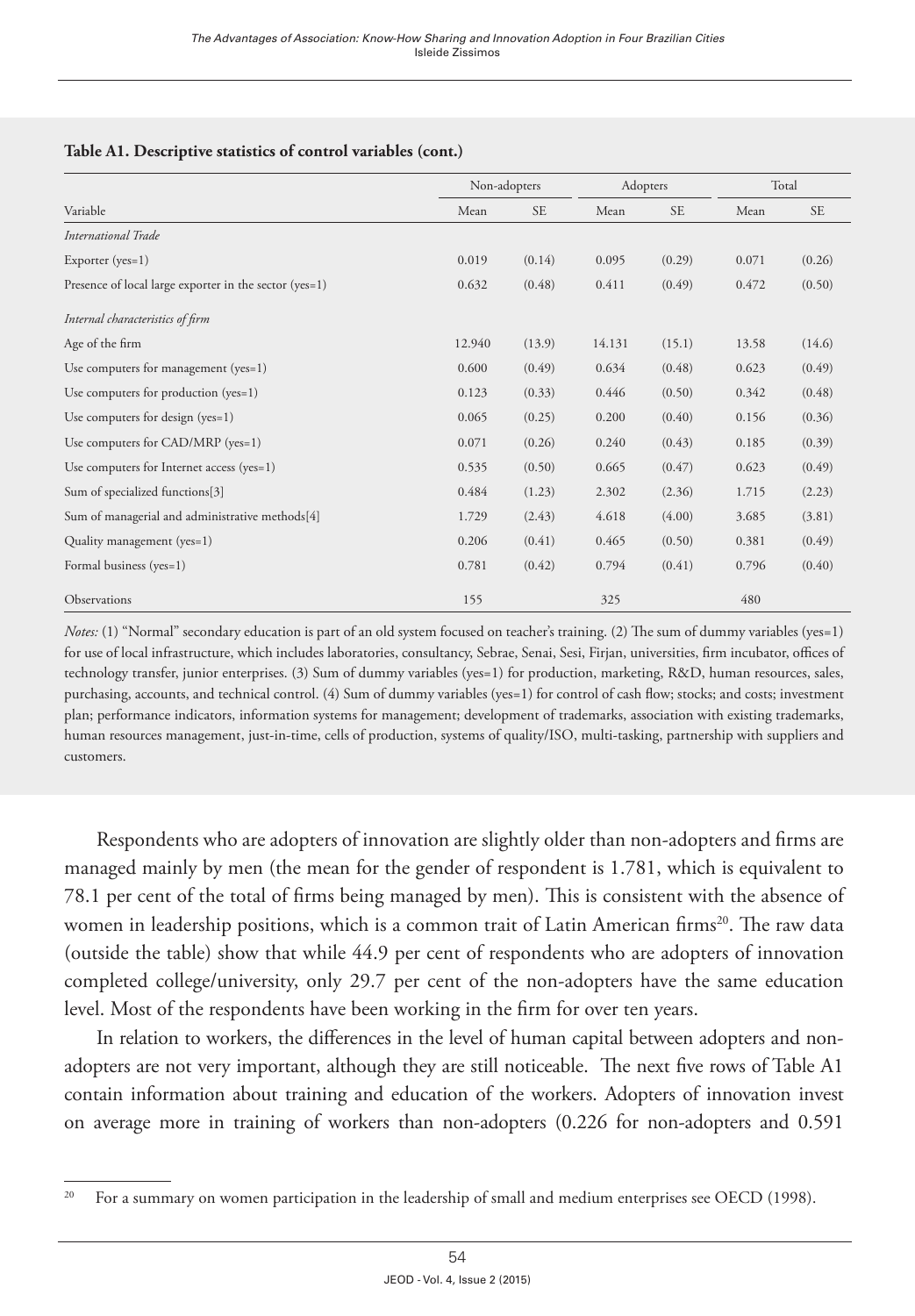for adopters). Adopters have relatively higher number of workers with college/university and postgraduate education while non-adopters have more workers with elementary education only. The mean for the total of firms (fifth column) indicate that the total number of workers with primary education is significantly higher than the number of workers with secondary education or who completed college, suggesting that the aggregate level of human capital is low. This, however, is consistent to the smaller size of the firms in the sample, their limited access to resources, and the poor infrastructure for education of the municipalities. In relation to the aggregate supply of labor, the censuses of 1990 and 2000 show that while Itaguaí kept its number of workers stable, Nova Friburgo and Campos lost workers to the metropolitan area and to areas with oil activities, which includes Macaé. The next row shows the opinion of the respondents about the evolution of qualifications in the three years prior to the survey. They think that qualification is increasing, even though less than half of them invested in training or programs that involve the workers (about 47 per cent).

The remaining rows on human capital have information about research developed by entrepreneurs and workers, and different sources of information generated within the firm. There are three questions related to whether the firms do research and its focus: research about clients within the firm; research about product within the firms; and research in the firm's labs. In all cases adopters of innovation presented higher averages (first column compared with the third column. Notice however that among the total of firms less than half actually do any kind of research. Adopters on average use more the experience of workers as a source of ideas and information and take advantage of the local infrastructure for training better than non-adopters.

## *Secondary sources of information*

The controls used to capture information flows outside the firm are the following: use of secondary research about clients; consultancy; universities and research institutes; specialized publications; and patent databases. The use of secondary research consists of commissioning independent research undertaken by a research institute, for example. This is the least used source on average (see fifth column, second row under secondary sources of information on Table A1). The use of publications is the cheapest and the most frequent source used for research information, which can include journals, magazines, and catalogs, and adopters use them more often than nonadopters. Economic theory shows that patents and other forms of intellectual property protection have a positive effect on innovation because they delay imitation. The effects of protection on small scale firms in developing countries are unclear because these firms usually do not have a research and development department responsible for inventions that can be patented and therefore cannot benefit from protection. However they can consult patent databases in order to search for new information and this is the control used in the analysis. The use of patent databases concentrates responses around "never" or "rarely". In general all sources of information from outside the firm present very low frequencies of use.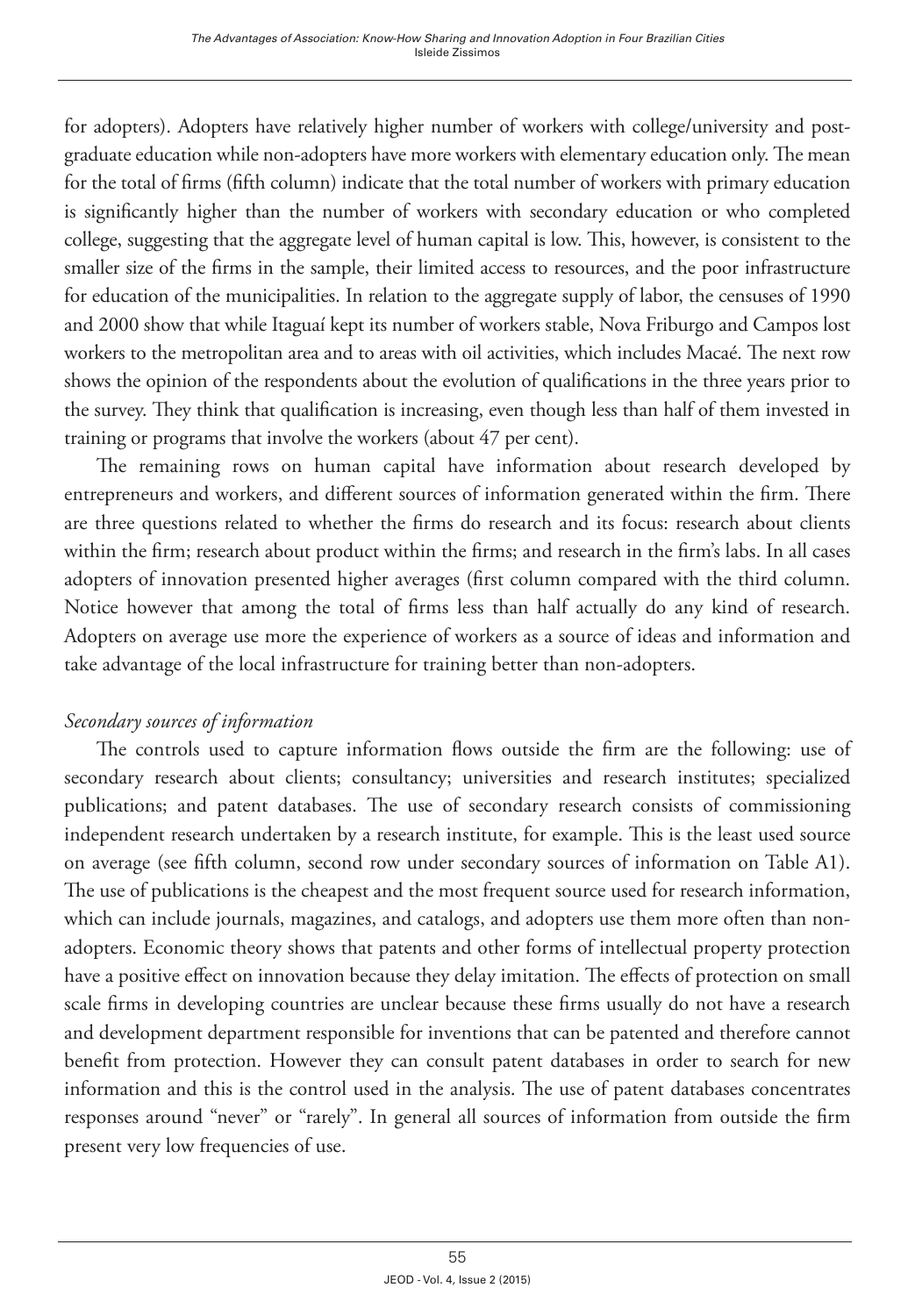# *Sources of credit/financing*

Different sources of credit are used as controls. Data on sources of credit and financing characterize the high interest rates inherited from the debt crises of the 1980s and 1990s<sup>21</sup>. As regards the firms surveyed, the main source of funding for investment is the personal resources of the entrepreneurs where the mean found for non-adopters (3.148) is slightly higher than the one found for adopters (3.00). The main government banks in Brazil are Banco do Brasil, the Brazilian Development Bank (BNDES), and Caixa Econômica Federal. The first combines private and public ownership while the other two are both federal banks. Government banks did not offer microcredit at the time of the survey and this probably explains why private banks are used more often. The least used type of funding for is that of the international financial markets. Fiscal incentives are not at all used by non-adopters and they were removed from the main regressions in order to prevent issues arising from collinearity of the regressors.

# *Government programs*

The fourth category considers that the government can also apply direct policies in the form of programs intended to increase firms' performance through the support of exports or the development of cooperation between firms. These programs can cause two effects. The first is a potential increase in the professional interaction of the entrepreneurs. The second directly affects adoption of innovation when the objective of the program is to improve technology used in the firms. Data on Table A1 show that most of the participants in programs are also adopters.

# *International trade*

One control on Table A1 is associated with firms that export part of their production. Another effect of international trade concerns the exposure to multinational firms or large exporters. If firms are supplying to multinationals or large exporters, then these companies can also demand higher standards and show how to meet them. There are other positive spillovers, such as through the employment of workers that are trained by and subsequently leave the large firms. Although the urban areas under investigation do not present multinationals, two of them do have large exporters, the presence of which are controlled for. Data in Table A1 show that most of firms in the sample do not export and many of them have exposure to large exporters. Interestingly, the regression results presented in the next section show that presence of large local exporter is correlated to the adoption of innovation to be higher.

<sup>&</sup>lt;sup>21</sup> During the 1980s Brazil (and Latin America in general) went through a debt crisis and hyperinflation, which caused sharp fall in growth. The economy finally stabilized with the implementation of the Real Plan, which kept the interest rates higher and credit difficult to obtain. In 1998 the Brazilian currency suffered a speculative attack during the Russian crisis and, in order to avert the return of high inflation, the government raised interest rates even more. In 2001 the nominal interest rate set by the Central Bank was 17.3 per cent.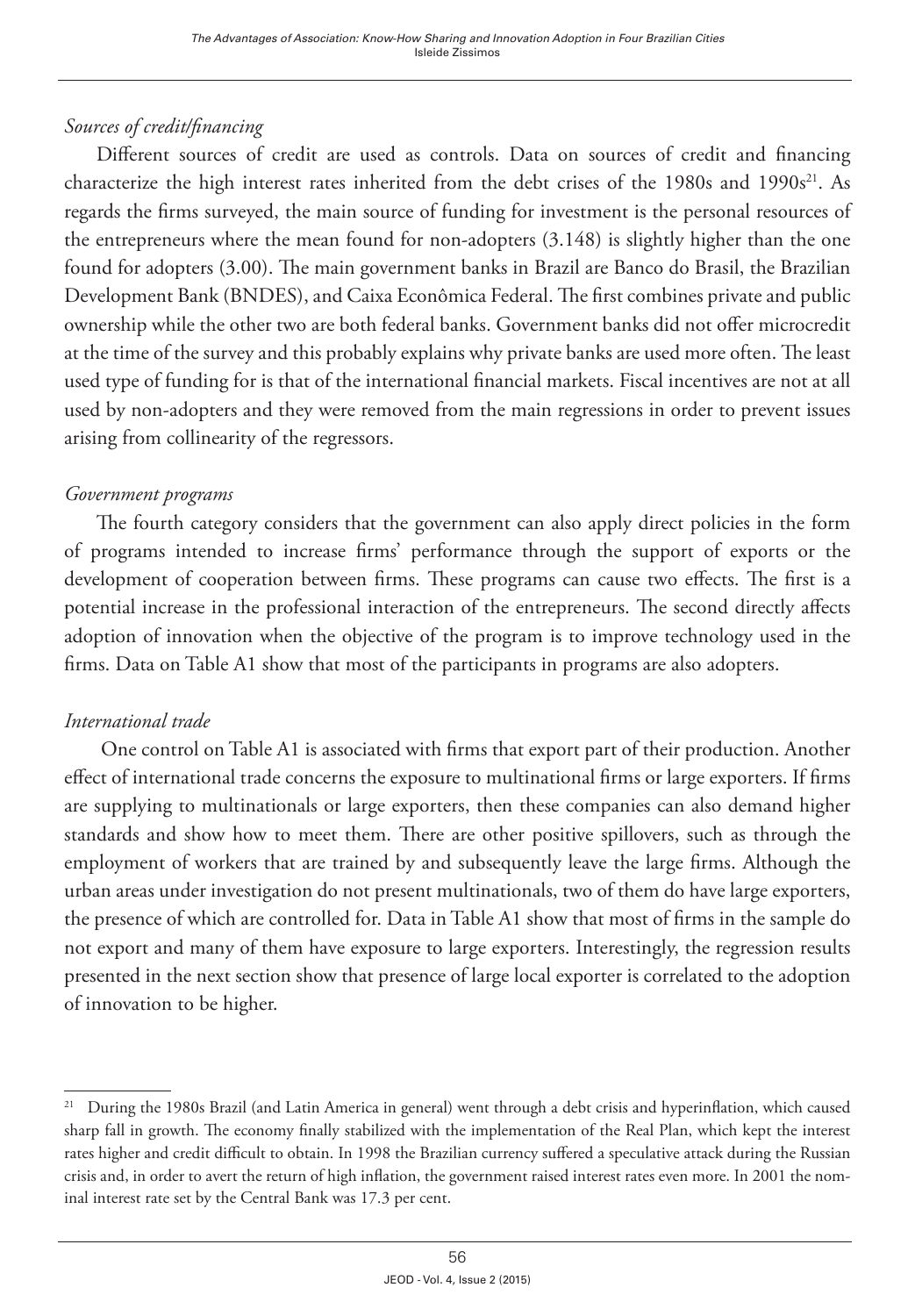## *Internal characteristics of the firm*

There are five variables that capture different types of computer use, which show that there are more firms using them for management and Internet access than other functions, such as production and design. The management done with computers is basically control of cash flow, which can be done simply with a Microsoft Excel spreadsheet. The difference between the mean of non-adopters and adopters is not very significant (0.600 and 0.634 respectively with standard errors 0.49 and 0.48). As regards other types of computer use, values of the means for adopters are higher than the ones for non-adopters. The remaining rows show information about specialized functions, managerial methods, and quality control. The firms surveyed were asked about eight types of specialized functions and 14 types of managerial methods. Analogous to the definitions of the innovation variable and the instrument, for each type of specialized function or managerial method, a discrete choice variable is defined as one when they use it and zero otherwise. The sum of the binary variables for specialized functions or managerial methods is calculated for each firm. Therefore the sum of specialized functions varies between zero and eight, and the one for managerial methods between zero and 14. Table A1 shows that firms rarely use specialized functions and a few use managerial and administrative methods. Quality control is used by less than half of the firms.

|                       |       | Campos    |     |       | Itaguaí   |     |       | Macaé     |     |       | Nova Friburgo |             |
|-----------------------|-------|-----------|-----|-------|-----------|-----|-------|-----------|-----|-------|---------------|-------------|
|                       | Mean  | <b>SE</b> | N   | Mean  | <b>SE</b> | N   | Mean  | <b>SE</b> | N   | Mean  | <b>SE</b>     | $\mathbf N$ |
| Origin of equipments  |       |           |     |       |           |     |       |           |     |       |               |             |
| Municipality          | 2.360 | (2.14)    | 136 | 1.300 | (1.83)    | 100 | 0.510 | (1.20)    | 147 | 0.745 | (1.58)        | 98          |
| Region                | 0.515 | (1.13)    | 136 | 0.310 | (0.73)    | 100 | 0.095 | (0.47)    | 147 | 0.071 | (0.44)        | 98          |
| Capital               | 0.676 | (1.34)    | 136 | 2.000 | (1.97)    | 100 | 0.986 | (1.44)    | 147 | 0.235 | (0.81)        | 98          |
| RJ state              | 0.574 | (1.30)    | 136 | 0.240 | (0.73)    | 100 | 0.095 | (0.46)    | 147 | 0.041 | (0.20)        | 98          |
| Other state in Brazil | 0.971 | (1.56)    | 136 | 1.230 | (1.68)    | 100 | 1.612 | (1.91)    | 147 | 2.286 | (2.13)        | 98          |
| Abroad                | 0.081 | (0.47)    | 136 | 0.210 | (0.69)    | 100 | 0.279 | (0.84)    | 147 | 1.378 | (1.96)        | 98          |
| Origin of inputs      |       |           |     |       |           |     |       |           |     |       |               |             |
| Municipality          | 2.514 | (2.03)    | 140 | 0.394 | (1.13)    | 99  | 0.392 | (1.11)    | 148 | 1.170 | (1.40)        | 100         |
| Region                | 0.596 | (1.23)    | 141 | 0.111 | (0.53)    | 99  | 0.054 | (0.33)    | 148 | 0.120 | (0.50)        | 100         |
| Capital               | 0.468 | (1.01)    | 141 | 0.606 | (1.38)    | 99  | 0.581 | (1.25)    | 148 | 0.350 | (0.81)        | 100         |
| RJ state              | 0.539 | (1.28)    | 141 | 0.111 | (0.60)    | 99  | 0.176 | (0.79)    | 148 | 0.120 | (0.56)        | 100         |
| Other state in Brazil | 0.908 | (1.58)    | 141 | 0.343 | (0.99)    | 99  | 0.723 | (1.53)    | 148 | 3.030 | (1.77)        | 100         |
| Abroad                | 0.035 | (0.25)    | 141 | 0.061 | (0.35)    | 99  | 0.027 | (0.33)    | 148 | 0.287 | (0.90)        | 101         |
| Origin of suppliers   |       |           |     |       |           |     |       |           |     |       |               |             |
| Municipality          | 2.855 | (2.00)    | 138 | 2.020 | (1.98)    | 100 | 1.807 | (2.10)    | 145 | 2.304 | (1.94)        | 92          |
| Region                | 0.496 | (1.04)    | 139 | 0.400 | (0.97)    | 100 | 0.124 | (0.56)    | 145 | 0.120 | (0.51)        | 92          |
| Capital               | 0.511 | (1.04)    | 139 | 1.790 | (1.79)    | 100 | 0.986 | (1.30)    | 145 | 0.380 | (0.81)        | 92          |
| RJ state              | 0.410 | (1.00)    | 139 | 0.170 | (0.51)    | 100 | 0.076 | (0.44)    | 145 | 0.109 | (0.58)        | 92          |

#### **Table A2: Geography of main transactions of firms in the sample (1)**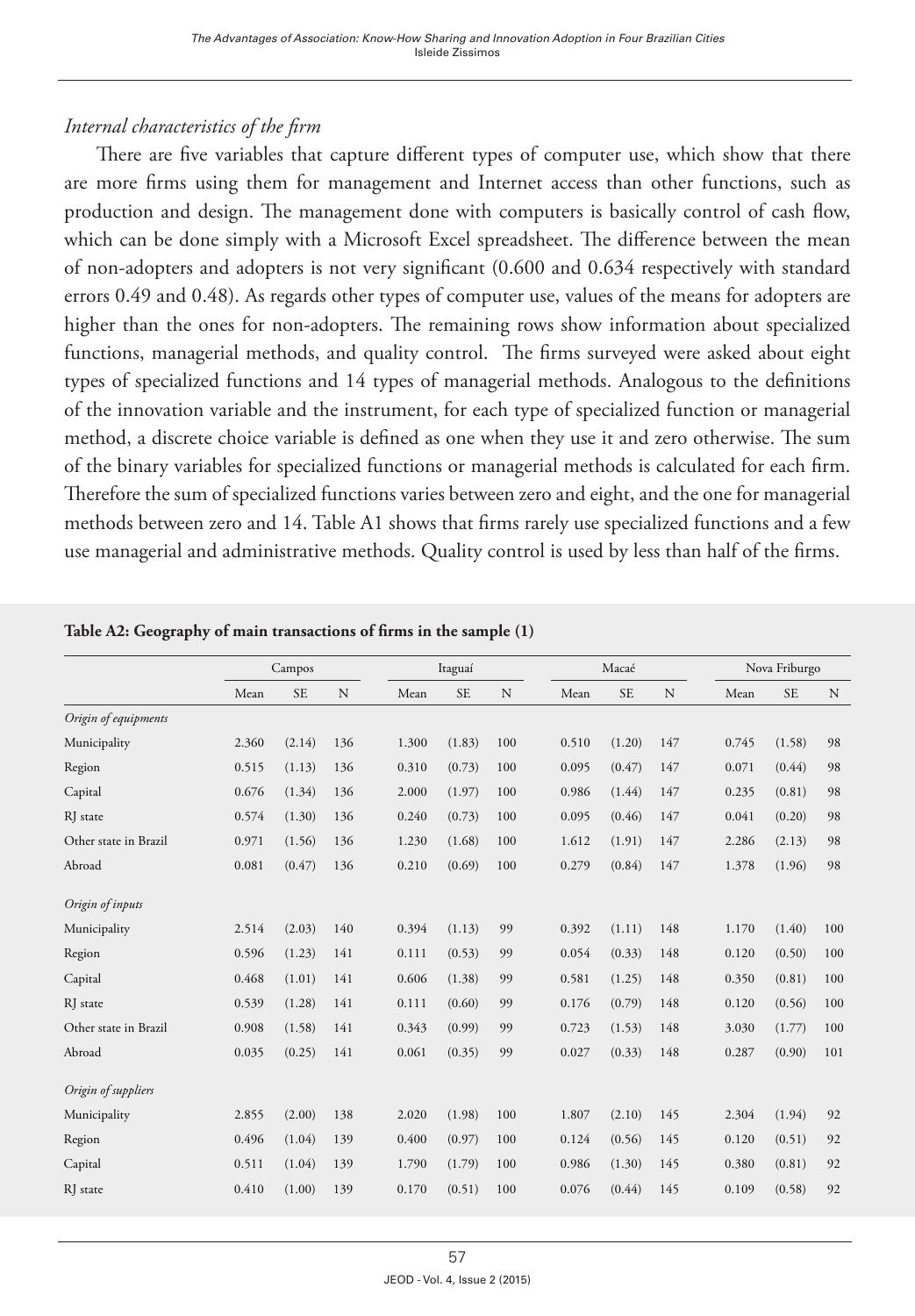|                       |       | Campos    |     |       | Itaguaí   |     | Macaé |           |     |  |       | Nova Friburgo |     |
|-----------------------|-------|-----------|-----|-------|-----------|-----|-------|-----------|-----|--|-------|---------------|-----|
|                       | Mean  | <b>SE</b> | N   | Mean  | <b>SE</b> | N   | Mean  | <b>SE</b> | N   |  | Mean  | <b>SE</b>     | N   |
| Other state in Brazil | 0.942 | (1.47)    | 139 | 0.670 | (1.30)    | 100 | 1.448 | (1.74)    | 145 |  | 2.000 | (1.83)        | 92  |
| Abroad                | 0.095 | (0.50)    | 137 | 0.060 | (0.34)    | 100 | 0.069 | (0.35)    | 145 |  | 0.120 | (0.47)        | 92  |
| Destination of sales  |       |           |     |       |           |     |       |           |     |  |       |               |     |
| Municipality          | 3.783 | (1.62)    | 143 | 1.859 | (1.94)    | 99  | 4.514 | (0.84)    | 148 |  | 1.827 | (1.84)        | 104 |
| Region                | 0.511 | (0.92)    | 141 | 0.758 | (1.05)    | 99  | 0.169 | (0.49)    | 148 |  | 0.423 | (0.78)        | 104 |
| Capital               | 0.550 | (1.15)    | 140 | 1.667 | (1.79)    | 99  | 0.142 | (0.45)    | 148 |  | 0.856 | (1.01)        | 104 |
| RJ state              | 0.204 | (0.51)    | 142 | 0.475 | (0.91)    | 99  | 0.054 | (0.26)    | 148 |  | 0.423 | (0.80)        | 104 |
| Other state in Brazil | 0.127 | (0.50)    | 142 | 0.515 | (1.12)    | 99  | 0.189 | (0.60)    | 148 |  | 2.058 | (1.59)        | 104 |
| Abroad                | 0.050 | (0.39)    | 139 | 0.152 | (0.69)    | 99  | 0.020 | (0.25)    | 148 |  | 0.173 | (0.41)        | 104 |

#### **Table A2: Geography of main transactions of firms in the sample (1). (Cont.)**

*Note:* (1) Volume of transactions in percent terms, where 0%=0, 1-24%=1, 25-49%=2, 50-74%=3, 75-99%=4, 100%=5

## **Table A3: Types of Innovations adopted by sector**

| Location/Economic Sectors                                                   | Design         | $\%$           | Style of Product | $\%$         | Technical Charact | $\%$         | New Product    | %              | New Equipment  | %            | Automati-zation | $\%$ | Managerial Techniques | %              | New Inputs     | $\%$         |
|-----------------------------------------------------------------------------|----------------|----------------|------------------|--------------|-------------------|--------------|----------------|----------------|----------------|--------------|-----------------|------|-----------------------|----------------|----------------|--------------|
| Campos                                                                      |                |                |                  |              |                   |              |                |                |                |              |                 |      |                       |                |                |              |
| Garments (n=20)                                                             | 12             | 2.4            | 11               | 2.2          | 8                 | 1.6          | 14             | 2.8            | 11             | 2.2          | 13              | 2.6  | 15                    | 3              | 10             | 2            |
| Furniture (n=20)                                                            | 6              | 1.2            | 6                | 1.2          | 6                 | 1.2          | $\overline{7}$ | 1.4            | $\overline{4}$ | 0.8          | 3               | 0.6  | $\overline{2}$        | 0.4            | $\overline{3}$ | 0.6          |
| Construction (n=20)                                                         | $\overline{c}$ | 0.4            | $\overline{c}$   | 0.4          | 3                 | 0.6          | 6              | 1.2            | $\overline{2}$ | 0.4          | $\overline{2}$  | 0.4  | $\overline{4}$        | 0.8            | $\overline{3}$ | 0.6          |
| Clay products (n=20)                                                        | $\overline{3}$ | 0.6            | 11               | 2.2          | 11                | 2.2          | 8              | 1.6            | 18             | 3.6          | 14              | 2.8  | 6                     | 1.2            | $\overline{4}$ | 0.8          |
| Food products (n=20)                                                        | $\overline{4}$ | 0.8            | $\overline{3}$   | 0.6          | 1                 | 0.2          | 10             | $\mathbf{2}$   | 6              | 1.2          | 3               | 0.6  | 5                     | $\mathbf{1}$   | 5              | $\mathbf{1}$ |
| Agro-industry $(n=45)$                                                      | 3              | 0.6            | 5                | $\mathbf{1}$ | 5                 | $\mathbf{1}$ | 22             | 4.4            | 22             | 4.4          | $\overline{7}$  | 1.4  | 18                    | 3.6            | 21             | 4.2          |
| Campos Total                                                                | 30             | 6              | 38               | 7.6          | 34                | 6.8          | 67             | 13.4           | 63             | 12.6         | 42              | 8.4  | 50                    | 10             | 46             | 9.2          |
| Itaguaí                                                                     |                |                |                  |              |                   |              |                |                |                |              |                 |      |                       |                |                |              |
| Transport (n=31)                                                            | 4              | 0.8            | 5                | $\mathbf{1}$ | 5                 | $\mathbf{1}$ | 8              | 1.6            | 19             | 3.8          | 12              | 2.4  | 17                    | 3.4            | $\overline{3}$ | 0.6          |
| Construction $(n=37)$                                                       | $\mathbf{2}$   | 0.4            | 5                | $\mathbf{1}$ | 5                 | $\mathbf{1}$ | 12             | 2.4            | 11             | 2.2          | $\overline{4}$  | 0.8  | 10                    | $\overline{2}$ | 7              | 1.4          |
| Extractive ind, smelting,<br>metallurgy, machines and<br>equipment $(n=23)$ | 8              | 1.6            | 9                | 1.8          | 9                 | 1.8          | 10             | $\overline{2}$ | 16             | 3.2          | 9               | 1.8  | 12                    | 2.4            | 12             | 2.4          |
| Services to firms $(n=9)$                                                   | $\mathbf{0}$   | $\overline{0}$ | $\mathbf{0}$     | $\mathbf{0}$ | $\mathbf{0}$      | $\mathbf{0}$ | $\overline{3}$ | 0.6            | 5              | $\mathbf{1}$ | 3               | 0.6  | $\overline{4}$        | 0.8            | $\mathbf{0}$   | $\mathbf{0}$ |
| Itaguaí Total                                                               | 14             | 2.8            | 19               | 3.8          | 19                | 3.8          | 33             | 6.6            | 51             | 10.2         | 28              | 5.6  | 43                    | 8.6            | 22             | 4.4          |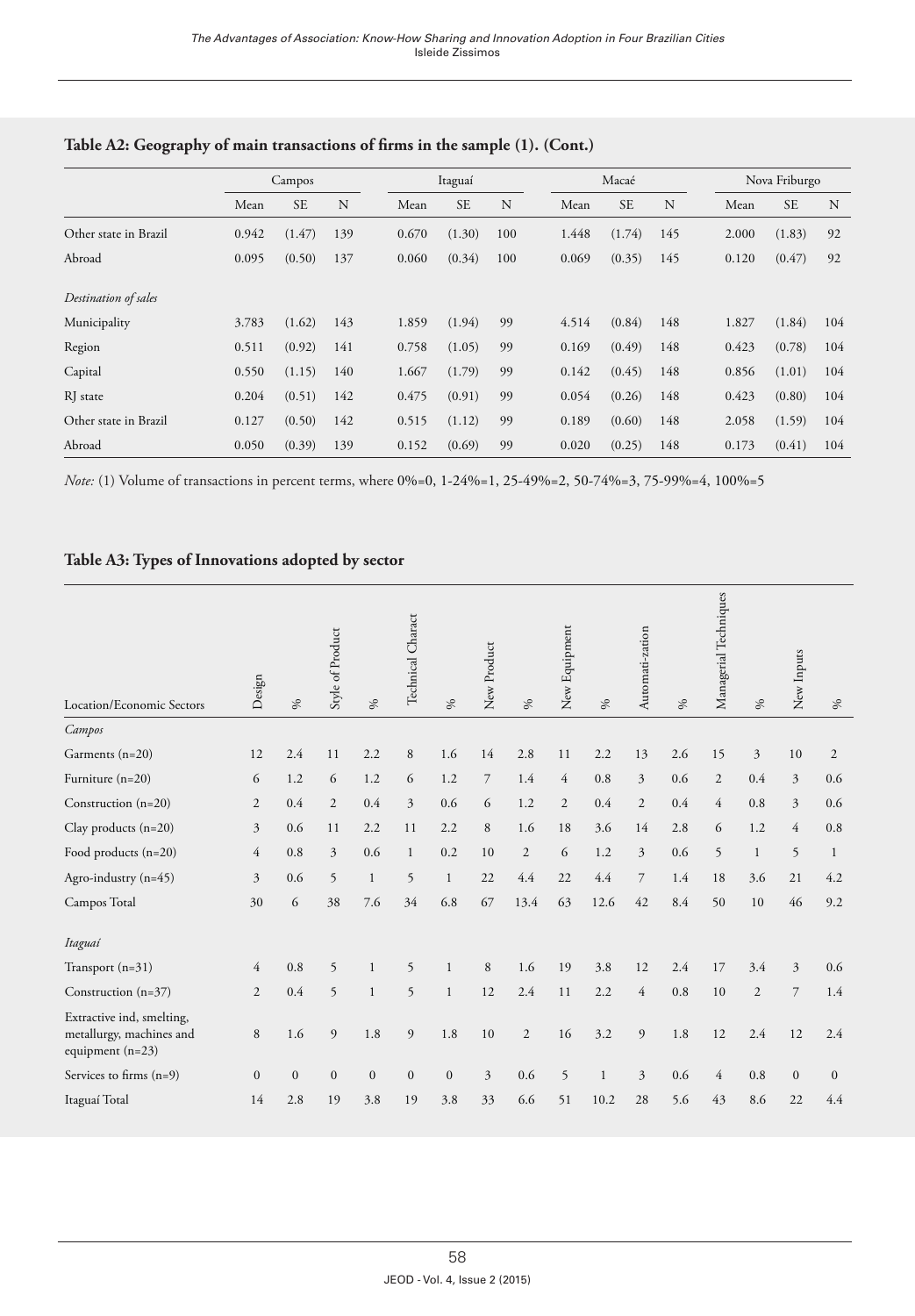## **Table A3: Types of Innovations adopted by sector. (Cont.)**

| Location/Economic Sectors                             | Design                  | %            | Style of Product | $\frac{1}{2}$ | Technical Charact | $\%$             | New Product      | $\frac{1}{2}$ | New Equipment  | $\%$         | Automati-zation | $\%$         | Managerial Techniques | %            | New Inputs     | $\%$           |
|-------------------------------------------------------|-------------------------|--------------|------------------|---------------|-------------------|------------------|------------------|---------------|----------------|--------------|-----------------|--------------|-----------------------|--------------|----------------|----------------|
| Macaé                                                 |                         |              |                  |               |                   |                  |                  |               |                |              |                 |              |                       |              |                |                |
| Commerce for industries (n=38)                        | $\mathbf{1}$            | 0.2          | $\mathbf{0}$     | $\mathbf{0}$  | $\boldsymbol{0}$  | $\mathbf{0}$     | $\overline{4}$   | 0.8           | 3              | 0.6          | 3               | 0.6          | $\overline{4}$        | 0.8          | $\overline{3}$ | 0.6            |
| Oil industries and related services<br>$(n=73)$       | $\overline{\mathbf{3}}$ | 0.6          | $\overline{3}$   | 0.6           | $\overline{3}$    | 0.6              | 14               | 2.8           | 28             | 5.6          | 21              | 4.2          | 24                    | 4.8          | 10             | $\overline{2}$ |
| Ind services, personal technical<br>services $(n=39)$ | $\mathbf{1}$            | 0.2          | $\mathbf{0}$     | $\mathbf{0}$  | $\mathbf{0}$      | $\boldsymbol{0}$ | $\boldsymbol{0}$ | $\mathbf{0}$  | 5              | $\mathbf{1}$ | $\overline{4}$  | 0.8          | $\overline{4}$        | 0.8          | $\overline{3}$ | 0.6            |
| Macaé Total                                           | 5                       | $\mathbf{1}$ | $\overline{3}$   | 0.6           | 3                 | 0.6              | 18               | 3.6           | 36             | 7.2          | 28              | 5.6          | 32                    | 6.4          | 16             | 3.2            |
| Friburgo                                              |                         |              |                  |               |                   |                  |                  |               |                |              |                 |              |                       |              |                |                |
| Garments (n=70)                                       | 60                      | 12           | 59               | 11.8          | 59                | 11.8             | 59               | 11.8          | 53             | 10.6         | 25              | 5            | 42                    | 8.4          | 58             | 11.6           |
| Textiles $(n=7)$                                      | 5                       | $\mathbf{1}$ | 5                | $\mathbf{1}$  | 5                 | $\mathbf{1}$     | 5                | $\mathbf{1}$  | 6              | 1.2          | $\overline{4}$  | 0.8          | $\overline{4}$        | 0.8          | 5              | $\mathbf{1}$   |
| Metal products, equipments<br>$(n=8)$                 | 5                       | $\mathbf{1}$ | $\overline{7}$   | 1.4           | $\overline{7}$    | 1.4              | 8                | 1.6           | $\overline{7}$ | 1.4          | 5               | $\mathbf{1}$ | 5                     | $\mathbf{1}$ | 7              | 1.4            |
| Construction $(n=6)$                                  | $\mathbf{1}$            | 0.2          | $\overline{3}$   | 0.6           | 3                 | 0.6              | $\overline{4}$   | 0.8           | 5              | $\mathbf{1}$ | $\overline{c}$  | 0.4          | $\overline{3}$        | 0.6          | $\overline{4}$ | 0.8            |
| Tourism $(n=5)$                                       | $\mathbf{1}$            | 0.2          | $\mathbf{1}$     | 0.2           | $\mathbf{1}$      | 0.2              | 3                | 0.6           | 3              | 0.6          | $\overline{2}$  | 0.4          | $\mathbf{1}$          | 0.2          | $\overline{4}$ | 0.8            |
| Commerce of textile products<br>$(n=9)$               | $\overline{2}$          | 0.4          | $\overline{3}$   | 0.6           | 3                 | 0.6              | 5                | $\mathbf{1}$  | $\mathbf{0}$   | $\mathbf{0}$ | $\mathbf{0}$    | $\mathbf{0}$ | $\mathbf{0}$          | $\mathbf{0}$ | $\mathbf{0}$   | $\mathbf{0}$   |
| Friburgo Total                                        | 74                      | 14.8         | 78               | 15.6          | 78                | 15.6             | 84               | 16.8          | 74             | 14.8         | 38              | 7.6          | 55                    | 11           | 78             | 15.6           |
| Total                                                 | 123                     | 24.6         | 138              | 27.6          | 134               | 26.8             | 202              | 40.4          | 224            | 44.8         | 136             | 27.2         | 180                   | 36           | 162            | 32.4           |

#### **Table A4: Basic results without instrumental variable**

| Dependent Variable: Innovation Adoption    | Linear     |           | Probit     |           | Tobit      |           |  |
|--------------------------------------------|------------|-----------|------------|-----------|------------|-----------|--|
|                                            | Coeff.     | Std. Err. | Coeff.     | Std. Err. | Coeff.     | Std. Err. |  |
| Trade associations (d)                     | 0.274      | (0.18)    | 0.257      | (0.20)    | $0.497**$  | (0.25)    |  |
| Human Capital                              |            |           |            |           |            |           |  |
| Gender of respondent                       | $-0.294$   | (0.20)    | $-0.279$   | (0.24)    | $-0.351$   | (0.27)    |  |
| Age of respondent                          | $-0.286**$ | (0.14)    | $-0.114$   | (0.15)    | $-0.275$   | (0.19)    |  |
| School degree of respondent                | $-0.061$   | (0.06)    | $-0.146*$  | (0.08)    | $-0.049$   | (0.08)    |  |
| Number of years working in the firm        | $-0.127$   | (0.19)    | $-0.501**$ | (0.22)    | $-0.291$   | (0.24)    |  |
| Invested in training of workers (d)        | $0.506***$ | (0.19)    | 0.326      | (0.22)    | $0.706***$ | (0.26)    |  |
| Research about clients within the firm (d) | 0.201      | (0.18)    | 0.036      | (0.21)    | 0.257      | (0.23)    |  |
| % of workers with elementary education     | 0.068      | (0.06)    | 0.054      | (0.07)    | 0.058      | (0.08)    |  |
| % workers with high school education       | 0.039      | (0.08)    | 0.099      | (0.09)    | $-0.004$   | (0.10)    |  |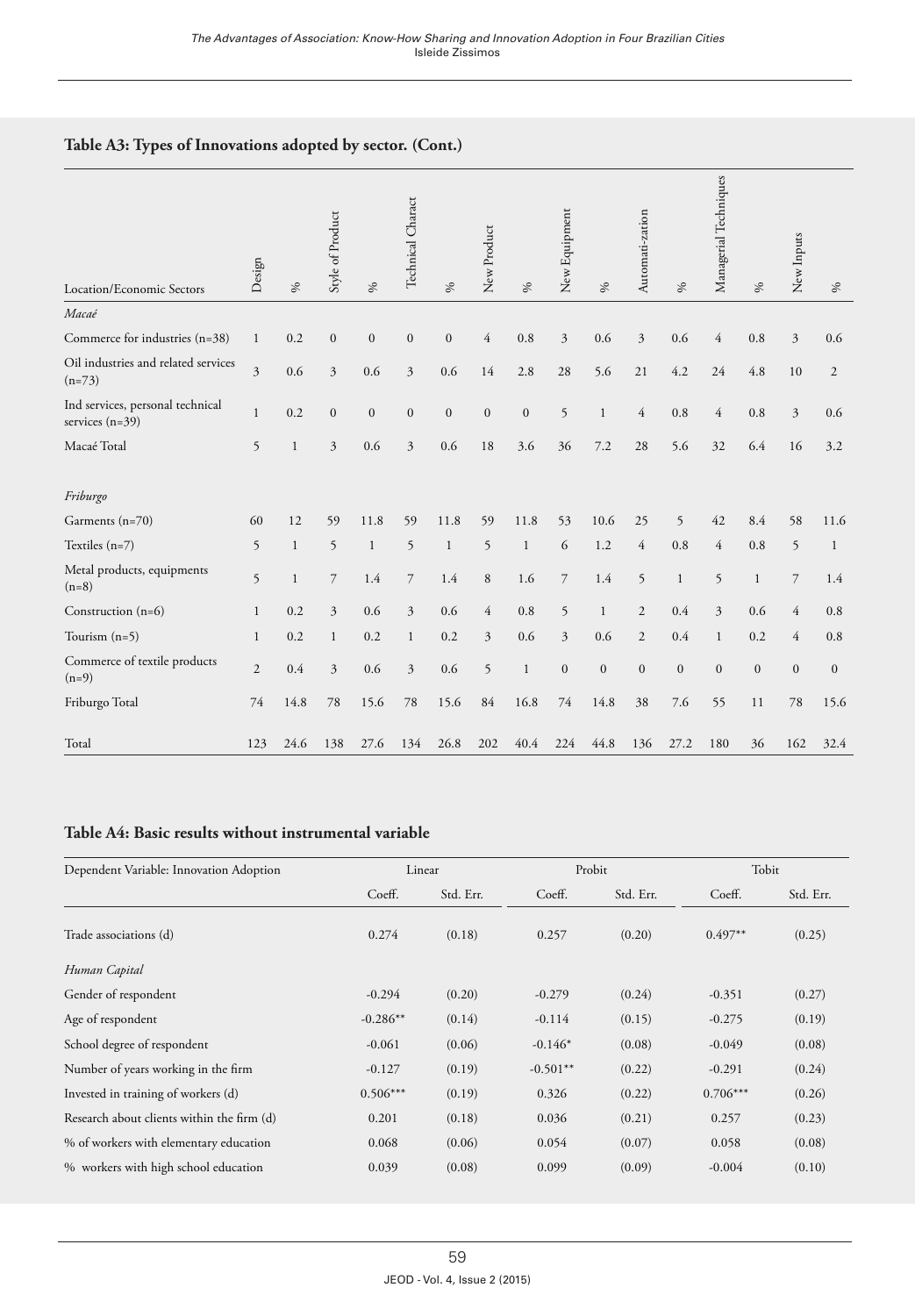#### **Table A4: Basic results without instrumental variable (Cont.)**

| Dependent Variable: Innovation Adoption |            | Linear    | Probit     |           | Tobit       |           |  |
|-----------------------------------------|------------|-----------|------------|-----------|-------------|-----------|--|
|                                         | Coeff.     | Std. Err. | Coeff.     | Std. Err. | Coeff.      | Std. Err. |  |
| % workers with high university/college  | 0.044      | (0.13)    | 0.095      | (0.17)    | 0.083       | (0.18)    |  |
| Evolution of workers skills since 1999  | 0.120      | (0.15)    | 0.227      | (0.17)    | 0.280       | (0.20)    |  |
| Research products in firm (d)           | 0.182      | (0.19)    | $-0.370*$  | (0.22)    | 0.300       | (0.24)    |  |
| Research products in labs (d)           | $0.537*$   | (0.32)    | 0.752      | (0.63)    | 0.377       | (0.40)    |  |
| Use previous workers' experience        | $0.137*$   | (0.08)    | 0.052      | (0.09)    | $0.196*$    | (0.11)    |  |
| Use local infra-structure for training  | $0.114**$  | (0.05)    | $0.156**$  | (0.07)    | $0.143**$   | (0.07)    |  |
| Sources of information                  |            |           |            |           |             |           |  |
| Secondary research on clients (d)       | 0.429      | (0.27)    | 0.553      | (0.40)    | 0.408       | (0.34)    |  |
| Consultancy                             | 0.16       | (0.11)    | 0.24       | (0.15)    | 0.18        | (0.13)    |  |
| Universities/research institutes        | 0.04       | (0.11)    | 0.13       | (0.16)    | (0.01)      | (0.15)    |  |
| Specialized publications                | 0.080      | (0.07)    | 0.058      | (0.08)    | 0.142       | (0.10)    |  |
| Patent databases                        | $0.516***$ | (0.17)    | 0.298      | (0.36)    | $0.483**$   | (0.21)    |  |
| Credit                                  |            |           |            |           |             |           |  |
| Own resources                           | 0.064      | (0.06)    | 0.063      | (0.08)    | 0.044       | (0.09)    |  |
| Family/friends                          | 0.064      | (0.13)    | 0.219      | (0.19)    | 0.118       | (0.17)    |  |
| <b>BNDES</b>                            | $-0.211$   | (0.16)    | $-0.192$   | (0.30)    | $-0.401**$  | (0.20)    |  |
| Private banks                           | 0.165      | (0.11)    | $0.359**$  | (0.17)    | $0.235*$    | (0.14)    |  |
| Banco do Brasil                         | 0.037      | (0.11)    | 0.076      | (0.12)    | 0.042       | (0.14)    |  |
| Caixa Econômica Federal                 | $0.308*$   | (0.16)    | 0.678      | (0.49)    | $0.351*$    | (0.20)    |  |
| Suppliers/customers                     | 0.088      | (0.12)    | 0.317      | (0.23)    | 0.073       | (0.15)    |  |
| International sources                   | $-0.166$   | (0.25)    | $-0.285$   | (0.70)    | $-0.192$    | (0.31)    |  |
| Government programs                     | $-0.024$   | (0.23)    | 0.431      | (0.29)    | 0.054       | (0.29)    |  |
| International trade                     |            |           |            |           |             |           |  |
| Exporter (d)                            | 0.313      | (0.34)    | 0.655      | (0.59)    | 0.151       | (0.43)    |  |
| Large exporter (d)                      | $1.401***$ | (0.46)    | 0.942      | (0.75)    | $1.729***$  | (0.57)    |  |
| Internal characteristics of firms       |            |           |            |           |             |           |  |
| Age of the firm                         | $-0.001$   | (0.01)    | $0.022**$  | (0.01)    | 0.004       | (0.01)    |  |
| Computers for management (d)            | $-0.562**$ | (0.24)    | $-0.217$   | (0.28)    | $-0.881***$ | (0.32)    |  |
| Computers for production (d)            | $0.503**$  | (0.21)    | $0.519**$  | (0.25)    | $0.741***$  | (0.27)    |  |
| Computers for design (d)                | 0.390      | (0.28)    | $-0.491$   | (0.36)    | 0.204       | (0.36)    |  |
| Computers CAD/MRP (d)                   | $-0.070$   | (0.26)    | 0.137      | (0.34)    | 0.084       | (0.33)    |  |
| Computers for Internet access (d)       | 0.144      | (0.25)    | 0.100      | (0.28)    | 0.134       | (0.34)    |  |
| Specialized functions                   | $0.215***$ | (0.05)    | $0.213***$ | (0.07)    | $0.282***$  | (0.06)    |  |
| Quality management (d)                  | 0.131      | (0.20)    | 0.194      | (0.24)    | 0.369       | (0.26)    |  |
| Formal business (d)                     | 0.091      | (0.25)    | 0.353      | (0.26)    | 0.124       | (0.33)    |  |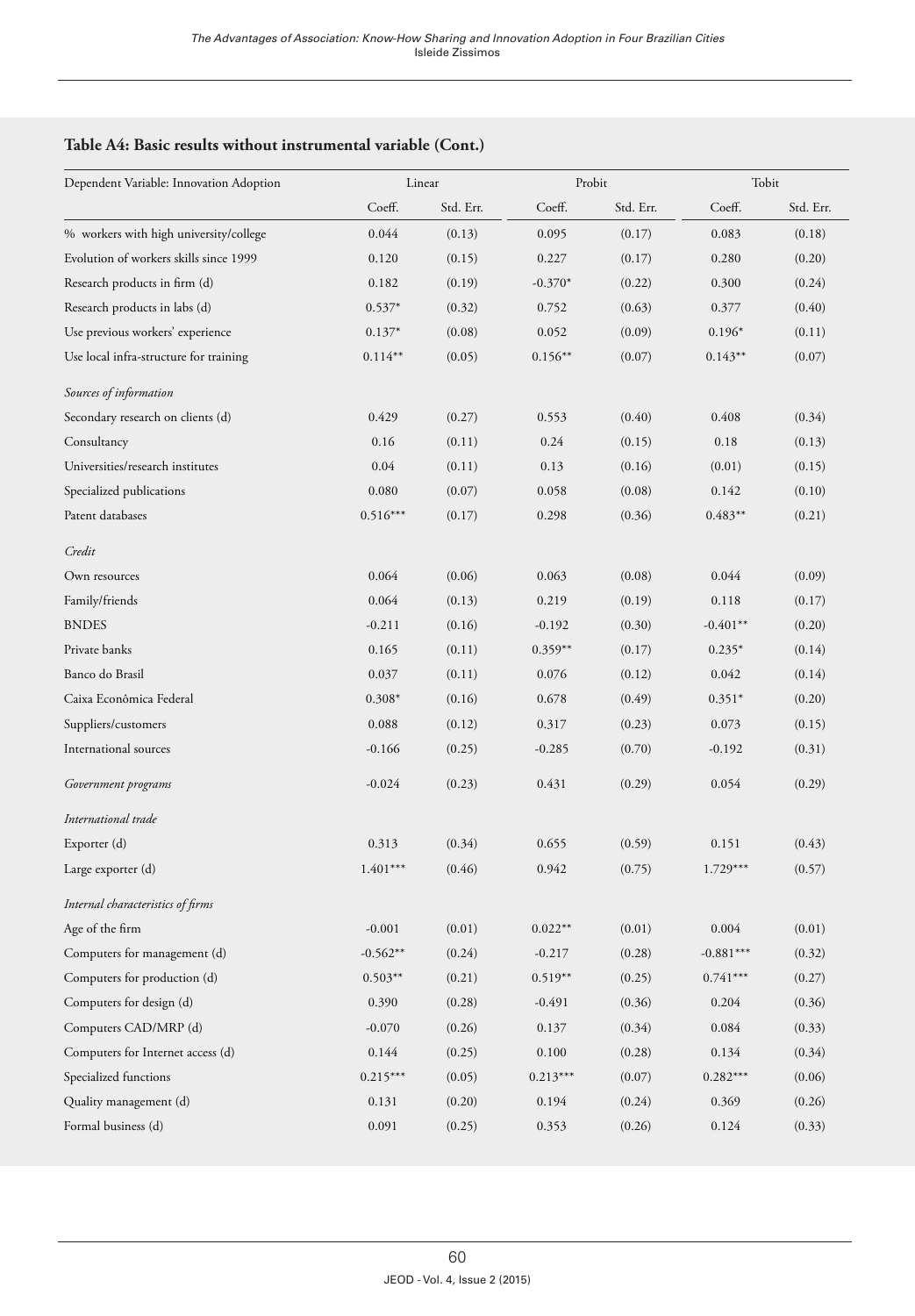| Dependent Variable: Innovation Adoption | Linear      |           | Probit      |           | Tobit       |           |  |
|-----------------------------------------|-------------|-----------|-------------|-----------|-------------|-----------|--|
|                                         | Coeff.      | Std. Err. | Coeff.      | Std. Err. | Coeff.      | Std. Err. |  |
| Location                                |             |           |             |           |             |           |  |
| Campos (d)                              | $-0.841*$   | (0.46)    | $-0.011$    | (0.73)    | $-0.659$    | (0.58)    |  |
| Itaguaí (d)                             | $-1.191**$  | (0.49)    | 0.058       | (0.75)    | $-1.138*$   | (0.61)    |  |
| Macaé (d)                               | $-3.725***$ | (0.29)    | $-2.774***$ | (0.41)    | $-4.964***$ | (0.38)    |  |
| Friburgo (d)                            | $2.624***$  | (0.77)    | 0.352       | (0.97)    | 1.639       | (1.00)    |  |
| Observations                            | 479         |           | 479         |           | 479         |           |  |

#### **Table A4: Basic results without instrumental variable (Cont.)**

Note: \*\*\* significant at 1%, \*\* significant at 5%, \* significant at 10%. Constant not included.

## **References**

Acemoglu, D. (2009). Introduction to Modern Economic Growth. Princeton: Pricenton University Press.

Aghion, P. & Howitt, P. (1998). Endogenous Growth Theory. Cambridge: MIT Press.

- Aguiar, V.M., Cândido, G.A. & Araújo, G.M. (2008). Fatores críticos de sucesso no processo de formação e desenvolvimento de consórcios de exportação no setor de confecções. RAM, Revista de Administração Mackenzie, 9(3). DOI: <http://dx.doi.org/10.1590/S1678-69712008000300007>
- Aitken, B., Hanson, H. & Harrison, A.E. (1997). Spillovers, Foreign Investment, and Export Behavior. Journal of International Economics, 43:103-132. DOI: [http://dx.doi.org/10.1016/S0022-1996\(96\)01464-X](http://dx.doi.org/10.1016/S0022-1996(96)01464-X)

Alesina, A. & La Ferrara, W. (2000). The determinants of trust. NBER Working Paper 7621.

- Audretsch, D.B, & Feldman, M.P. (1996). R&D spillovers and the geography of innovation and production. American Economic Review 86(3): 630-640.
- Bandiera, O. & Rasul I. (2006) Social Networks and Technology Adoption in Northern Mozambique. Economic Journal, 116(514): 869-902.
- Bernard A.B. & Jensen, J.B. (1999). Exceptional exporter performance: cause, effect, or both? Journal of International Economics, 47: 1-25. DOI: [http://dx.doi.org/10.1016/S0022-1996\(98\)00027-0](http://dx.doi.org/10.1016/S0022-1996(98)00027-0)
- Bruhn, M. & Love, I. (2009). The economic impact of banking the unbanked: evidence from Mexico. Policy Research Working Paper Series. DOI: <http://dx.doi.org/10.1596/1813-9450-4981>
- Bustos, P. (2007). The Impact of Trade on Technology and Skill Upgrading: Evidence from Argentina. CREI Working Paper.
- Bustos, P. (2008). Trade Liberalization, Exports and Technology Upgrading: Evidence on the Impact of MERCOSUR on Argentinean Firms. CREI Working Paper.
- Campante, F., Durante, R. & Sobbrio, F. (2013). Politics 2.0: The Multifaceted Effect of Broadband Internet on Political Participation. NBER Working Paper 19029.
- Cassiman, B. & Veugelers, R. (2002). R&D Cooperation and Spillovers: Some Empirical Evidence from Belgium. American Economic Review, 92(4): 1169-1184. DOI:<http://dx.doi.org/10.1257/00028280260344704>
- Chatterji, A., Glaeser E. & Kerr, W. (2013). Clusters of Entrepreneurship and Innovation. National Bureau of Economic Research, Working Paper 13-090.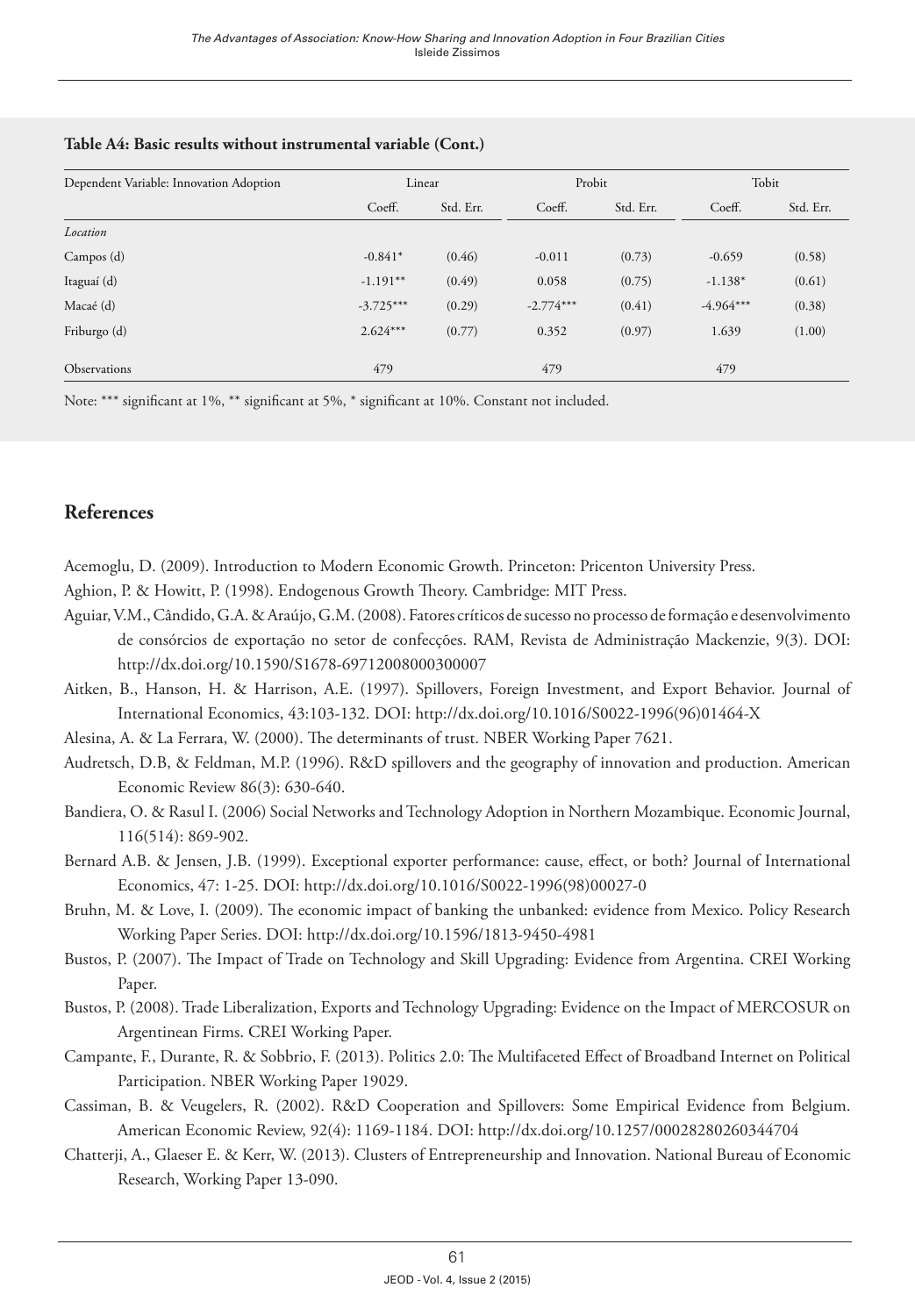- Dong, Y. & Lewbel, A. (2015). A Simple Estimator for Binary Choice Models with Endogenous Regressors. Econometric Reviews, 34: 82-105. DOI: <http://dx.doi.org/10.1080/07474938.2014.944470>
- Dosi, G. (1988). The Nature of the Innovative Process. In: Soete L. *Technical Change and Economic Theory. London:* Pinter Publishers.
- Ellison, G., Glaeser E.L. & Kerr W.R. (2010). What Causes Industry Agglomeration? Evidence from Coagglomeration Patterns. American Economic Review, 100(3): 1195-1213. DOI:<http://dx.doi.org/10.1257/aer.100.3.1195>
- Freeman, C. (1987). Technology Policy and Economic Performance: Lessons from Japan. London: Pinter Publishers.
- Glaeser, E., Kallal H., Scheinkman, J. & Shleifer, A. (1992). Growth in Cities. Journal of Political Economy, 100(6): 1126-1152. DOI:<http://dx.doi.org/10.1086/261856>
- Ghosh, P., Mookherjee, D. & Ray, D. (2000). Credit Rationing in Developing Countries: An Overview of the Theory. In: D. Mookherjee & D. Ray (Eds.) Readings in the Theory of Economic Development, pp. 283-301. London: Blackwell.
- Granovetter, M. (1973). The Strength of Weak Ties. American Journal of Sociology, 78(6): 1360-1380. DOI: [http://](http://dx.doi.org/10.1086/225469) [dx.doi.org/10.1086/225469](http://dx.doi.org/10.1086/225469)
- Granovetter, M. (1983). The Strength of Weak Ties: A Network Theory Revisited. Sociological Theory, 1: 201-233. DOI: <http://dx.doi.org/10.2307/202051>
- Guiso, L., Sapienza, P. & Zingales, L. (2009). Cultural biases in economic exchange? Quarterly Journal of Economics, 124(3): 1095-1131. DOI: <http://dx.doi.org/10.1162/qjec.2009.124.3.1095>
- Hasenclever, L. & Fauré, Y.A. (2004). As Transformações das Configurações Produtivas Locais no Estado do Rio de Janeiro. Research project report, sponsered by Conselho Nacional de Pesquisa (Brasil) and Institut de Recherche pour le Développement (France).
- Honohan, P. (2004). Financial Development, Growth and Poverty: How Close are the Links? World Bank Policy Research Working Paper, 3203.
- Jacobs, J. (1969). The Economy of Cities. New York: Vintage
- Jaffe, A.B. (1986). Technological Opportunity and Spillovers of R&D: Evidence from Firms' Patents, Profits and Market Value. The American Economic Review, 76(5): 984-1001.
- Karlan, D. & Morduch J. (2009). Access to Finance. In: D. Rodrik & M. Rosenzweig (Eds.) Handbook of Development Economics Vol. 5, pp. 4703-4784. Elsevier.
- Knack, S. & Keefer, P. (1997). Does social capital have an economic payoff? A cross-country investigation. Quarterly Journal of Economics, 112(4): 1251-1288. DOI:<http://dx.doi.org/10.1162/003355300555475>
- Lewbel, A. (2000). Semiparametric Qualitative Response Model Estimation with Unknown Heteroscedasticity and Instrumental Variables. Journal of Econometrics, 97: 145-177. DOI: [http://dx.doi.org/10.1016/S0304-](http://dx.doi.org/10.1016/S0304-4076(00)00015-4) [4076\(00\)00015-4](http://dx.doi.org/10.1016/S0304-4076(00)00015-4)
- Lileeva, A. & Trefler, D. (2010). Improved Access To Foreign Markets Raises Plant-Level Productivity…For Some Plants. Quarterly Journal of Economics, 125(3): 1051-1099. DOI:<http://dx.doi.org/10.1162/qjec.2010.125.3.1051>
- Lucas, R.E. Jr. (1988). On the Mechanics of Economic Development. Journal of Monetary Economics, 22: 3-42. DOI: [http://dx.doi.org/10.1016/0304-3932\(88\)90168-7](http://dx.doi.org/10.1016/0304-3932(88)90168-7)
- Lundvall, B-Å. (1992). National Systems of Innovation: Towards a Theory of Innovation and Interactive Learning. London: Pinter Publishers.
- Marshall, A. (1920). Principles of Economics. London: Macmillan and Co.
- Nelson, R. & Phelps, E.S. (1966). Investments in Humans, Technological Diffusion and Economic Growth. American Economic Review: Papers and Proceedings, 56: 69-75.
- OECD (1998). Women entrepreneurs: synthesis. Centre for Entrepreneurship, SMEs and Local Development. Paris: Organization for Economic Co-operation and Development.